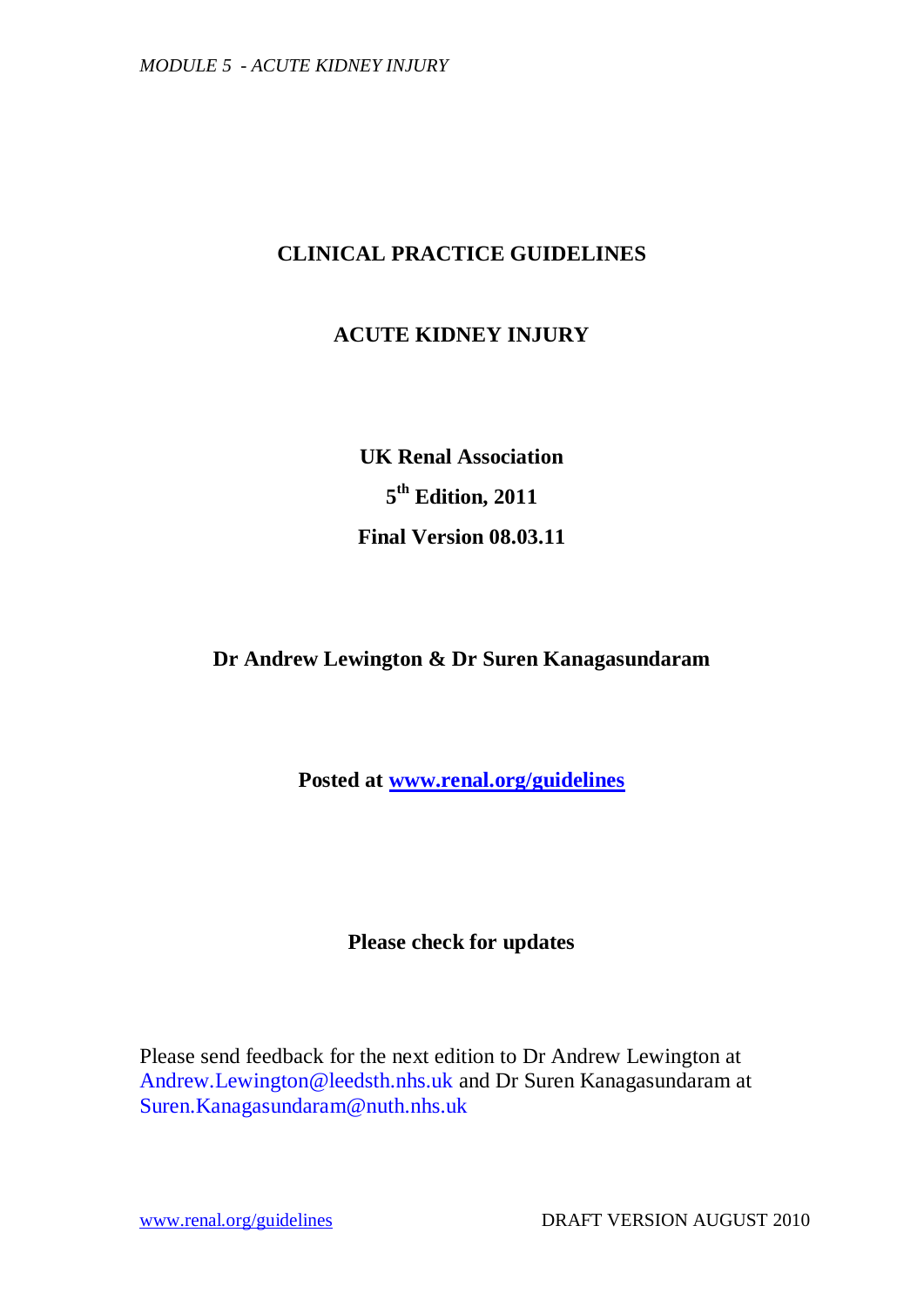# **Contents**

# **Introduction**

# **Summary of clinical practice guidelines for Acute Kidney Injury**

- 1. Definition, epidemiology and outcomes (Guidelines 1.1 1.3)
- 2. Clinical assessment (Guidelines 2.1 2.2)
- 3. Prevention (Guidelines 3.1 3.4)
- 4. Management (Guidelines 4.1 4.5)
- 5. Treatment facilities and referral to renal services (Guidelines 5.1 5.7)
- 6. Choice of renal replacement modality (Guideline 6.1)
- 7. Choice of dialyser/haemofilter membrane and buffer (Guidelines 7.1 7.3)
- 8. Vascular access for renal replacement therapy (RRT) (Guidelines 8.1 8.9)
- 9. Anticoagulation for extracorporeal therapies (Guidelines 9.1 9.4)
- 10. Renal replacement therapy prescription (Guidelines 10.1 10.5)
- 11. Timing of initiation of renal replacement treatment (Guidelines 11.1 11.5)
- 12. Education (Guideline 12.1)

# **Summary of audit measures for Acute Kidney Injury**

(Audit measures 1-24)

# **Rationale for clinical practice guidelines for Acute Kidney Injury**

- 1. Definition, epidemiology and outcomes (Guidelines 1.1 1.3)
- 2. Clinical assessment (Guidelines 2.1 2.2)
- 3. Prevention (Guidelines 3.1 3.4)
- 4. Management (Guidelines 4.1 4.5)
- 5. Treatment facilities and referral to renal services (Guidelines  $5.1 5.7$ )
- 6. Choice of renal replacement modality (Guideline 6.1)
- 7. Choice of dialyser/haemofilter membrane and buffer (Guidelines 7.1 7.3)
- 8. Vascular access for renal replacement therapy (RRT) (Guidelines 8.1 8.9)
- 9. Anticoagulation for extracorporeal therapies (Guidelines 9.1 9.4)
- 10. Renal replacement therapy prescription (Guidelines 10.1 10.5)
- 11. Timing of initiation of renal replacement treatment (Guidelines 11.1 11.5)
- 12. Education (Guideline 12.1)

# **Acknowledgements**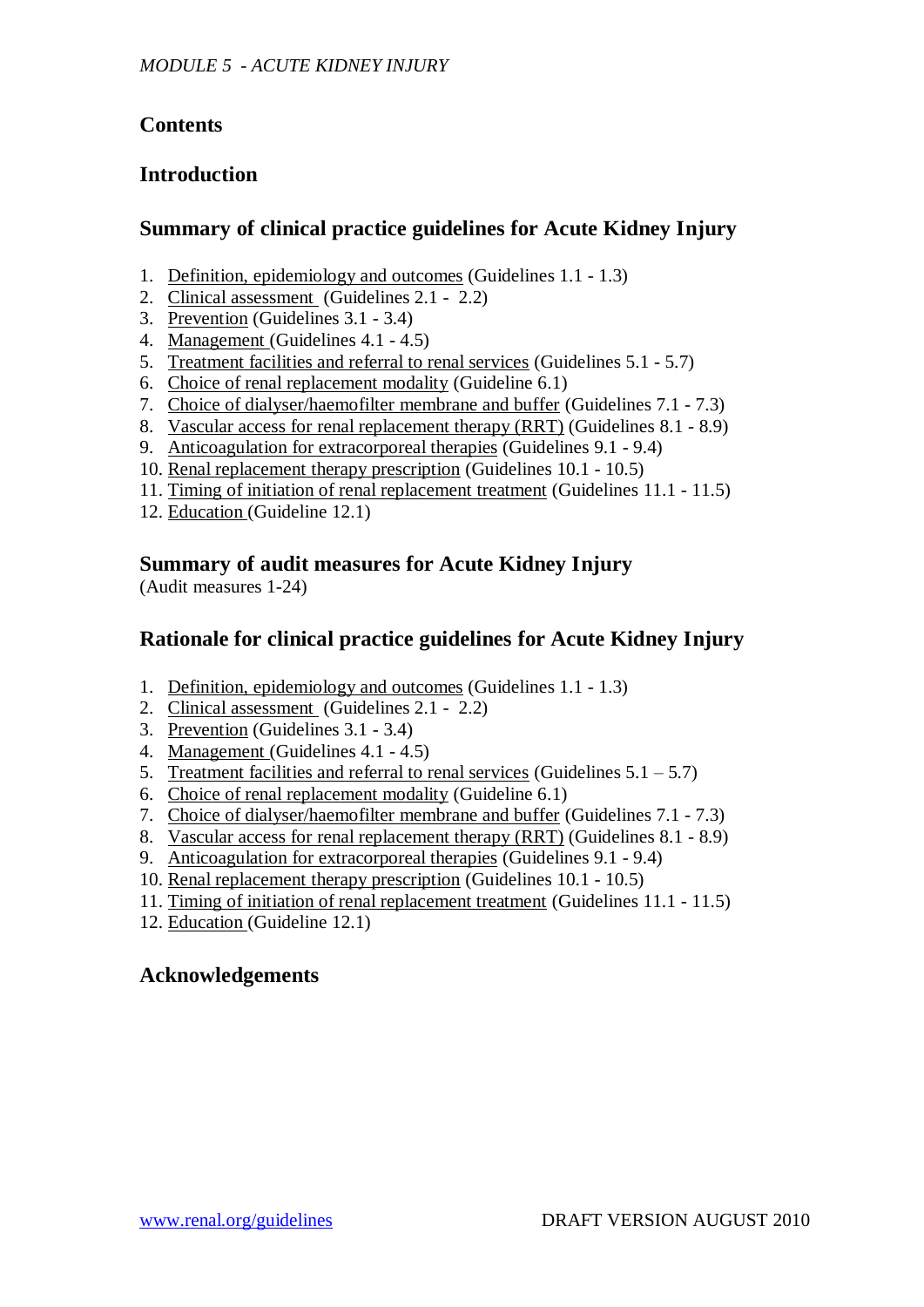# **Introduction**

Acute kidney injury (AKI) has now replaced the term acute renal failure and an universal definition and staging system has been proposed to allow earlier detection and management of AKI. The new terminology enables healthcare professionals to consider the disease as a spectrum of injury. This spectrum extends from less severe forms of injury to more advanced injury when acute kidney failure may require renal replacement therapy (RRT). Clinically AKI is characterised by a rapid reduction in kidney function resulting in a failure to maintain fluid, electrolyte and acid-base homoeostasis. There have previously been many different definitions of AKI used in the literature which has made it difficult to determine the epidemiology and outcomes of AKI. Over recent years there has been increasing recognition that relatively small rises in serum creatinine in a variety of clinical settings are associated with worse outcomes<sup>1</sup>.

To address the lack of an universal definition for AKI a collaborative network of international experts representing nephrology and intensive care societies established the Acute Dialysis Quality Initiative (ADQI) and devised the RIFLE definition and staging system for  $\overrightarrow{AKI}^2$ . Shortly after this many of the original members of the ADQI group collaborated to form the Acute Kidney Injury Network  $(AKIN)^{3,4}$ . The AKIN group modified the RIFLE staging system to reflect the clinical significance of relatively small rises in serum creatinine.

Most recently the international guideline group, Kidney Disease: Improving Global Outcomes (KDIGO) has brought together international experts from many different specialties to produce a definition and staging system that harmonises the previous definitions and staging systems proposed by both ADQI and AKIN<sup>5</sup>. It is anticipated that this definition and staging system will be adopted globally. This will enable future comparisons of the incidence, outcomes and efficacy of therapeutic interventions for AKI.

To date there is a paucity of data on the incidence of AKI whether community or hospital-acquired. The reported prevalence of AKI from US data ranges from 1% (community-acquired) up to 7.1% (hospital-acquired) of all hospital admissions<sup>6,7</sup>. The population incidence of AKI from UK data ranges from 172 per million population (pmp) per year from early data<sup>8</sup> up to  $486-630$  pmp/year from more recent  $series<sup>9-11</sup>$ , again depending on definition. The incidence of AKI requiring renal replacement therapy (RRT) ranges from 22  $\text{pmp/year}^7$  to 203  $\text{pmp/year}^{10}$ . An estimated 5–20% of critically ill patients experience an episode of AKI during the course of their illness and AKI receiving RRT has been reported in 4·9% of all admissions to intensive-care units  ${(ICU)}^{12}$ . Data from the Intensive Care National Audit Research Centre (ICNARC) suggests that AKI accounts for nearly 10 percent of all ICU bed days<sup>13</sup>.

Acute kidney injury is common in hospitalised patients and also has a poor prognosis with the mortality ranging from 10%-80% dependent upon the patient population studied. Patients who present with uncomplicated AKI, have a mortality rate of up to 10%<sup>14,15</sup>. In contrast, patients presenting with AKI and multiorgan failure have been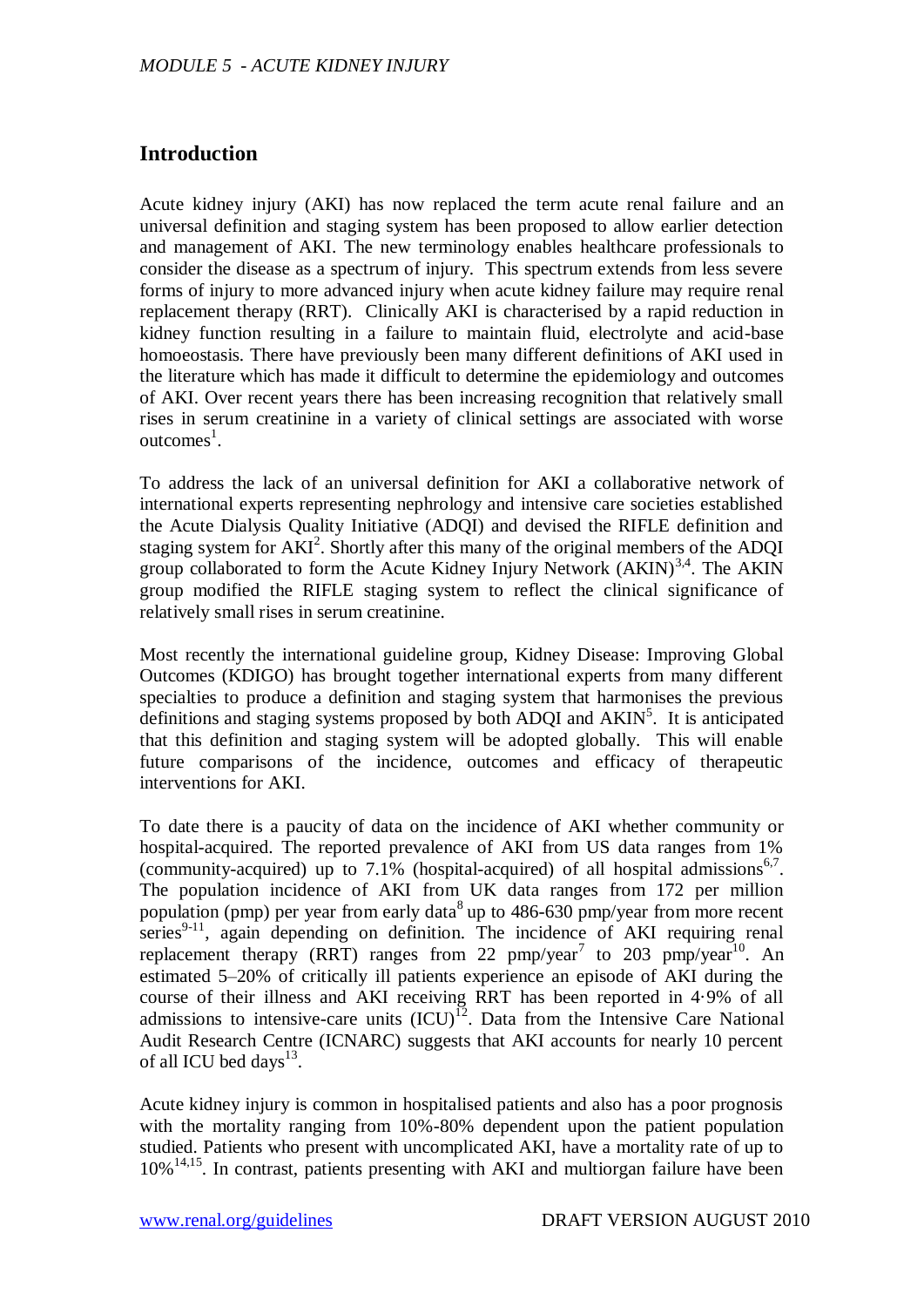reported to have mortality rates of over 50%. If renal replacement therapy is required the mortality rate rises further to as high as  $80\%$ <sup>16,17</sup>.

Acute kidney injury is no longer considered to be an innocent bystander merely reflecting co-existent pathologies. It has been demonstrated to be an independent risk factor for mortality  $18-20$ . The cause of this is unclear but is possibly associated with an increased risk of "non-renal" complications such as bleeding and sepsis $17$ . An alternative explanation may lie in experimental work that has demonstrated the "distant effects" of ischaemic AKI on the other organs. In these experimental models isolated ischaemic AKI upregulates inflammatory mediators in other organs including the brain, lungs and heart $^{21}$ .

The UK National Confidential Enquiry into Patient Outcome and Death (NCEPOD) adding insult to injury acute kidney injury report was published last year<sup>22</sup>. This report examined the care of patients who died with a diagnosis of AKI. It identified many deficiencies in the care of patients who developed AKI and reported that only 50% of patients received good care. There was poor attention to detail, inadequate assessment of risk factors for AKI and an unacceptable delay in recognising post admission AKI. The report made a number of recommendations which included the following

- all emergency admissions should have a risk assessment for AKI
- all emergency admissions should have electrolytes checked on admission and appropriately thereafter
- predictable avoidable AKI should not occur
- all acute admission should receive adequate senior reviews (consultant review within 12 hours)
- there should be sufficient critical care and renal beds to allow rapid step up care
- undergraduate medical training should include the recognition of the acutely ill patient and the prevention, diagnosis and management of AKI
- postgraduate training in all specialties should include training in the detection, prevention and management of AKI.

The NCEPOD report was used to support a successful proposal made to the National Institute for Health and Clinical Excellence (NICE) for an AKI guideline. It is hoped that the guideline will be available in the near future.

Once a patient has developed AKI the therapeutic options are limited with the mainstay of treatment being renal replacement therapy (RRT). However there are many important aspects surrounding the care of a patient with AKI that must be considered which include timely referral and transfer to renal services if appropriate. There is a paucity of evidence to guide the optimal time to initiate RRT and the decision remains the choice of the individual physician. If a patient commences RRT then there are number of practical issues to be considered including the modality, the choice of filter membrane, the optimal site of vascular access, anticoagulation and the intensity of the treatment. The purpose of these clinical practice guidelines is to review the available evidence and provide a pragmatic approach to the patient with AKI. There is a pressing need for renal physicians to engage in undergraduate and postgraduate educational programmes to improve the current management of AKI.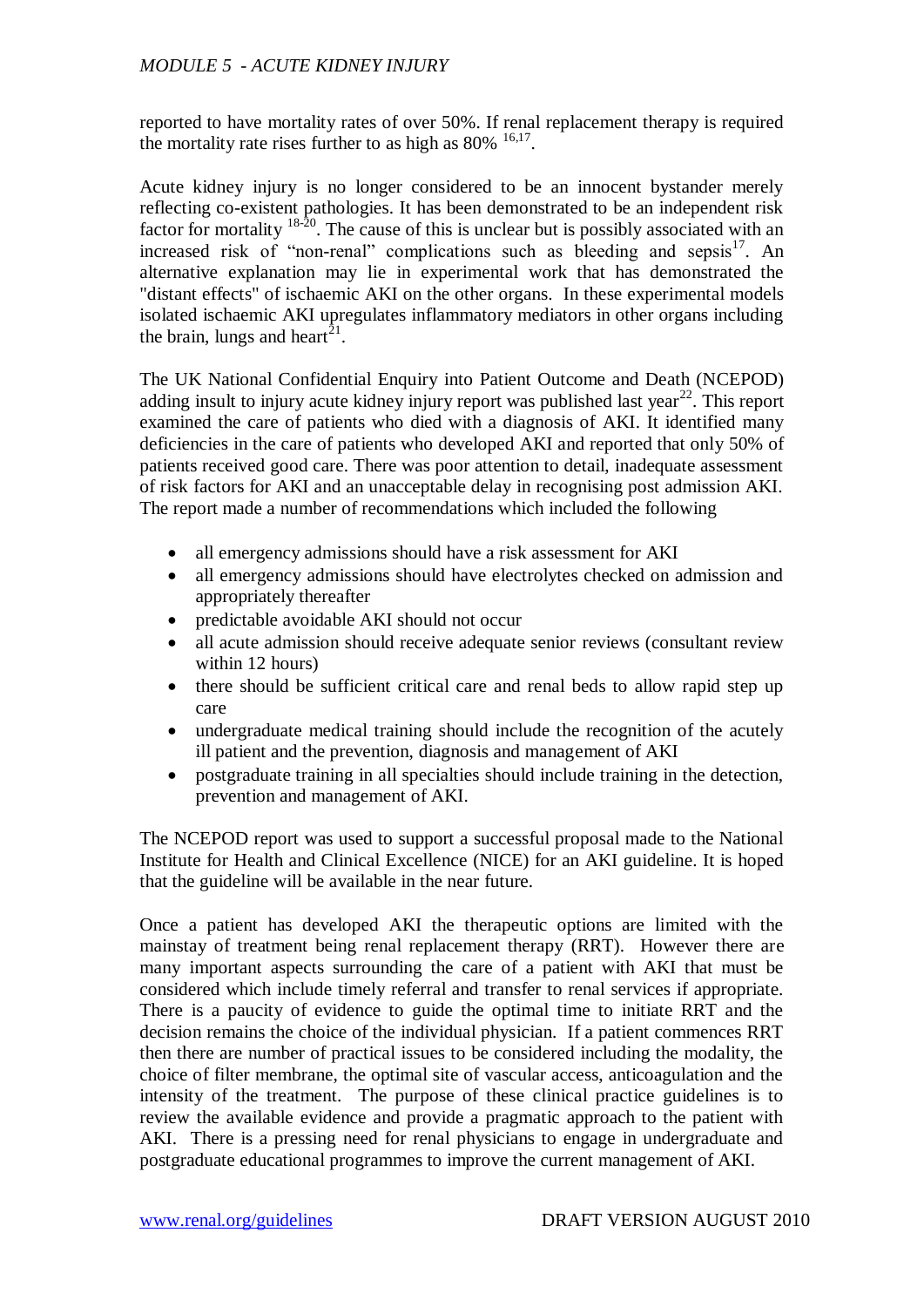#### **References**

1. Praught ML, Shlipak MG. Are small changes in serum creatinine an important risk factor? Curr Opin Nephrol Hypertens 2005; 14, 265-270

2. Bellomo R, Ronco C, Kellum JA, Mehta RL, Palevsky P, and the ADQI workgroup. Acute renal failure – definition, outcome measures, animal models, fluid therapy and information technology needs. The second international consensus conference of Acute Dialysis Quality Initiative (ADQI) Group. Crit Care 2004; 8: R204-R212

3. Mehta RL, Kellum JA, Shah SV, et al. 2007. Acute Kidney Injury Network (AKIN): report of an initiative to improve outcomes in acute kidney injury. Critical care, 11, R 31

4. Molitoris BA, Levin A, Warnock D, et al. Improving outcomes of acute kidney injury: report of an initiative. Nat Clin Pract Nephrol 2007; 3 (8): 439-442

5. Kidney Disease: Improving Global Outcomes. Clinical practice guideline on acute kidney injury. 2011. [www.kdigo.org](http://www.kdigo.org/)

6. Nash K, Hafeez A, Hou S. Hospital-acquired renal insufficiency. Am J Kidney Dis 2002; 39: 930– 936

7. Kaufman J, Dhakal M, Patel B, et al. Community-acquired acute renal failure. Am J Kidney Dis 1991; 17**:** 191-198

8. Feest TG, Round A, Hamad S. Incidence of severe acute renal failure in adults: results of a living community based study. BMJ 1993;306**:** 481–483.

9. Stevens PE, Tamimi NA, Al Hasani MK, et al. Non-specialist management of acute renal failure. QJM 2001; 94**:** 533–540.

10. Metcalfe W, Simpson KM, Khan IH, et al. Acute renal failure requiring renal replacement therapy: incidence and outcome. QJM 2002; 95**:** 579–583.

11. Hegarty J, Middleton R, Krebs M et al. Severe acute renal failure. Place of care, incidence and outcomes. QJM 2005; 98**:** 661-666

12. Metnitz PGH, Krenn CG, Steltzer H, et al. Effect of acute renal failure requiring renal replacement therapy on outcome in critically ill patients. Crit Care Med 2002; 30**:** 2051–2058.

13. Intensive-Care National Audit Research Centre 200[5 www.icnarc.org](http://www.icnarc.org/)

14. Hou SH, Bushinsky DA, Wish JB, Cohen JJ, Harrington JT. Hospital-acquired renal insufficiency: a prospective study. Am J Med 1983; 74:243-8

15. Shusterman N, Strom BL, Murray TG, Morrison G, West SL, Maislin G. Risk factors and outcome of hospital-acquired acute renal failure. Clinical epidemiologic study. Am J Med 1987; 83:65-71

16. Liaño F, Junco E, Pascual J, Madero R, Verde E. The spectrum of acute renal failure in the intensive care unit compared with that seen in other settings. The Madrid Acute Renal Failure Study Group. Kidney Int 1998; 53:S16-24

17. Cosentino F, Chaff C, Piedmonte M. Risk factors influencing survival in ICU acute renal failure. Nephrol Dial Transplant 1994; 9:179-82

18. Chertow GM, Levy EM, Hammermeister KE et al*.* Independent association between acute renal failure and mortality following cardiac surgery. Am J Med 104:343-348, 1998

19. Levy EM, Viscoli CM, Horwitz RI. The effect of acute renal failure on mortality: a cohort analysis. JAMA 1996; 275: 1489-1494

20. Uchino S, Bellomo R, Goldsmith D et al. An assessment of the RIFLE criteria for acute renal failure in hospitalized patients. Crit Care Med 2006; 34:1913-1917

21. [Li X,](http://www.ncbi.nlm.nih.gov/pubmed?term=%22Li%20X%22%5BAuthor%5D) [Hassoun HT,](http://www.ncbi.nlm.nih.gov/pubmed?term=%22Hassoun%20HT%22%5BAuthor%5D) [Santora R,](http://www.ncbi.nlm.nih.gov/pubmed?term=%22Santora%20R%22%5BAuthor%5D) [Rabb H.](http://www.ncbi.nlm.nih.gov/pubmed?term=%22Rabb%20H%22%5BAuthor%5D) Organ crosstalk: the role of the kidney. [Curr Opin Crit](javascript:AL_get(this,%20)  [Care.](javascript:AL_get(this,%20) 2009 Dec;15 (6):481-7

22. National Confidential Enquiry into Patient Outcome and Death, Adding Insult to Injury 2009. www.ncepod.org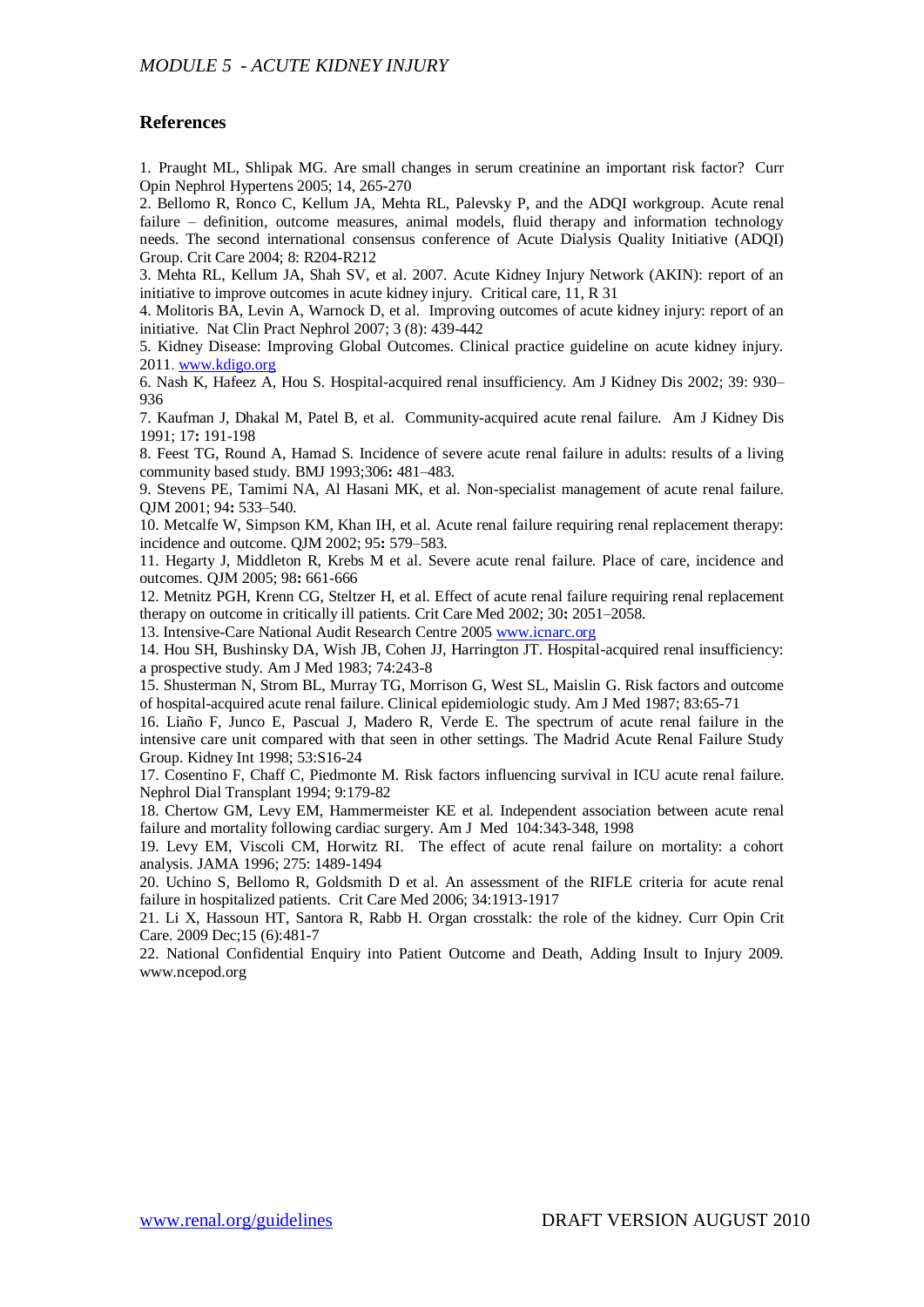# **Summary of Clinical Practice Guideline on Acute Kidney Injury**

# **1. Acute Kidney Injury (AKI) (Guidelines AKI 1.1-1.3)**

# **Guideline 1.1 – AKI : Definition, Epidemiology and Outcomes**

We recommend that the international Kidney Disease: Improving Global Outcomes (KDIGO) *definition* of acute kidney injury (AKI) should be adopted. (Not Graded)

Acute kidney injury is defined when one of the following criteria is met

- Serum creatinine rises by ≥ 26µmol/L within 48 hours **or**
- Serum creatinine rises  $\geq 1.5$  fold from the reference value, which is known or presumed to have occurred within one week **or**
- urine output is  $\langle 0.5 \text{m} / \text{kg} / \text{hr}$  for  $>6$  consecutive hours

The reference serum creatinine should be the lowest creatinine value recorded within 3 months of the event

If a reference serum creatinine value is not available within 3 months and AKI is suspected

- repeat serum creatinine within 24 hours
- a reference serum creatinine value can be estimated from the nadir serum creatinine value if patient recovers from AKI

# **Guideline 1.2 – AKI : Definition, Epidemiology and Outcomes**

We recommend that the international Kidney Disease: Improving Global Outcomes (KDIGO) *staging classification\** of acute kidney injury (AKI) should be adopted. (Not Graded)

| <b>Stage</b> | Serum creatinine (SCr) criteria                                                                                                                | Urine output criteria                                  |  |
|--------------|------------------------------------------------------------------------------------------------------------------------------------------------|--------------------------------------------------------|--|
|              | increase $\geq 26$ µmol/L within 48hrs or<br>increase $\geq$ 1.5 to 1.9 X reference SCr                                                        | $<$ 0.5 mL/kg/hr for $>$ 6<br>consecutive hrs          |  |
|              | increase $\geq$ 2 to 2.9 X reference SCr                                                                                                       | $<$ 0.5 mL/kg/ hr for > 12 hrs                         |  |
| 3            | increase $\geq$ 3 X reference SCr or<br>increase $\geq$ 354 µmol/L or<br>commenced on renal replacement therapy<br>(RRT) irrespective of stage | $<$ 0.3 mL/kg/ hr for > 24 hrs or<br>anuria for 12 hrs |  |

\* must have met initial criteria for definition of AKI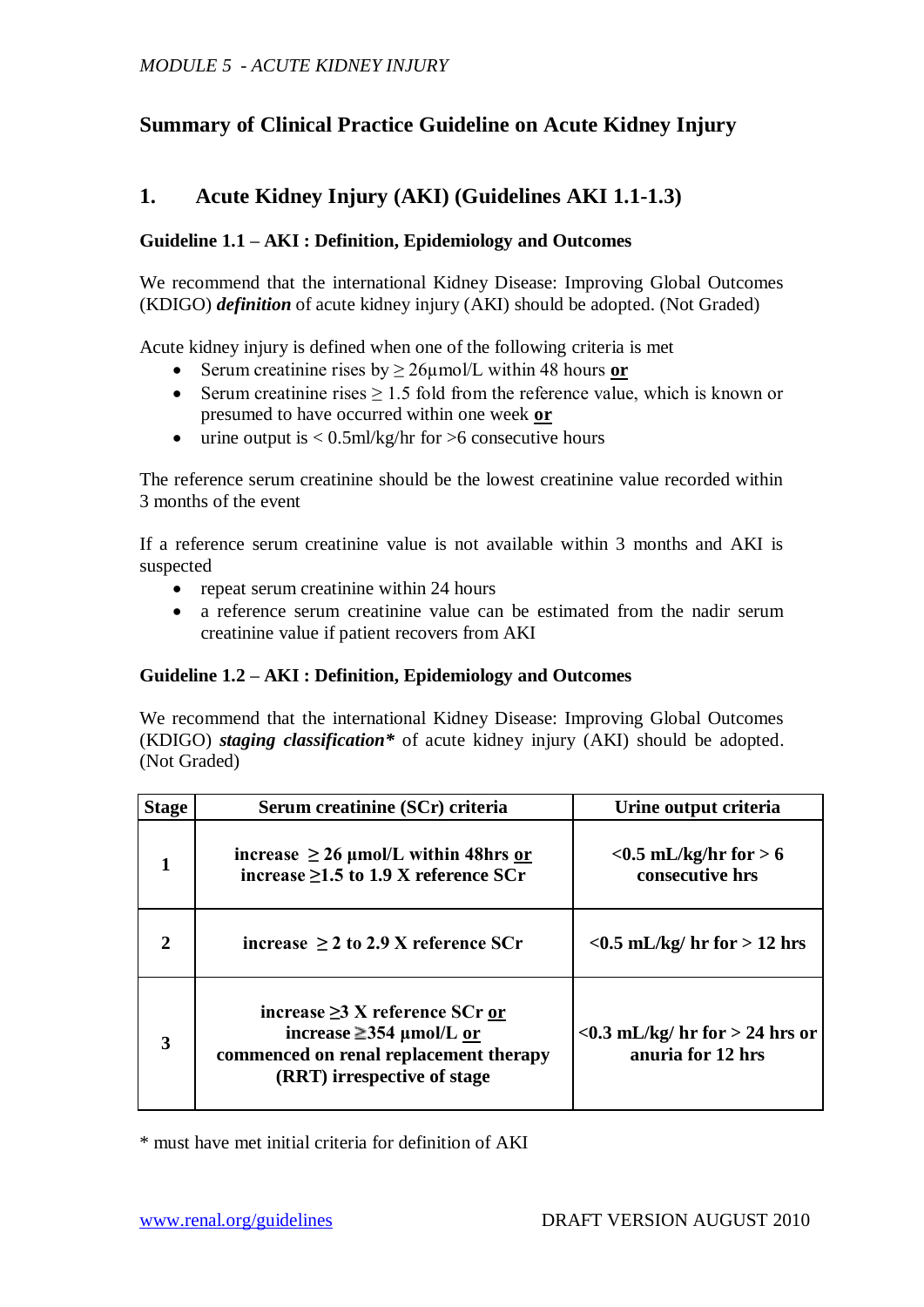# **Guideline 1.3 – AKI : Definition, Epidemiology and Outcomes**

We recommend that serum creatinine and urine output remain the best biomarkers for AKI. Serum creatinine should be measured using the enzymatic technique. (1B)

# **2. Acute Kidney Injury (AKI) (Guidelines AKI 2.1 – 2.2)**

# **Guideline 2.1 – AKI : Clinical Assessment; History, Examination**

We recommend that all patients presenting with AKI should have a comprehensive history and examination performed to help determine the aetiology of the AKI. (1A)

# **Guideline 2.2 – AKI : Clinical Assessment; Investigations**

We recommend that all patients presenting with AKI should have appropriate baseline investigations performed which should include a urinalysis and a renal tract ultrasound within 24 hours (if renal tract obstruction is suspected). (1A)

# **3. Acute Kidney Injury (AKI) (Guidelines AKI 3.1 – 3.4)**

# **Guideline 3.1 – AKI : Prevention; Risk Assessment**

We recommend that patients at risk of AKI should be identified and appropriate preventative measures should be instituted as early as possible. (1B)

# **Guideline 3.2 – AKI : Prevention; Fluid Therapy**

We recommend that prescription of appropriate intravenous fluid should be carefully considered following assessment of the patient's volume status. Thereafter the patient"s clinical response should be monitored closely. (1B)

# **Guideline 3.3 – AKI : Prevention; Contrast-Induced AKI (CI-AKI)**

We recommend that patients identified as being at risk of contrast induced-AKI (CI-AKI) should have a careful assessment of volume status and receive pre-procedure volume expansion with 0.9% sodium chloride or isotonic sodium bicarbonate if clinically indicated. (1A)

# **Guideline 3.4 – AKI : Prevention; AKI secondary to Rhabdomyolysis**

We recommend that patients identified as being at risk of developing AKI secondary to rhabdomyolysis should receive intravenous volume expansion with 0.9% sodium chloride and sodium bicarbonate. (1B)

# **4. Acute Kidney Injury (AKI) (Guidelines AKI 4.1 – 4.5)**

# **Guideline 4.1 – AKI : Management; General Management**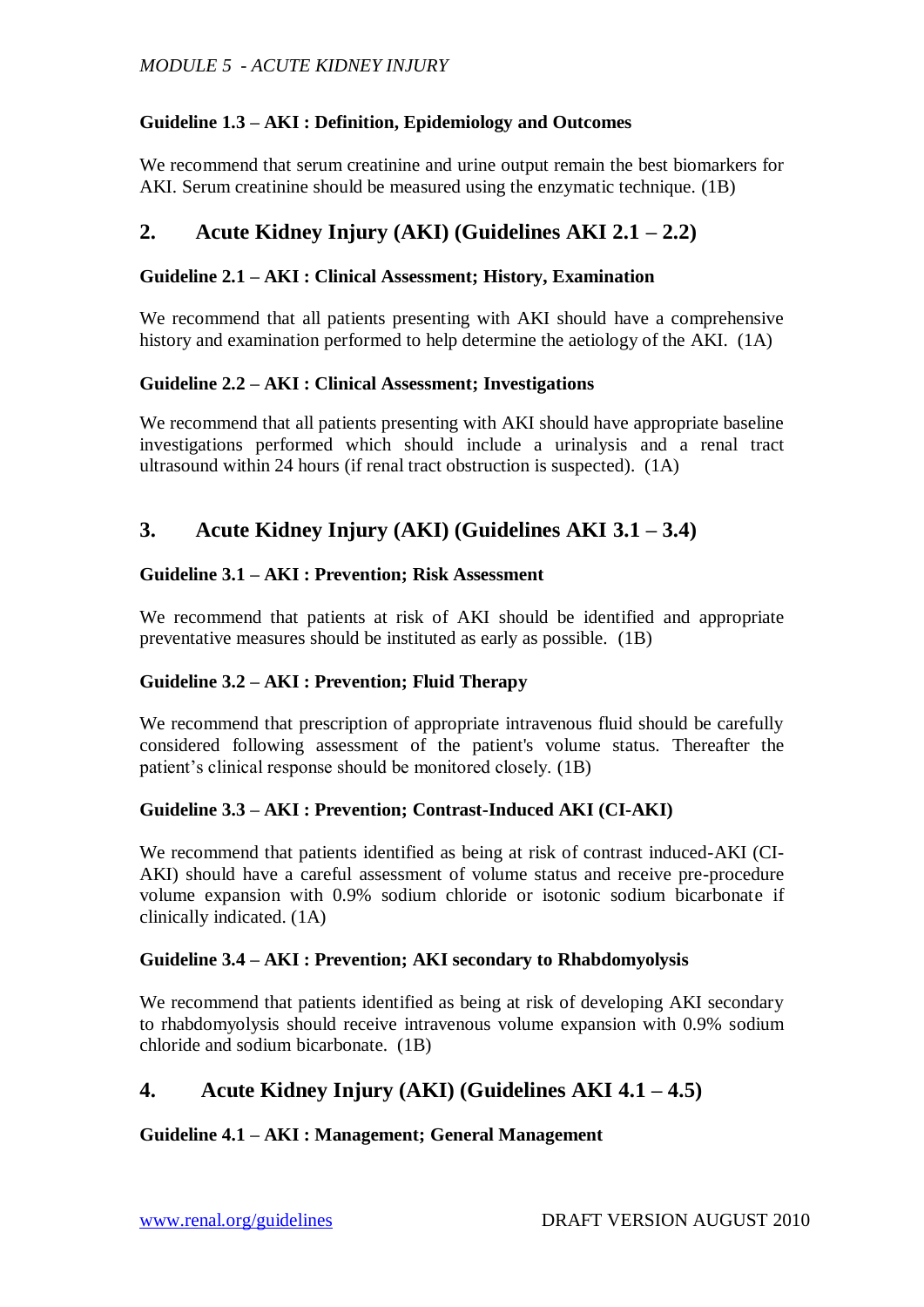We recommend that general supportive measures include optimisation of haemodynamic status by appropriate fluid therapy, administration of vasopressors and/or inotropes and treatment of any underlying sepsis. Nephrotoxic medications should be stopped. (1A)

## **Guideline 4.2 – AKI : Management; Pharmacological Therapy**

We recommend that therapeutic drug dosing must be adapted to altered kinetics in AKI. (1B)

## **Guideline 4.3 – AKI : Management; Pharmacological Therapy**

We recommend that there is no specific pharmacological therapy proven to effectively treat AKI secondary to hypoperfusion injury and/or sepsis. (1B)

### **Guideline 4.4 – AKI : Management; Nutritional Support**

We recommend that patients with AKI receiving renal replacement therapy (RRT) should be referred to a dietician for individual assessment. (1D)

## **Guideline 4.5 – AKI : Management; Nutritional support**

We recommend that patients with AKI should receive 25-35 kcal/kg/day and up to a maximum of 1.7g amino acids/kg/day if hypercatabolic and receiving continuous renal replacement therapy. Trace elements and water soluble vitamins should be supplemented as required. (1C)

# **5. Acute Kidney Injury (AKI) (Guidelines AKI 5.1 – 5.7)**

# **Guideline 5.1 – AKI : Treatment facilities & referral to renal services**

We recommend that renal services should work together with other specialties to develop guidelines for the management of AKI. These should include clear guidelines with respect to when to request a renal referral. (1A)

### **Guideline 5.2 – AKI : Treatment facilities & referral to renal services**

We recommend that specialist renal advice should be given with consultant renal physician input. (1B)

### **Guideline 5.3 – AKI : Treatment facilities & referral to renal services**

We recommend that transfer protocols should be developed based on local physiological early warning scores to ensure appropriate triage of in-patients with AKI arriving from other hospitals. (1C)

### **Guideline 5.4 – AKI : Treatment facilities & referral to renal services**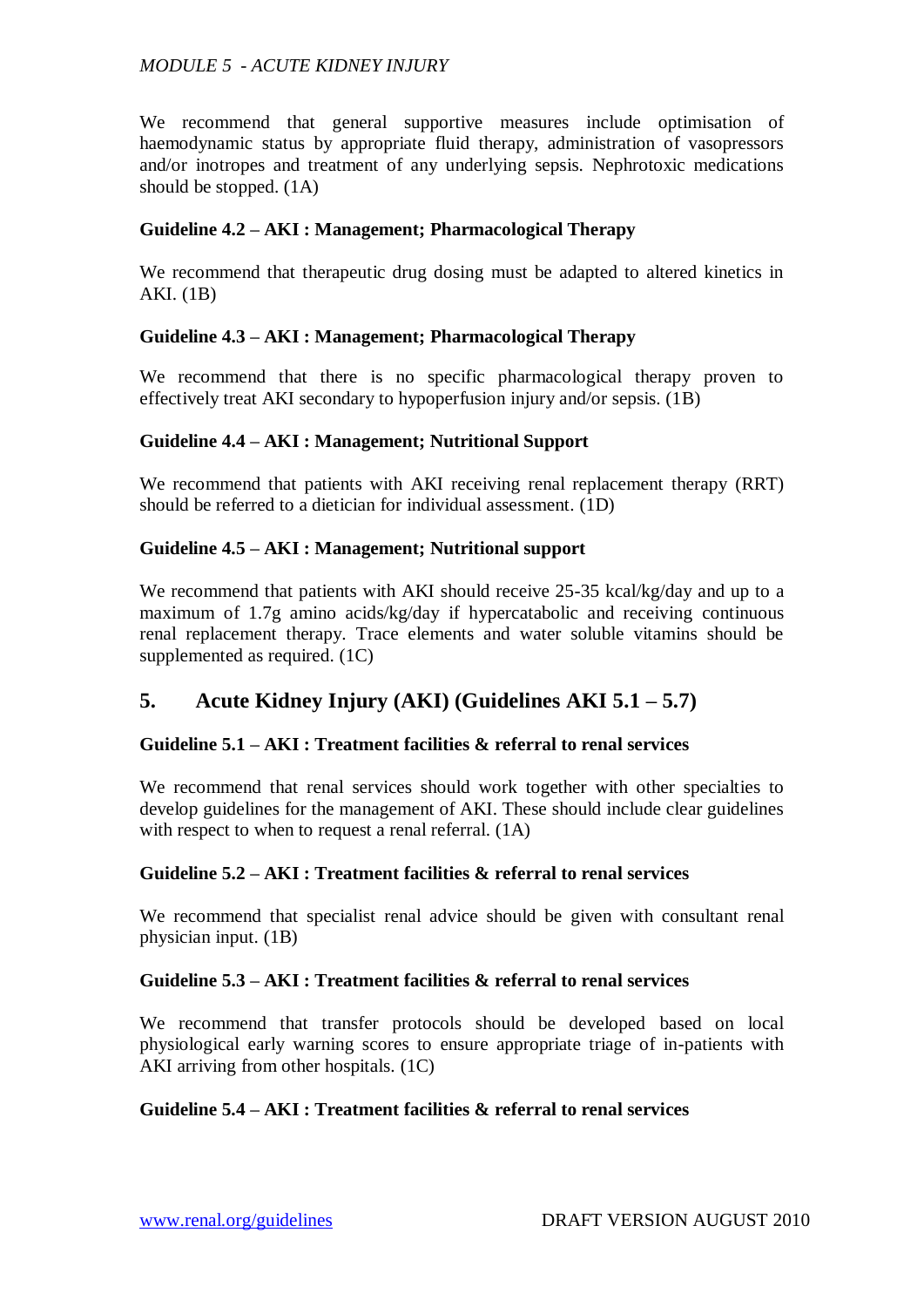We recommend that physiological surveillance should be performed for all patients with AKI to identify early signs of physiological deterioration which may require escalation in the level of care. (1A)

# **Guideline 5.5 – AKI : Treatment facilities & referral to renal services**

We suggest that renal physicians and intensivists should work together to provide care for patients with AKI on the intensive care unit (ICU). Nephrology trainees should be trained to care for acutely ill patients with AKI. (2C)

## **Guideline 5.6 – AKI : Treatment facilities & referral to renal services**

We suggest that intensive care units should contact renal services to discuss patients likely to require ongoing single organ renal support prior to step-down. Advance warning of such patients will facilitate forward planning and continued follow-up. (2C)

## **Guideline 5.7 – AKI : Treatment facilities & referral to renal services**

We recommend that AKI survivors with residual renal impairment should be managed according to local chronic kidney disease (CKD) guidelines. Discharge planning should include plans for CKD management, where relevant. (1A).

# **6. Acute Kidney Injury (AKI) (Guideline AKI 6.1)**

# **Guideline 6.1 – AKI : Choice of renal replacement therapy modality**

We recommend that the choice of renal replacement therapy modality should be guided by the individual patient"s clinical status, medical and nursing expertise, and availability of modality. (1B)

# **7. Acute Kidney Injury (AKI) (Guidelines AKI 7.1 – 7.3)**

### **Guideline 7.1 – AKI : Choice of dialyser / haemofilter membrane**

We recommend that synthetic or modified cellulosic membranes should be used in preference to unmodified cellulose membranes. (1B)

### **Guideline 7.2 – AKI : Choice of dialysate / replacement fluid**

We recommend that bicarbonate should be the preferred buffer for dialysate and replacement fluid in continuous renal replacement therapy (CRRT) techniques unless regional citrate anticoagulation is employed. (1C)

### **Guideline 7.3 – AKI : Microbial standards for fluids**

We recommend that microbial standards for fluids used for chronic haemodialysis (HD) / haemodiafiltration (HDF) should be also applied to extracorporeal therapy for AKI. (1A)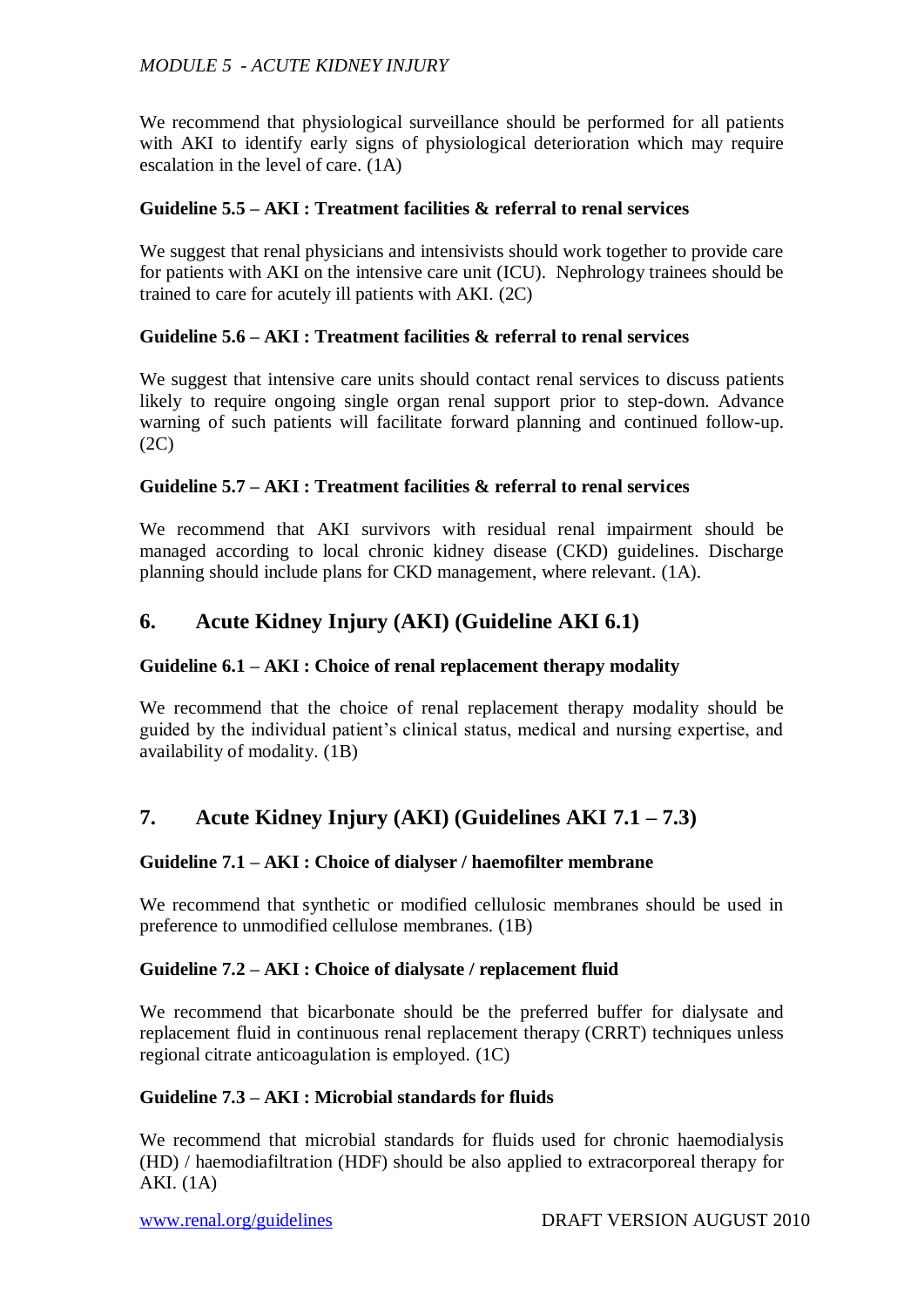# **8. Acute Kidney Injury (AKI) (Guidelines AKI 8.1 – 8.9)**

### **Guideline 8.1 – AKI : Vascular access for RRT**

We recommend that acute access for renal replacement therapy should be venovenous rather than arterio-venous. (1A)

### **Guideline 8.2 – AKI : Vascular access for RRT**

We recommend that dialysis catheters should be of an adequate length to minimise the risks of access recirculation. (1C)

### **Guideline 8.3 – AKI : Vascular access for RRT**

We suggest that the access site and catheter type should be chosen with regard to the phase of the patient"s illness. (2C)

#### **Guideline 8.4 – AKI : Vascular access for RRT**

We recommend that access should be placed by experienced or appropriately supervised staff. Real-time ultrasound guidance should be used to aid placement of upper body access. (1A)

### **Guideline 8.5 – AKI : Vascular access for RRT**

We recommend that it is advisable that real-time ultrasound guidance be used for the insertion of femoral access. (1D)

### **Guideline 8.6 – AKI : Vascular access for RRT**

We recommend that subclavian access should be avoided in patients at risk of progressing to CKD stage 4 or 5 due to the risks of compromising future, permanent vascular access. (1D)

#### **Guideline 8.7 – AKI : Vascular access for RRT**

We suggest that non-dominant arm upper limb vasculature should be preserved as a contingency for future permanent access. (2C)

### **Guideline 8.8 – AKI : Vascular access for RRT**

We recommend that temporary access should be changed at appropriate intervals (as per local protocol) to minimise the risk of infection. (1C)

#### **Guideline 8.9 – AKI : Vascular access for RRT**

We suggest that local policies on prevention of catheter-related infection should be optimised by reserving the catheter for extracorporeal treatment only. (2D)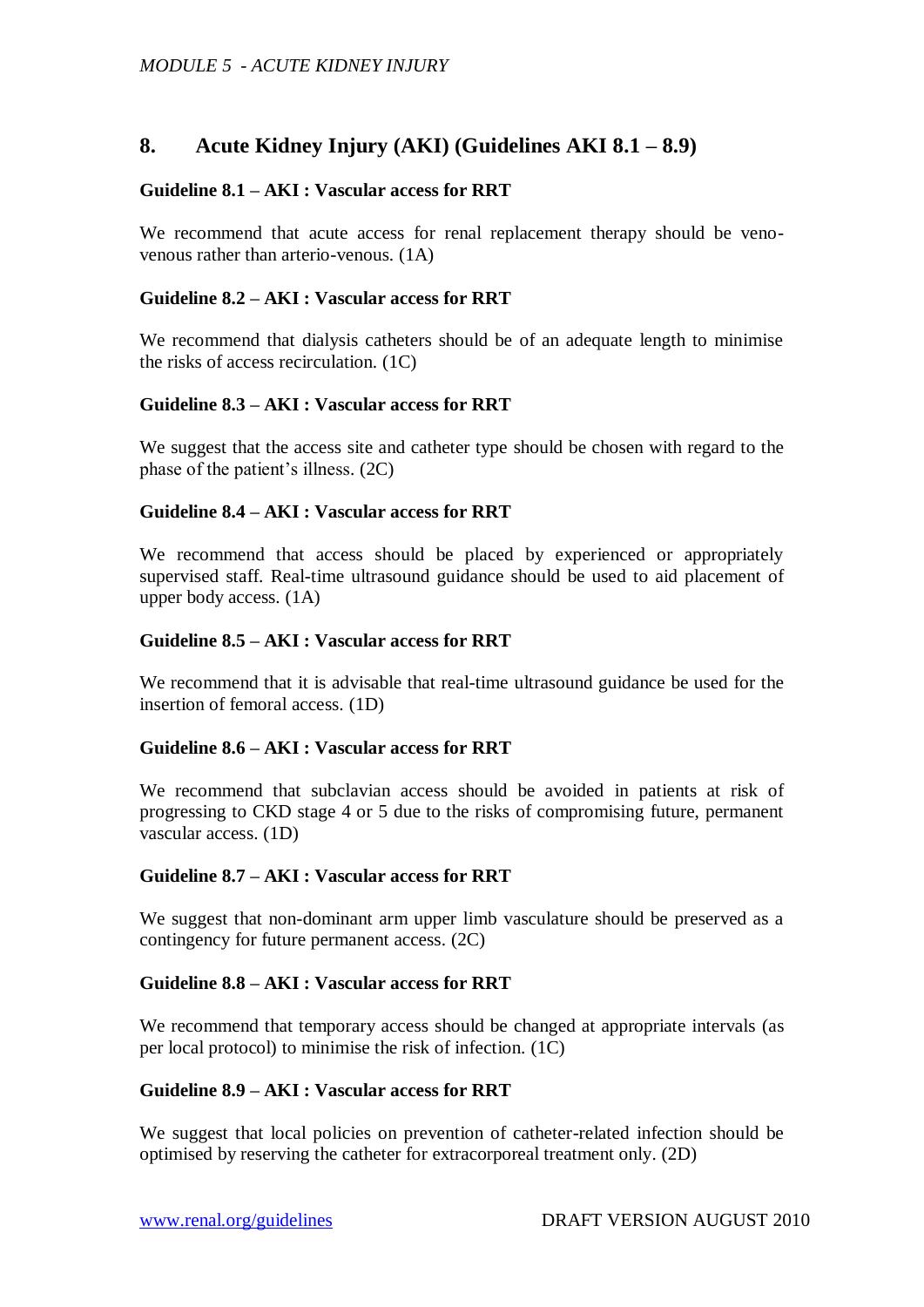# **9. Acute Kidney Injury (AKI) (Guidelines AKI 9.1 – 9.4)**

# **Guideline 9.1 – AKI : Anticoagulation for extracorporeal therapies**

We recommend that anticoagulation for RRT should be tailored according to patient characteristics and the modality of RRT chosen. (1C)

# **Guideline 9.2 – AKI : Anticoagulation for extracorporeal therapies**

We recommend that regional anticoagulation with citrate reduces risk of haemorrhage compared to systemic heparinisation. The complexity of the technique means that this should be in routine use on any unit on which it is employed in order to allow sufficient levels of expertise to be maintained. (1C)

# **Guideline 9.3 – AKI : Anticoagulation for extracorporeal therapies**

We suggest that prostacyclin is a suitable alternative to unfractionated heparin in those at increased risk of bleeding but may cause haemodynamic instability. (2C)

# **Guideline 9.4 – AKI : Anticoagulation for extracorporeal therapies**

We suggest that a no-anticoagulation, saline flush strategy can be used in patients receiving continuous and intermittent RRT who are at high risk of bleeding. However, ultrafiltration requirements are increased, effective intermittent HD time is reduced and the technique runs the risk of membrane fibre rupture. (2C)

# **10. Acute Kidney Injury (AKI) (Guidelines AKI 10.1 – 10.5)**

# **Guideline 10.1 – AKI : Renal Replacement Therapy prescription**

We recommend that the delivered dose of RRT should be assessed to ensure the adequacy of the prescription. (1A)

# **Guideline 10.2 – AKI : Renal Replacement Therapy prescription**

We recommend that the prescribed dose should be assessed at each session (for intermittent haemodialysis) and daily (for continuous RRT) to account for any measured shortfalls in delivered dose. (1A)

# **Guideline 10.3 – AKI : Renal Replacement Therapy prescription**

We recommend that patients with AKI and multi-organ failure treated by continuous renal replacement therapy (CRRT) should receive treatment doses equivalent to post dilution ultrafiltration rates  $\geq 25$  ml/kg/hr. A proportionate upward adjustment to the prescribed ultrafiltration rate should be made in pre-dilutional continuous haemofiltration. (1A)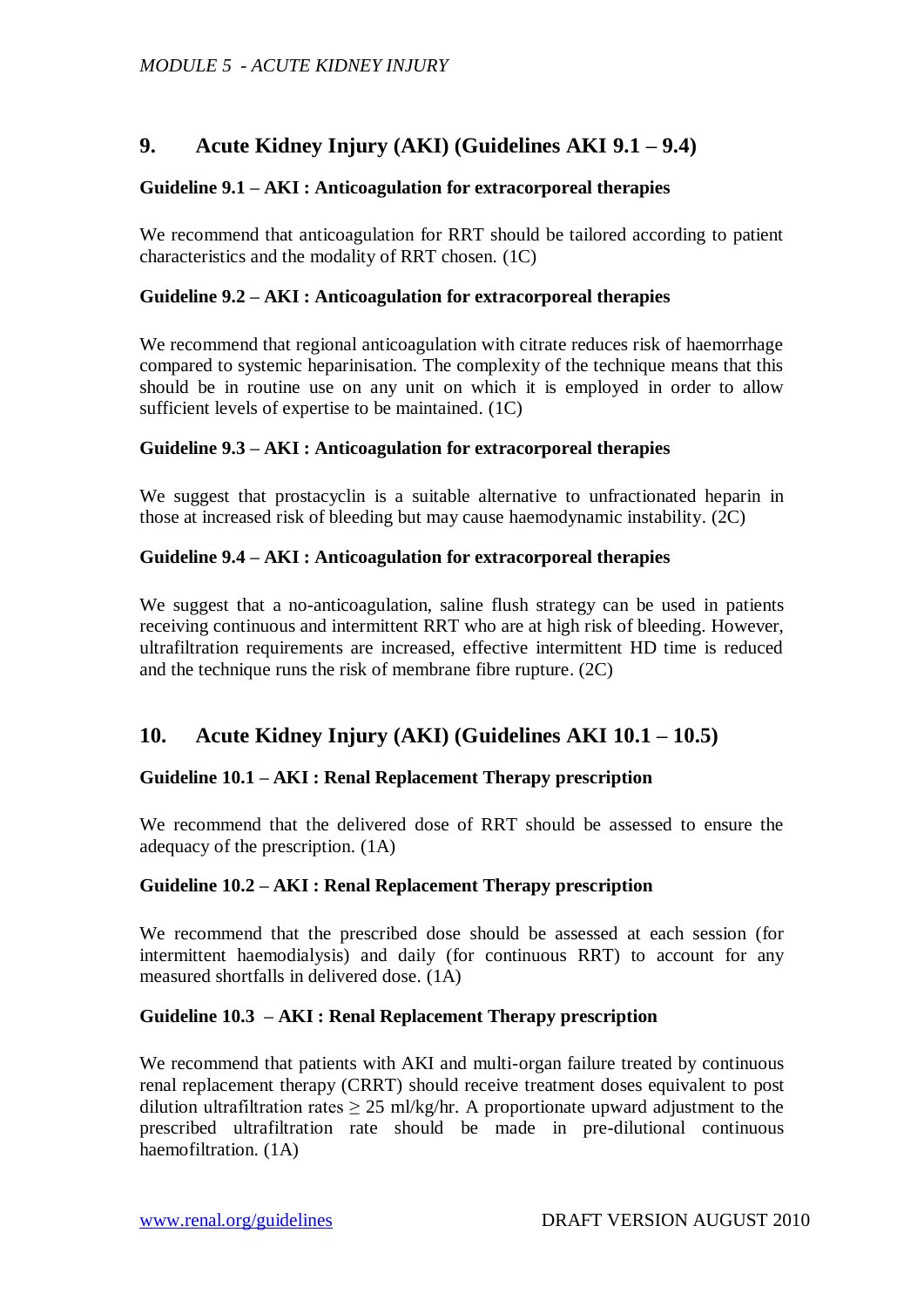# **Guideline 10.4 – AKI : Renal Replacement Therapy prescription**

We recommend that patients with AKI and multi-organ failure treated by intermittent haemodialysis should receive either alternate day haemodialysis with at least the minimum dose considered appropriate for end-stage renal disease (ESRD), urea reduction ratio (URR)  $>65\%$  or eKt/V $>1.2$  or daily haemodialysis. (1B)

# **Guideline 10.5 – AKI : Renal Replacement Therapy prescription**

We suggest that renal replacement therapy dosing methods that require an assessment of patient weight should use a measured weight rather than an extrapolated weight from pre-morbid readings. (2B)

# **11. Acute Kidney Injury (AKI) (Guidelines AKI 11 .1 – 11.5)**

# **Guideline 11.1 – AKI : Timing of initiation of renal replacement treatment**

We recommend that the decision to start RRT in patients with AKI should remain a clinical decision based on fluid, electrolyte and metabolic status of each individual patient. (1C)

## **Guideline 11.2 – AKI : Timing of initiation of renal replacement treatment**

We recommend that RRT should be initiated once AKI is established and unavoidable but before overt complications have developed. (1B)

### **Guideline 11.3 – AKI : Timing of initiation of renal replacement treatment**

We recommend that the threshold for initiating RRT should be lowered when AKI occurs as part of multi-organ failure. (1C)

### **Guideline 11.4 – AKI : Timing of initiation of renal replacement treatment**

We recommend that the initiation of RRT may be deferred if the underlying clinical condition is improving and there are early signs of renal recovery. (1D)

### **Guideline 11.5 – AKI : Timing of discontinuation of renal replacement treatment**

We recommend that an improvement in the patient's clinical condition and urine output would justify temporary discontinuation of ongoing renal support to see if AKI is recovering. (1D)

# **12. Acute Kidney Injury (AKI) (Guidelines AKI 12.1)**

# **Guideline 12.1- AKI: Education**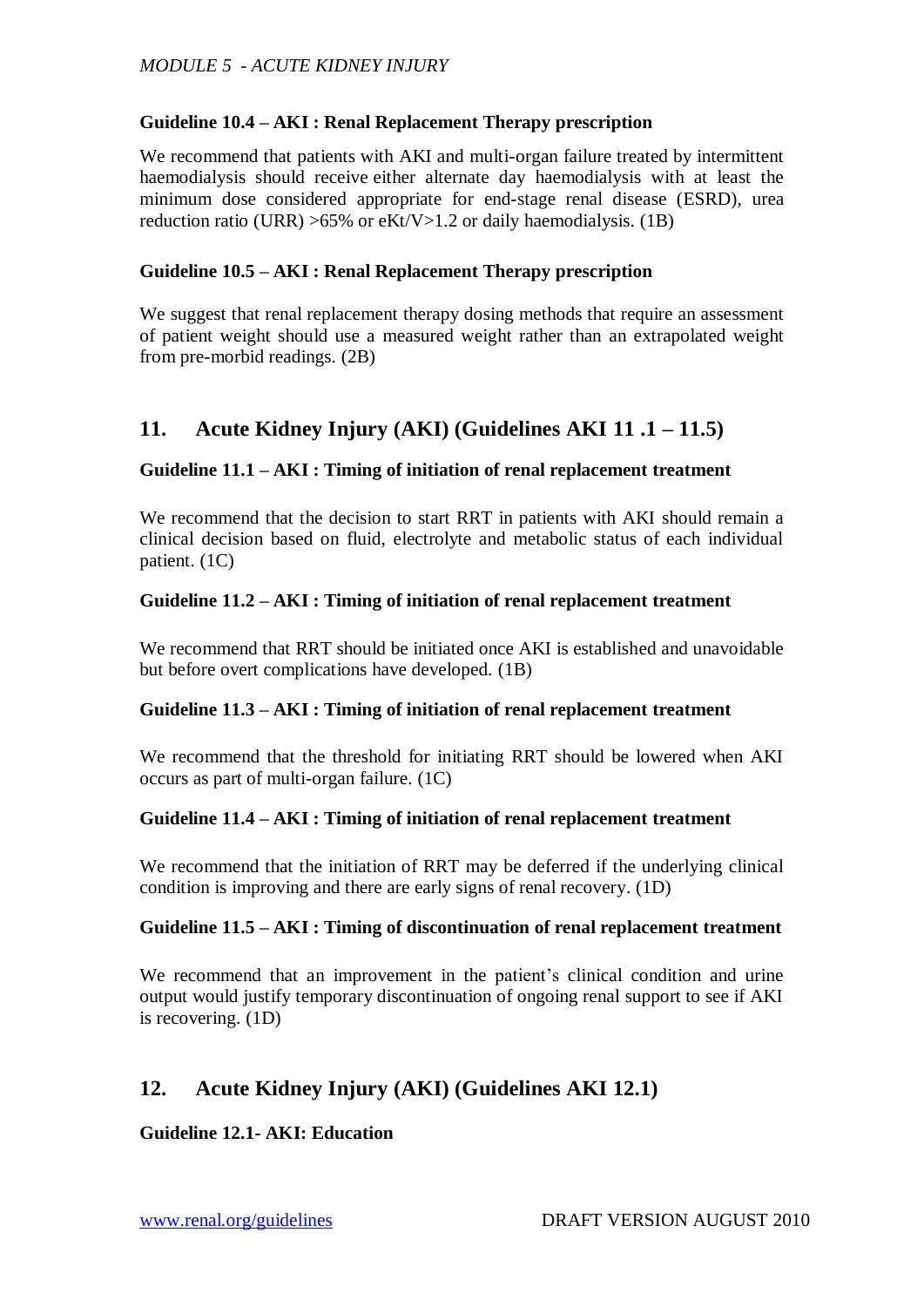We recommend that undergraduate and postgraduate medical trainees should be taught the principles of prevention, recognition and management of AKI. (1C)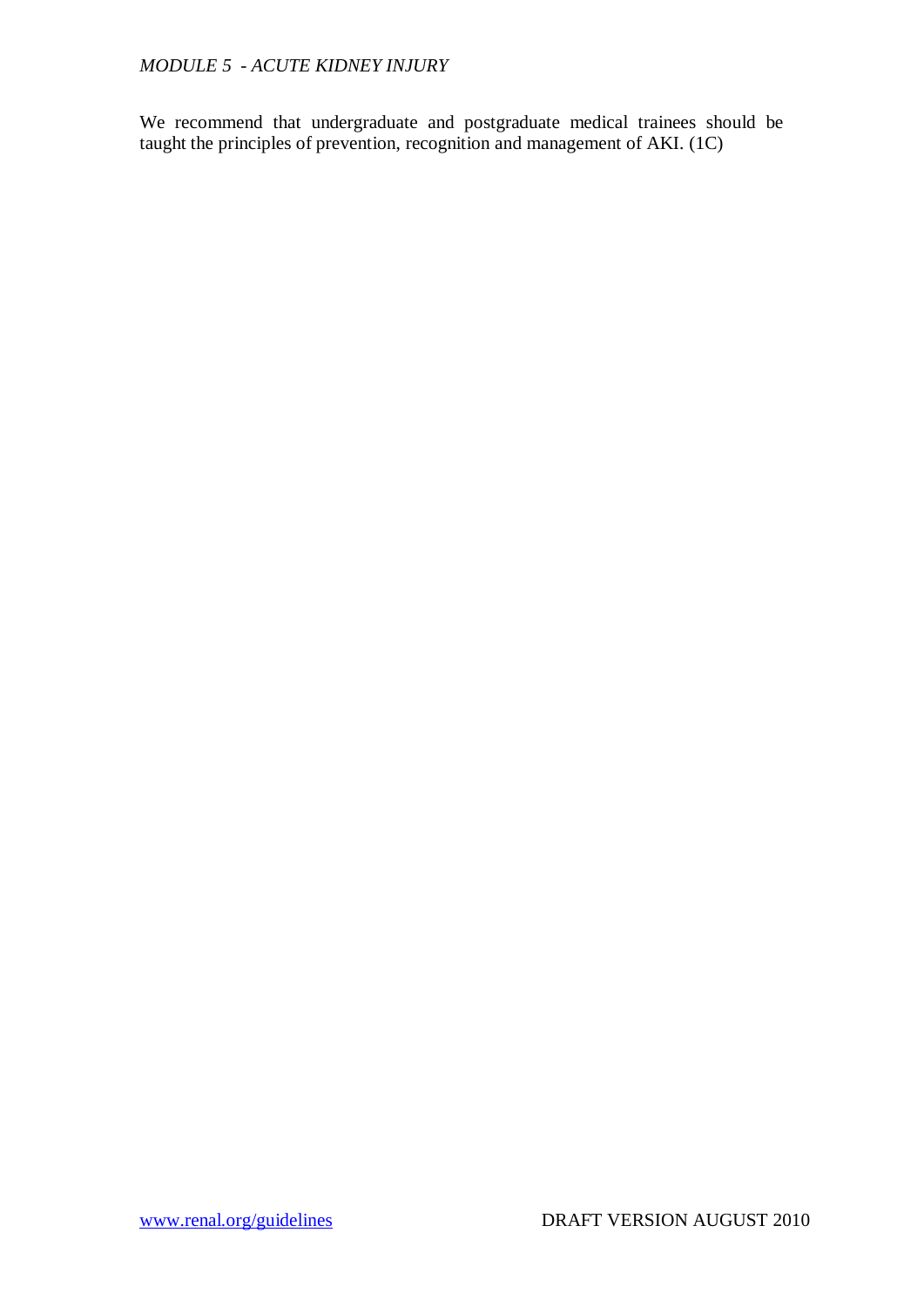# **Summary of Audit Measures:**

It is recommended that the following audit measures are recorded for **all** patients diagnosed with acute kidney injury. However it is recognised that it may only be possible for renal units to record these audit measures for patients that have been referred for a renal specialist opinion.

The Renal Association encourages other specialties to record these audit measures for all patients diagnosed with AKI irrespective of whether or not they are referred to renal services. From a pragmatic point of view in terms of available resources it is proposed that other specialties initially collect data on patients with AKI stage 3. Once a robust data collection system has been established an incremental collection of data extending to AKI stage 2 and then AKI stage 1 could follow.

- 1. Incidence and outcomes of patients diagnosed with
	- community-acquired AKI
	- hospital acquired AKI
- 2. Incidence and outcomes of patients with different causes of AKI
- 3. Incidence of acute admissions/patients undergoing major surgery who had
	- the risk of AKI assessed on admission/pre-surgery
	- electrolytes checked on admission/pre-surgery and rechecked within 24 hours
- 4. Proportion of patients who had a urinalysis performed within 24 hours of the diagnosis of AKI unless anuric
- 5. Proportion of patients where there has been a delay of >48 hours in recognising the diagnosis of AKI
- 6. Proportion of patients developing AKI secondary to obstruction who had a renal ultrasound examination < 24 hrs after a diagnosis of AKI established
- 7. Proportion of patients with or at risk of AKI who are prescribed intravenous fluids without an assessment of volume status
- 8. Proportion of patients with AKI who did not have the appropriate adjustment of medication doses
- 9. Proportion of patients with or at risk of AKI who receive nephrotoxic medications
- 10. Proportion of patients at high risk of contrast induced AKI (CI-AKI) who developed AKI and did not
	- receive pre-procedure volume assessment
	- receive appropriate volume expansion
	- have appropriate adjustments to medications
- 11. Proportion of patients with severe AKI where there is documented evidence of patient involvement in decision making with respect to commencing renal replacement therapy (RRT)
- 12. Incidence of delays of transfer of patients with AKI >24 hours following referral to renal services due to a lack of resources on renal unit
- 13. Incidence of patients with single organ AKI admitted to ICU for RRT due to a lack of resources on the renal unit
- 14. Number of AKI inpatient transfers requiring escalation of care within 24 hours of arrival on renal unit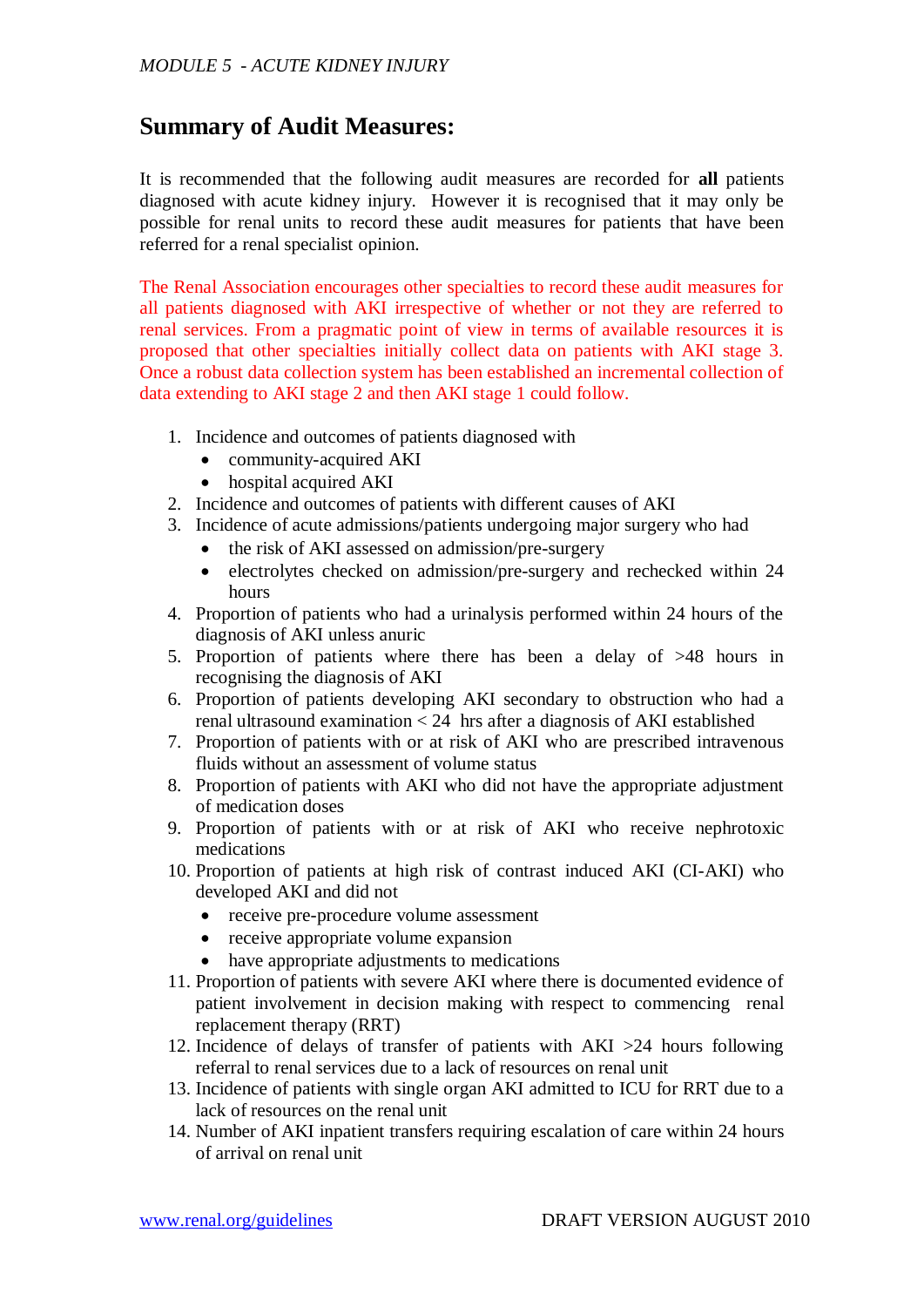- 15. Incidence of dialysis catheter-related bacteraemia and sepsis in patients with AKI
- 16. Incidence of heparin induced thrombocytopenia
- 17. Proportion of critically ill patients with AKI treated with alternate day haemodialysis who receive eKt/V  $\geq$  1.2 per session
- 18. Proportion of critically ill patients with AKI treated with continuous renal replacement therapy who receive  $> 25$  mls/kg/hr post dilution ultrafiltration
- 19. Proportion of patients with AKI receiving renal replacement therapy reviewed by dietician within 24 hours
- 20. Proportion of patients with AKI receiving renal replacement therapy prescribed the recommended nutritional support
- 21. Proportion of patients with AKI who recover kidney function within 90 days of episode as defined by
	- return of serum creatinine to within 20% of baseline value (most recent value within 3 months but accepting value up to one year)
	- dialysis independence (if previously requiring dialysis)
- 22. Proportion of AKI survivors with residual chronic kidney disease with postdischarge CKD planning
- 23. Proportion of AKI survivors who are given information on the cause of AKI and how this might be avoided in the future
- 24. Outcome measures for patients developing AKI should include
	- length of hospital stay
	- hospital mortality
	- 90 day mortality
	- one year mortality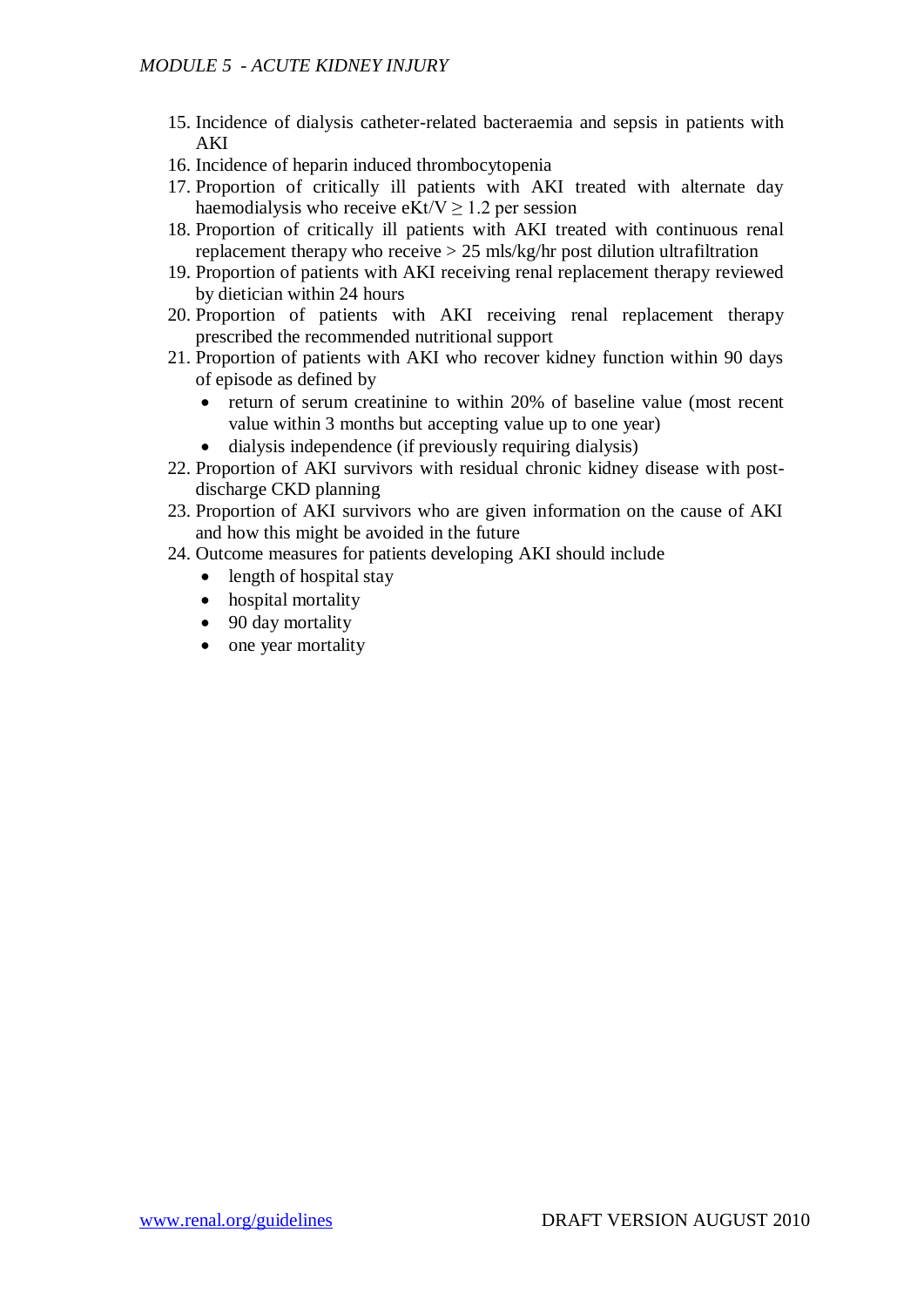# **Rationale for clinical practice guidelines for Acute Kidney Injury**

# **1. Acute Kidney Injury (AKI) (Guidelines AKI 1.1-1.3)**

# **Guideline 1.1 – AKI : Definition, Epidemiology and Outcomes**

We recommend that the international Kidney Disease: Improving Global Outcomes (KDIGO) *definition* of acute kidney injury (AKI) should be adopted. (Not Graded)

### **Audit measures**

- 1. Incidence and outcomes of patients diagnosed with
	- community-acquired AKI
	- hospital acquired AKI
- 2. Proportion of patients where there has been a delay of  $> 48$  hours in recognising the diagnosis of AKI
- 3. Proportion of patients with AKI who recover kidney function within 90 days of episode as defined by
	- return of serum creatinine to within 20% of baseline value (most recent value within 3 months but accepting up to one year)
	- dialysis independence (if previously requiring dialysis)
- 4. Outcome measures for patients developing AKI should include
	- length of hospital stay
	- hospital mortality
	- 90 day mortality
	- one year mortality

### **Rationale**

Over recent years it has been recognised that even small increases in serum creatinine  $(SCr)$  are associated with worse patient outcomes<sup>1</sup>. To reflect the importance of these changes in SCr the term acute kidney injury (AKI) has now replaced acute renal failure (ARF). This allows AKI to be considered as a spectrum of severity that if not detected or recognised in its early stages may ultimately result in acute kidney failure and the need for renal replacement therapy (RRT).

The most recent definitions proposed by the Acute Dialysis Quality Initiative (ADQI), RIFLE, and the Acute Kidney Injury Network (AKIN) have been based on rises in serum creatinine or reductions in urine output. These definitions aimed to promote the earlier detection and recognition of AKI triggering appropriate treatment prior to progressive injury and kidney failure.

The application of these definitions in more than 500,000 patients has validated the increased risk of mortality associated with developing  $AKI^{24}$ . These studies have also indicated that the incidence of AKI in hospitalised patients may be as high as 18%.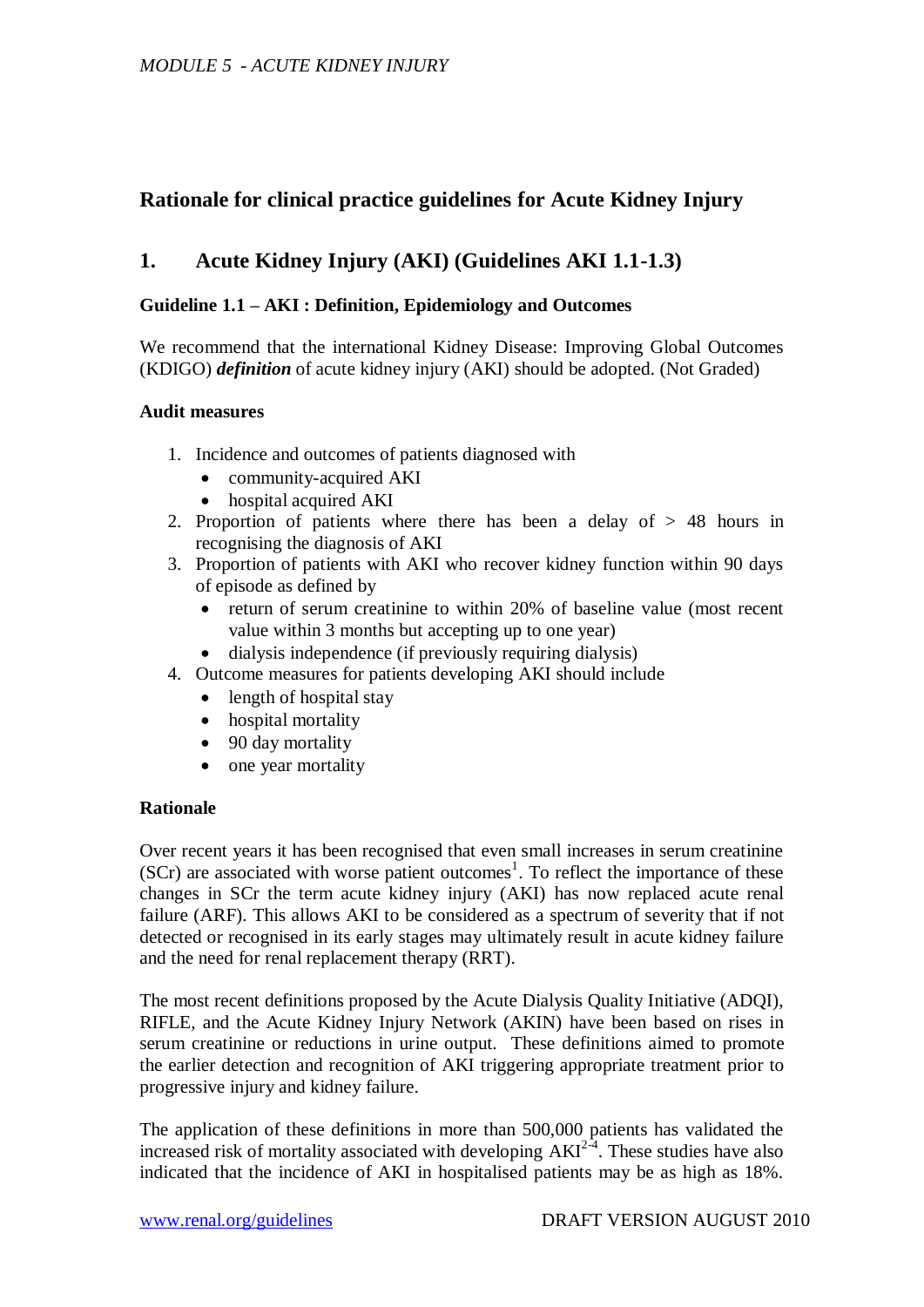These definitions have recently been harmonised by the Kidney Diseases: Improving Global Outcomes International (KDIGO) guideline group<sup>5</sup>.

It is important to note that the diagnosis of AKI should be made initially based on the definition below. Once the diagnosis of AKI has been established its severity can be determined using the **staging system** (shown in Table 1 in the rationale for guideline recommendation 1.2).

Acute kidney injury is defined when one of the following criteria is met

- Serum creatinine rises by ≥ 26µmol/L within 48 hours **or**
- Serum creatinine rises  $> 1.5$  fold from the reference value, which is known or presumed to have occurred within one week **or**
- urine output is  $\langle 0.5 \text{m} \rangle / \text{kg} / \text{hr}$  for  $> 6$  consecutive hours

The reference serum creatinine should be the lowest creatinine value recorded within 3 months of the event

If a reference serum creatinine value is not available within 3 months and AKI is suspected

- repeat serum creatinine within 24 hours
- a reference serum creatinine value can be estimated from the nadir serum creatinine value if patient recovers from AKI

It is recognised that outside of ICU the accuracy of urine output measurements will be less reliable. The use of urine output criteria for both the diagnosis and staging of AKI has been less well studied. Clinical judgement is necessary in patient assessment and the recognition that patients may develop oliguric as well as nonoliguric AKI.

### **References**

1. Praught ML, Shlipak MG. Are small changes in serum creatinine and important risk factor? Current Opinions in Nephrology and Hypertension 2005; 14, 265-270

2. Hoste EA, Clermont G, Kersten A, Venkataraman R, Angus DC, De Bacquer D, Kellum JA. [RIFLE](http://www.ncbi.nlm.nih.gov/pubmed/16696865)  criteria for acute [kidney injury are associated with hospital mortality in critically ill patients: a cohort](http://www.ncbi.nlm.nih.gov/pubmed/16696865)  [analysis.](http://www.ncbi.nlm.nih.gov/pubmed/16696865) Crit Care. 2006;10(3):R73. Epub 2006 May 12.

3. Uchino S, Bellomo R, Goldsmith D, Bates S, Ronco C. [An assessment of the RIFLE criteria for](http://www.ncbi.nlm.nih.gov/pubmed/16715038)  [acute renal failure in hospitalized patients.](http://www.ncbi.nlm.nih.gov/pubmed/16715038) Crit Care Med. 2006 Jul;34 (7):1913-7.

4. Thakar CV, Christianson A, Freyberg R, Almenoff P, Render ML. [Incidence and outcomes of acute](http://www.ncbi.nlm.nih.gov/pubmed/19602973)  [kidney injury in intensive care units: a Veterans Administration study.](http://www.ncbi.nlm.nih.gov/pubmed/19602973) Crit Care Med. 2009 Sep; 37(9): 2552-8.

5. Kidney Disease: Improving Global Outcomes. Clinical practice guideline on acute kidney injury. 2011. [www.kdigo.org](http://www.kdigo.org/)

# **Guideline 1.2 – AKI : Definition, Epidemiology and Outcomes**

We recommend that the international Kidney Disease: Improving Global Outcomes (KDIGO) *staging classification* of acute kidney injury (AKI) should be adopted. (Not Graded)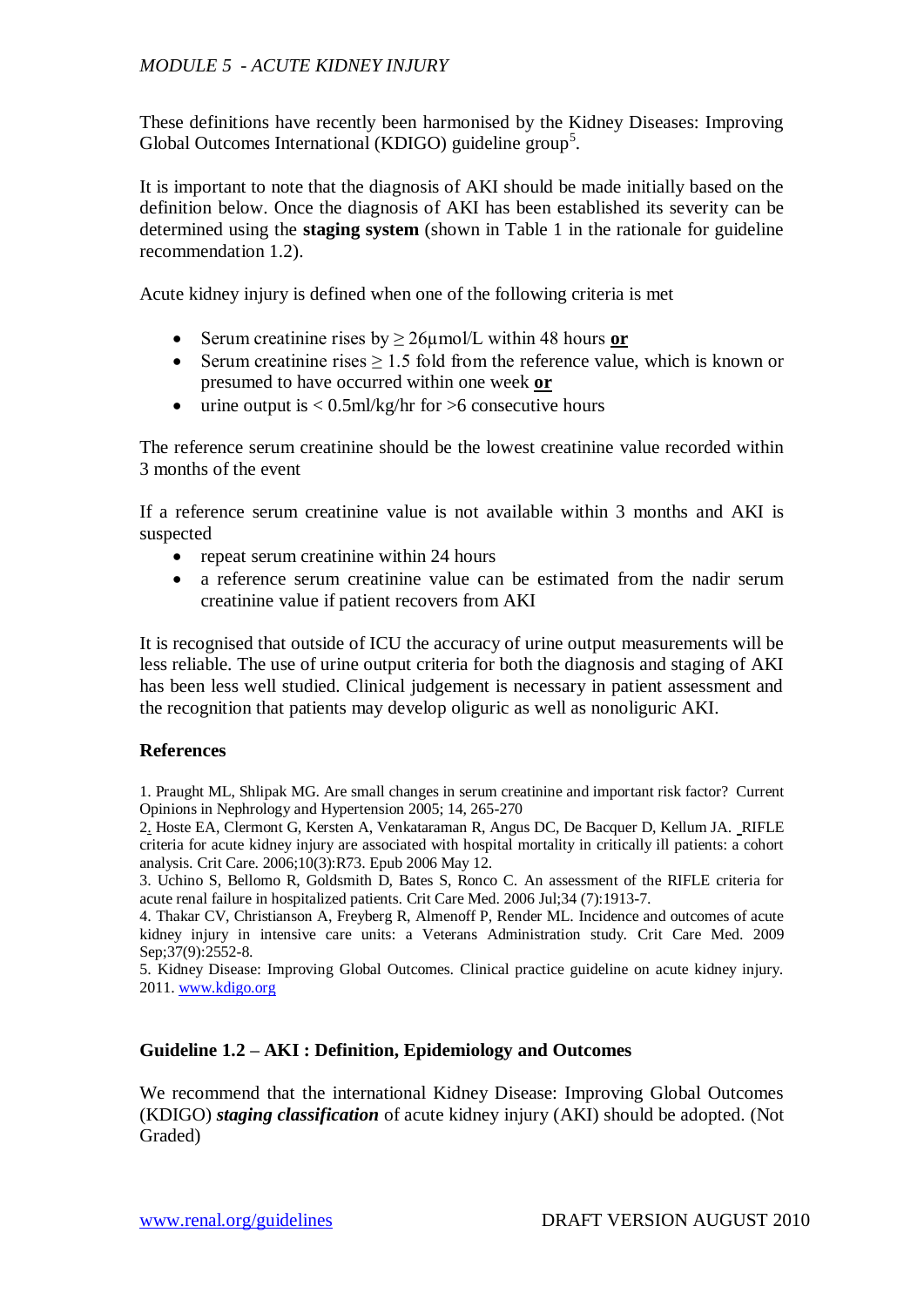# **Rationale**

The application of both the RIFLE and AKIN staging systems to patient populations have demonstrated that as the stage of AKI increases so does the risk of mortality $1-3$ . Acute kidney injury staging can be performed using serum creatinine or urine output criteria (Table 1). Patients should be staged according to whichever criteria (serum creatinine or urine output) gives them the highest stage and only after they have been identified as meeting the criteria for the definition of AKI.

# **Table 1: KDIGO staging system for acute kidney injury**

| <b>Stage</b> | Serum creatinine (SCr) criteria                                                                                                                | Urine output criteria                                  |
|--------------|------------------------------------------------------------------------------------------------------------------------------------------------|--------------------------------------------------------|
|              | increase $\geq 26$ µmol/L within 48hrs <u>or</u><br>increase $\geq$ 1.5 to 1.9 X reference SCr                                                 | $<$ 0.5 mL/kg/hr for $>$ 6<br>consecutive hrs          |
| $\mathbf{2}$ | increase $\geq$ 2 to 2.9 X reference SCr                                                                                                       | $<$ 0.5 mL/kg/ hr for > 12 hrs                         |
| 3            | increase $\geq$ 3 X reference SCr or<br>increase $\geq$ 354 µmol/L or<br>commenced on renal replacement therapy<br>(RRT) irrespective of stage | $<$ 0.3 mL/kg/ hr for > 24 hrs or<br>anuria for 12 hrs |

#### **References**

1. Hoste EA, Clermont G, Kersten A, Venkataraman R, Angus DC, De Bacquer D, Kellum JA. [RIFLE](http://www.ncbi.nlm.nih.gov/pubmed/16696865)  [criteria for acute kidney injury are associated with hospital mortality in critically ill patients: a cohort](http://www.ncbi.nlm.nih.gov/pubmed/16696865)  [analysis.](http://www.ncbi.nlm.nih.gov/pubmed/16696865) Crit Care. 2006;10(3):R73. Epub 2006 May 12

2. Thakar CV, Christianson A, Freyberg R, Almenoff P, Render ML. [Incidence and outcomes of acute](http://www.ncbi.nlm.nih.gov/pubmed/19602973)  [kidney injury in intensive care units: a Veterans Administration study.](http://www.ncbi.nlm.nih.gov/pubmed/19602973) Crit Care Med. 2009 Sep;37(9):2552-8

3. Uchino S, Bellomo R, Goldsmith D, Bates S, Ronco C. [An assessment of the RIFLE criteria for](http://www.ncbi.nlm.nih.gov/pubmed/16715038)  [acute renal failure in hospitalized patients.](http://www.ncbi.nlm.nih.gov/pubmed/16715038) Crit Care Med. 2006 Jul;34 (7):1913-7

### **Guideline 1.3 – AKI : Definition, Epidemiology and Outcomes**

We recommend that serum creatinine and urine output remain the best biomarkers for AKI. Serum creatinine should be measured using the enzymatic technique. (1B)

### **Rationale**

It is recognized that serum creatinine represents a poor biomarker. An acute decline in kidney function may not be reflected by a rise in serum creatinine for several hours. Routine methods for the measurement of serum creatinine are based on the Jaffe reaction, first described in  $1886^1$ . Since then the method has been refined many times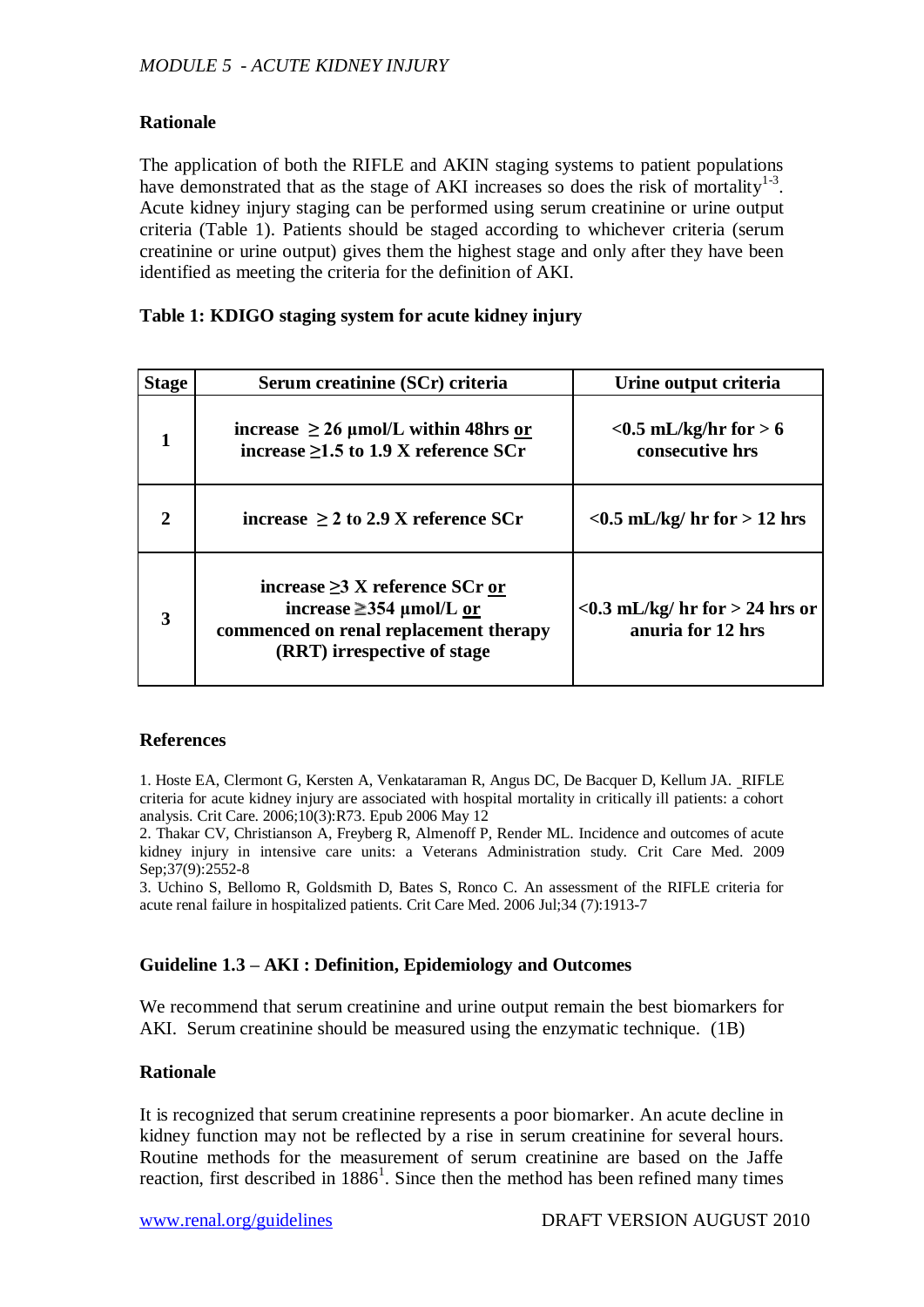to try and overcome inherent problems of analytical interference. In addition, to problems of analytical interference, there is large variation in reported creatinine concentrations using differing methods<sup>2</sup> that reflect calibration differences. The recent introduction of estimated GFR (eGFR) has emphasised the requirement for interlaboratory agreement of serum creatinine results. In Vitro Diagnostics (IVDs) have largely adopted calibration of their methods to be traceable to Isotope Dilution Mass Spectrometry (IDMS) as recommended by expert professional groups such as the laboratory working group of the National Kidney Disease Education Program  $(NKDEP)^3$ . Whilst this will reduce inter-laboratory bias, it will not resolve problems of analytical interference and imprecision.

Numerous endogenous substances are known to interfere with different Jaffe reaction based assays. These include positive interferents such as protein, ascorbate, pyuvate, glucose and cephalosporins<sup>4</sup> and negative interferents such as bilirubin<sup>4</sup> Enzymatic assays, utilising the enzymes, creatininase, creatinase and sarcosine oxidase are much less prone to such interference<sup>4</sup>. Replacement of Jaffe reaction based serum creatinine assays with the enzymatic assay and calibration using IDMS calibrators should significantly improve inter-laboratory agreement of serum creatinine assays.

There is clearly a need to find better, alternative bio-markers to serum creatinine. Serum and/or urinary biomarkers currently being researched include neutrophil gelatinase-associated lipocalin (NGAL), Kidney Injury Molecule-1 (KIM-1), interleukin-18 (IL-18), and cystatin C<sup>5-9</sup>. There have been a variety of publications demonstrating their utility in detecting AKI in different patient cohorts. However further work is still required to understand their application before they can be recommended as superior to serum creatinine.

### **References**

1. Jaffe M. Uber den niederschlag, welchen pikrinsaure in normalen hrn erzgeugt und uber eine neue reaction des kreatinins. Z Physiol Chem 1886;10:391-400

2 Lawson N, Lang T, Broughton A, Prinsloo P, Turner C, Marenah C. Creatinine assays: time for action? Ann Clin Biochem 2002; 39:599–602

3. Recommendations for improving serum creatinine measurement: A report from the laboratory working group of the National Kidney Disease Education Preogram. Clin Chem 2006;52:5-18

4. Peake M, Whiting M. Measurement of serum creatinine – current status and future goals. Clin Biochem Rev 2006;27:173-184

5. Hewitt SM, Dear J, Star RA. Discovery of protein biomarkers for renal diseases. J Am Soc Nephrol. 2004;15(7):1677 - 1689

6. Vaidya VS, Ramirez V, Ichimura T, Bobadilla NA, Bonventre JV. Urinary kidney injury molecule-1: a sensitive quantitative biomarker for early detection of kidney tubular injury. Am J Physiol Renal Physiol 2006; 290(2): F517 - F529

7. Parikh CR, Mishra J, Thiessen-Philbrook H, Dursun B, Ma Q, Kelly C, Dent C, Devarajan P, Edelstein CL. Urinary IL-18 is an early predictive biomarker of acute kidney injury after cardiac surgery. Kidney Int 2006; 70: 199-203

8. Mishra J, Ma Q, Prada A, Mitsnefes M, Zahedi K, Yang J, Barasch J, Devarajan P. Identification of Neutrophil Gelatinase-Associated Lipocalin as a Novel Early Urinary Biomarker for Ischemic Renal Injury. J Am Soc Nephrol 2003; 14:2534-2543

9. Herget-Rosenthal S, Marggraf G, Husing J, Goring F, Pietruck F, Janssen O, Philipp T, Kribben A. Early detection of acute renal failure by serum cystatin C. Kidney Int 2004; 66: 1115-1122

# **2. Acute Kidney Injury (AKI) (Guidelines AKI 2.1 – 2.2)**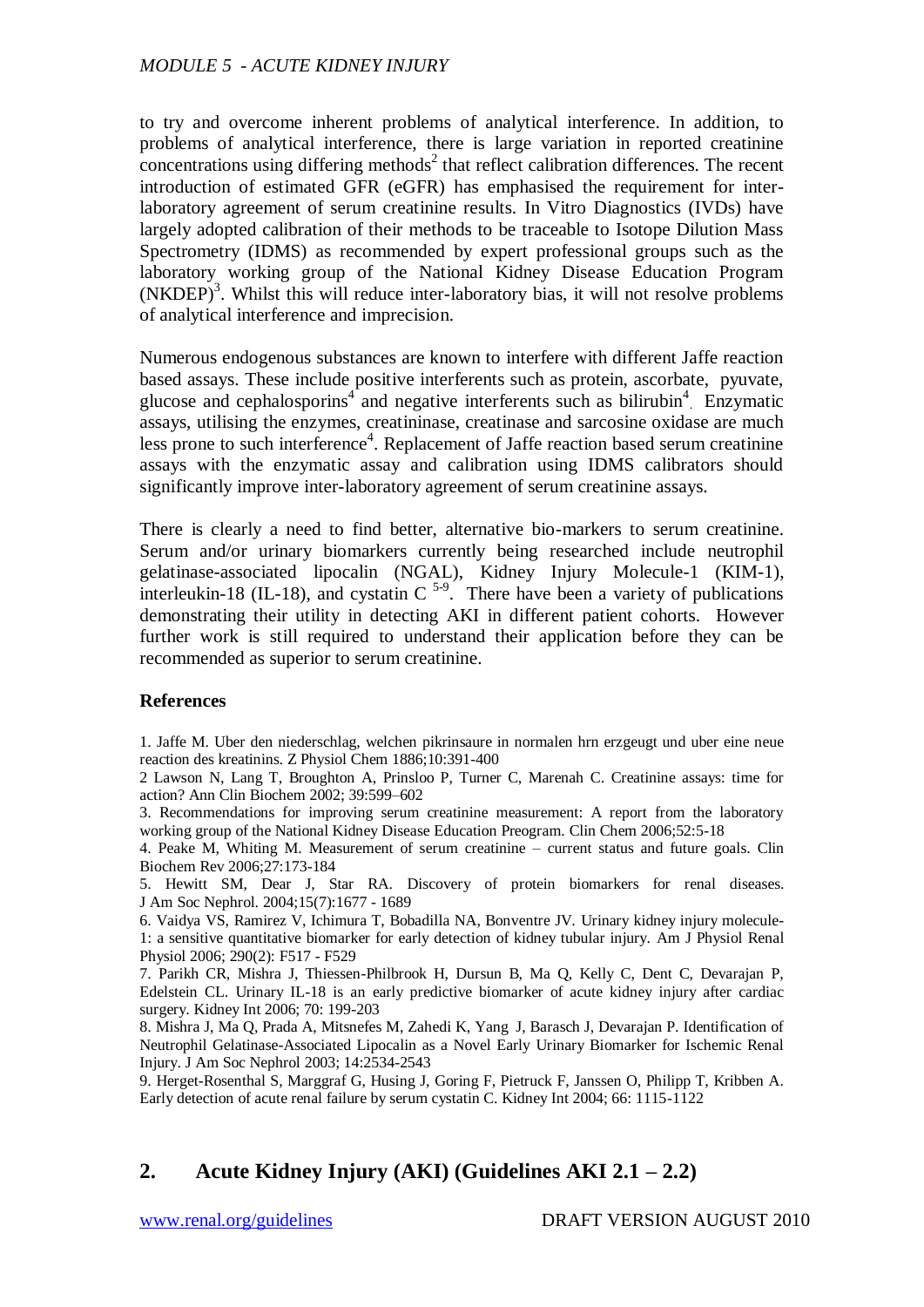# **Guideline 2.1 – AKI : Clinical Assessment; History, Examination**

We recommend that all patients presenting with AKI should have a comprehensive history and examination performed to help determine the cause of the AKI. (1A)

#### **Audit measure**

1. Incidence and outcomes of patients with different causes of AKI

## **Rationale**

Acute kidney injury is most frequently caused by ischaemia, sepsis or nephrotoxic insults to the kidney. In patients with hospital-acquired AKI the cause is frequently multi-factorial in patients with multiple risk factors. However it is essential to consider the underlying cause of AKI as a smaller percentage of cases may be caused by acute interstitial nephritis or acute glomerulonephritis which will require specific therapy<sup>1</sup>. It is hoped that earlier detection and recognition of AKI may provide an earlier opportunity to provide specific therapy to these forms of esoteric AKI<sup>2</sup>.

Clinical assessment of the patient with AKI starts with a comprehensive history including a review of:

- patient notes
- AKI risk factors
	- $\circ$  age > 75 yrs
	- $\circ$  chronic kidney disease (CKD, eGFR < 60 mls/min/1.73m<sup>2</sup>)
	- o Cardiac failure
	- o Atherosclerotic peripheral vascular disease
	- o Liver disease
	- o Diabetes mellitus
	- o Nephrotoxic medications
- potential causes for AKI including
	- o reduced fluid intake
	- o increased fluid losses
	- o urinary tract symptoms
	- o recent drug ingestion
	- o sepsis
- systemic clinical features
	- o fever
	- o rash
	- o joint pains

Clinical examination must include

- general
	- o rash
	- o uveitis
	- o joint swelling
- assessment of volume status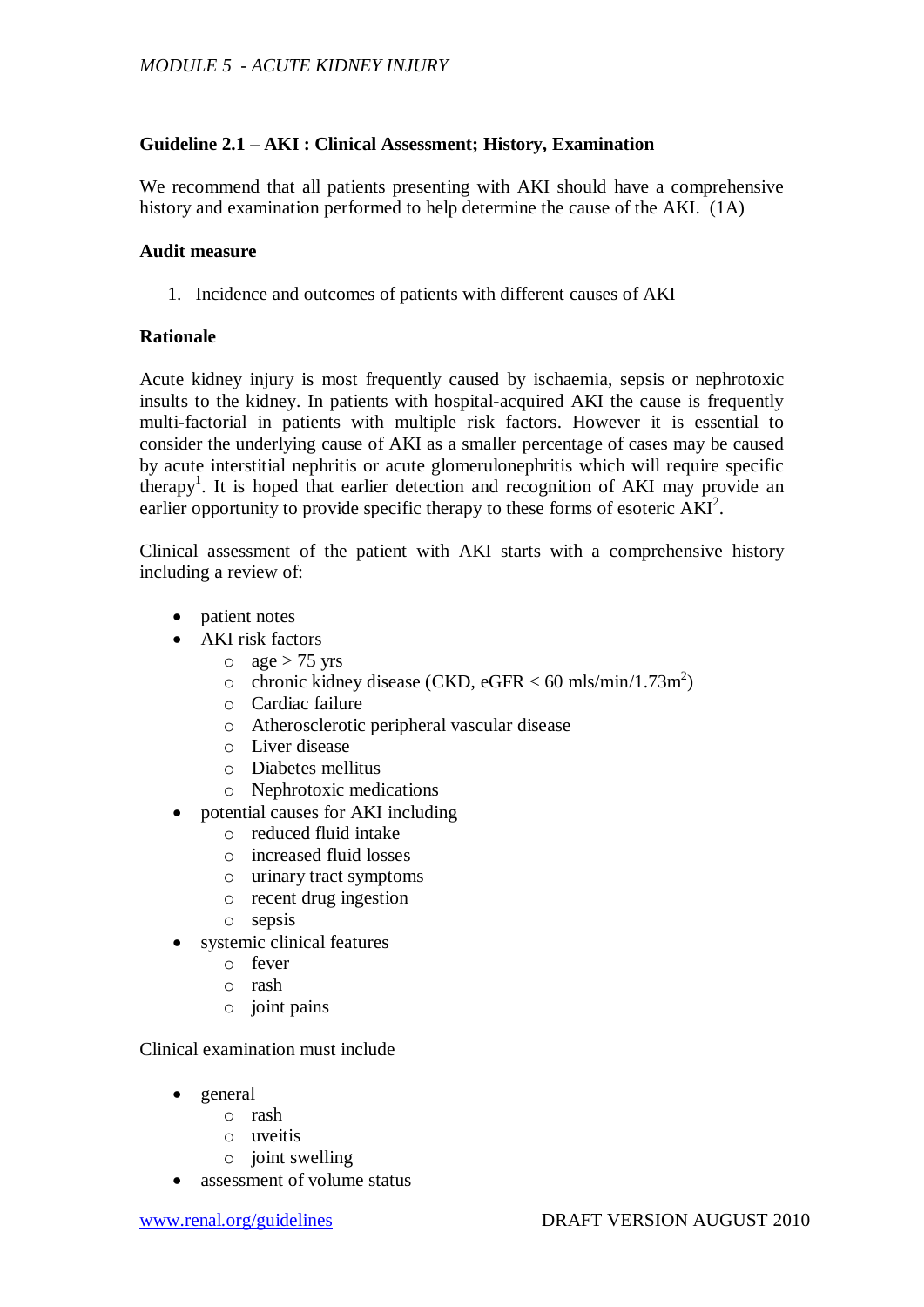- o core temperature
- o peripheral perfusion
- o heart rate
- o blood pressure
- o jugular venous pressure
- signs of renovascular disease
	- o audible bruits
	- o impalpable peripheral pulses
- abdominal examination
	- o palpable bladder

### **References**

1. Liaño F, Pascual J and the Madrid Acute Renal Failure Study Group. Epidemiology of acute renal failure: a prospective, multicenter, community-based study. Kidney International 1996; 50:811-818

2. Lines S, Lewington A. Acute kidney injury. Clin Med. 2009 Jun;9 (3):273-7

### **Guideline 2.2 – AKI : Clinical Assessment; Investigations**

We recommend that all patients presenting with AKI should have appropriate baseline investigations performed which should include a urinalysis and a renal tract ultrasound within 24 hours (if renal tract obstruction is suspected). (1A)

#### **Audit measures**

- 1. Proportion of patients who had a urinalysis performed within 24 hours of the diagnosis of AKI unless anuric
- 2. Proportion of patients developing AKI secondary to obstruction who had a renal ultrasound examination < 24 hrs after a diagnosis of AKI established

### **Rationale**

Clinical assessment to establish a working diagnosis requires a number of investigations to be performed.

A baseline set of laboratory investigations should be sent including:

- biochemistry
	- o Urea and electrolytes
- haematology
	- o FBC
- $\bullet$  urinalysis ( $\pm$  microscopy)
- microbiology
	- o urine culture (if infection is suspected)
	- o blood culture (if infection is suspected)

More specific renal investigations are dependent upon the clinical presentation and may include: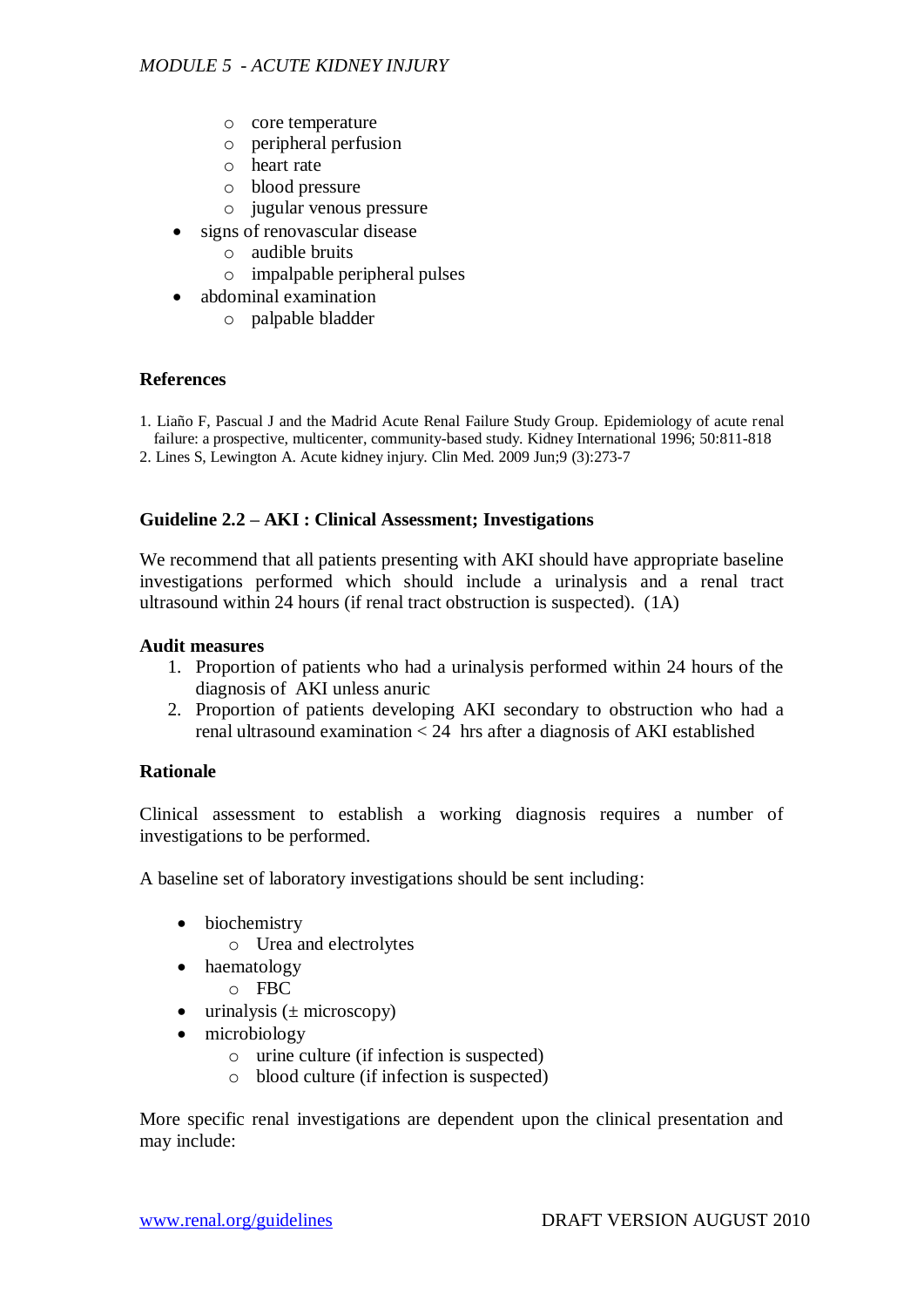- renal immunology
- urinary biochemistry
	- o electrolytes
	- o osmolality
- ECG
- chest x-ray
- abdominal x-ray
- renal tract ultrasound (within 24hrs if obstruction suspected or esoteric cause suspected requiring a kidney biopsy)
- kidney biopsy

Urinalysis can provide important clinical information to patients with AKI. Positive protein values of 3+ and 4+ on reagent strip testing of the urine suggest intrinsic glomerular disease. A reagent strip positive for blood suggests the presence of red blood cells (> 5/high power field). Although red cell morphology may not be particularly useful<sup>1</sup> the observation of large numbers of red cells in the presence of proteinuria suggests a glomerular aetiology for AKI. The suspicion is strengthened by the finding of red cell casts on a freshly collected sample of urine (this is rarely performed in the UK).

Haematuria may also be found in cases of lower urinary tract obstruction often in association with tumours and less commonly associated with calculi, infection or severe renal ischaemia due to arterial or venous thrombosis. Characteristically myoglobinuria will cause a positive reagent strip reaction for haematuria without evidence of red cells on urine microscopy.

Increased numbers of white cells (> 5 per high power field) are non-specific but are found more commonly with acute interstitial nephritis, infection and glomerulonephritis. Eosinophiluria is not a very specific test for interstitial nephritis and has a very poor positive predictive value. However, the value of eosinophiluria in interstitial nephritis is in ruling out the disease, the negative predictive value for patients with AKI is greater than  $90\%$ <sup>2</sup>.

Urine microscopy can be informative in particular clinical scenarios such as suspected poisoning. The presence of crystalluria may provide vital information and in the case of ethylene glycol poisoning oxalate crystals may be visible<sup>3</sup>. Patients who suffer from tumour lysis syndrome can produce urate crystal deposition. A number of drugs may lead to AKI and crystalluria including sulphonamides, acyclovir, triamterene, indinavir and cathartics high in phosphates.

Various measures have been claimed to aid in the diagnosis of AKI including urine osmolality, urine/plasma creatinine and urea ratios, urinary sodium, fractional excretion of sodium ( $FE_{N_a}$ ), fractional excretion of urea ( $FE_{Urea}$ ), freewater clearance and creatinine clearance. All of these have limitations and their specificity and sensitivity in clinical practice often means that a single measurement may be inconclusive except in extreme circumstances $4-6$ .

In pre-renal AKI there is increased urinary sodium reabsorption and increased urinary urea reabsorption. This should therefore be reflected by low urine sodium concentrations, low  $FE_{Na}$  and low  $FE_{Urea}$ , and increased blood urea:creatinine ratios.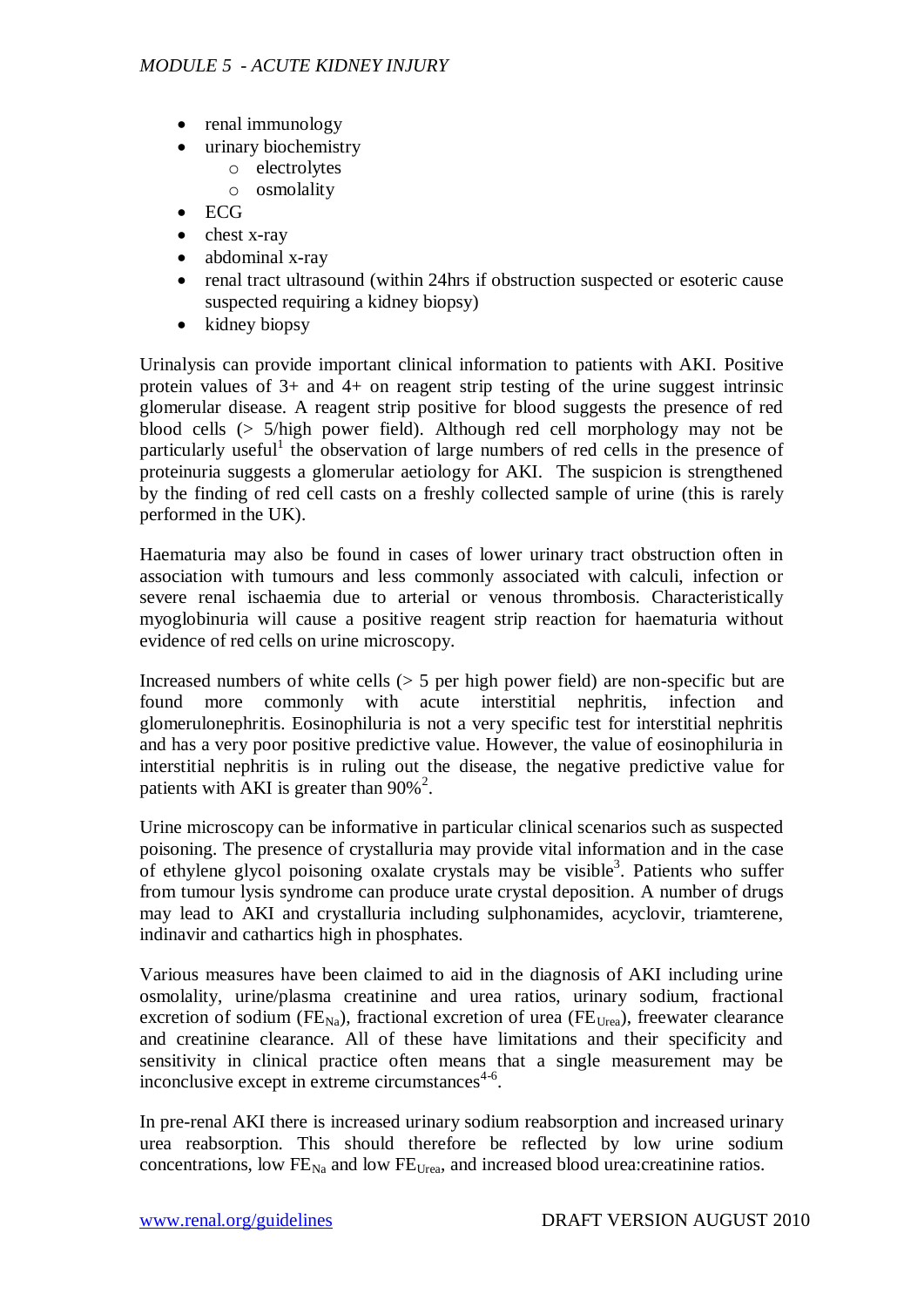Urinary electrolytes should be interpreted with caution, particularly in the elderly (who may already have an impaired concentrating ability), and in patients on diuretics or with a salt-losing state. In such patients the  $FE<sub>Urea</sub>$  may possibly be a more useful index<sup>6</sup>. The normal FE<sub>Urea</sub> is greater than 45%. Levels of less than 35% are associated with pre-renal AKI. Patients with pre-renal AKI not on diuretics have both low  $FE_{Na}$  $(\langle 1\% \rangle)$  and low FE<sub>Urea</sub>. However patients with pre-renal AKI on diuretics have levels of  $FE_{Na}$  greater than 2% but still have low levels of  $FE_{Urea}$ . In comparison, patients with ATN have both high  $FE_{Na}$  and high  $FE_{Urea}$ .

One clinical situation where measurement of urinary electrolytes may have clinical utility is in the diagnosis of hepatorenal syndrome as the cause of AKI in patients with liver disease. The diagnostic criteria for hepatorenal failure include a urine sodium of less than 10 mmol/L (although not a major diagnostic criterion)<sup>7</sup>.

Ultrasound is the gold standard test for diagnosis of upper tract obstruction through the finding of hydronephrosis and/or hydroureter. However upper urinary tract obstruction may not be initially detected by ultrasound in a patient who is volume depleted. It is therefore recommended to repeat the renal tract ultrasound if upper urinary tract obstruction is suspected once the patient is adequately fluid resuscitated.

There are other circumstances when ultrasound may not be diagnostic, such as in retroperitoneal fibrosis or early in the course of obstructive disease, in which case additional imaging studies may be considered such as dynamic nuclear medicine studies or CT. Dynamic nuclear medicine studies will be of little diagnostic use if the patient has oligo-anuric AKI.

### **References**

1. Favaro S, Bonfant L, D'Angelo A, Giacomini A, Normanno M, Calo L. Is the red cell morphology really useful to detect the source of haematuria? Am J Nephrol 1997; 17:172-175

2. Rossert J. Drug-induced acute interstitial nephritis. Kidney Int 2001; 60:804-817

3. Fogazzi GB. Crystalluria: a neglected aspect of urinary sediment analysis. Nephrol Dialysis Transplant 1996; 11:379-387

4. Kellen M, Aronson S, Roizen MF, Barnard J, Thisted RA. Predictive and diagnostic tests of renal failure: A review. Anesth Analg 1994; 78:134-142

5. Espinel CH, Gregory AW. Differential diagnosis of acute renal failure. Clin Nephrol 1980; 13:73-77 6. Carvounis CP, Nisar S, Guro-Razuman S. Significance of the fractional excretion of urea in the differential diagnosis of acute renal failure. Kidney Int 2002; 62:2223-2229

7. Arroyo V, Gines P, Gerbes AL et al. Definition and diagnostic criteria of refractory ascites and hepatorenal syndrome in cirrhosis. International Ascites Club Hepatology 1996; 23:164-176

# **3. Acute Kidney Injury (AKI) (Guidelines AKI 3.1 – 3.4)**

### **Guideline 3.1 – AKI : Prevention; Risk Assessment**

We recommend that patients at risk of AKI should be identified and appropriate preventative measures should be instituted as early as possible. (1B)

### **Audit measures**

1. Incidence of acute admissions/patients undergoing major surgery who had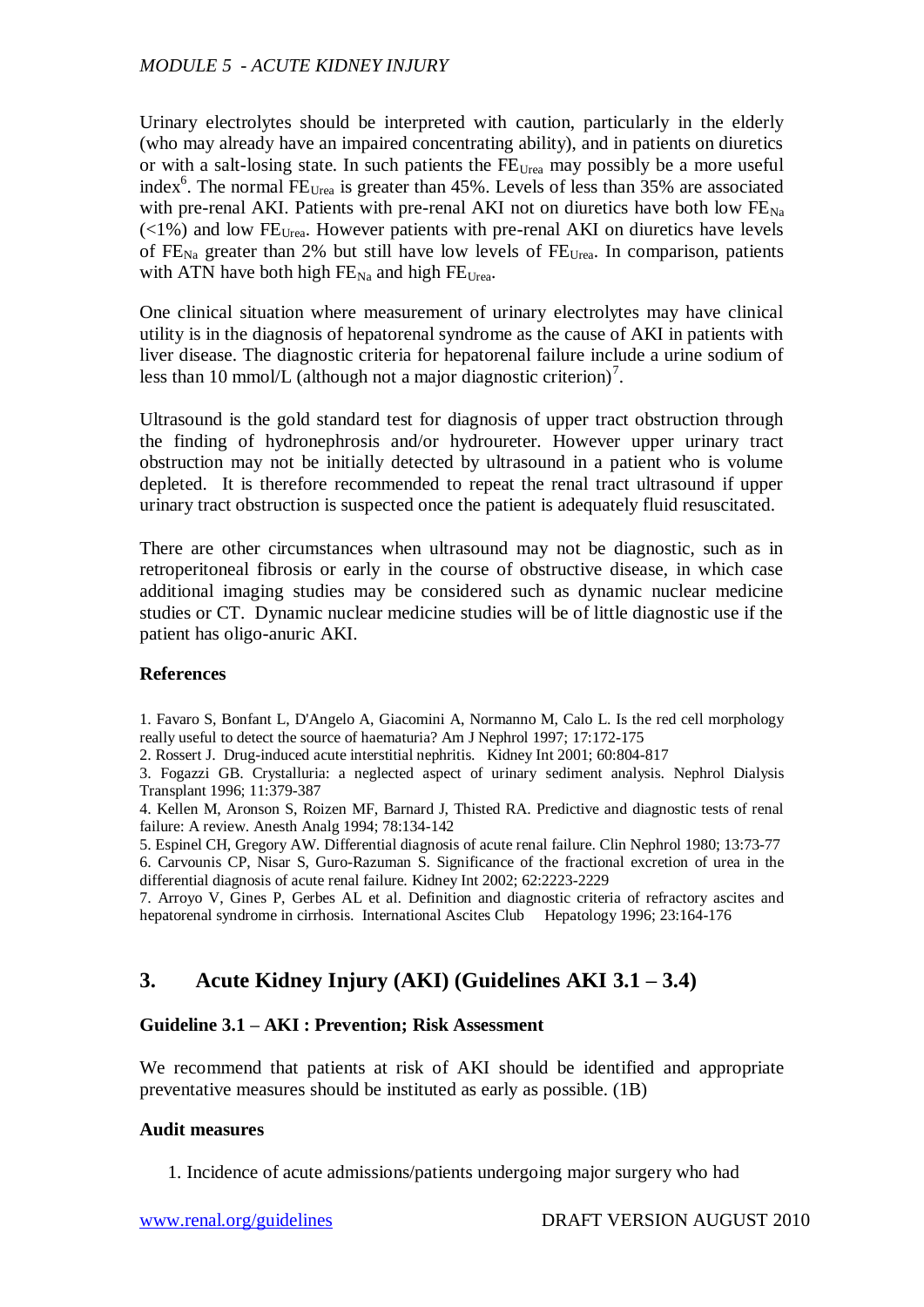- risk of AKI assessed on admission/pre-surgery
- electrolytes checked on admission/pre-surgery and rechecked within 24 hours
- 2. Proportion of patients at risk of AKI who receive nephrotoxic medications

### **Rationale**

Published series of AKI suggest that up to 30% of cases may be preventable, with a further significant percentage potentially remediable through simple interventions such as volume repletion, discontinuing and/or avoiding certain potentially nephrotoxic agents and earlier recognition of conditions causing rapid progression of  $AKI$ <sup>1-3</sup>

Risk factors for developing AKI include:

- $\circ$  age > 75 yrs
- $\circ$  chronic kidney disease (CKD, eGFR < 60 mls/min/1.73m<sup>2</sup>)
- o cardiac failure
- o atherosclerotic peripheral vascular disease
- o liver disease
- o diabetes mellitus
- o nephrotoxic medication
- o hypovolaemia
- o sepsis

### **References**

1. Stevens PE, Tamimi NA, Al Hasani MK et al. Non-specialist management of acute renal failure. QJM 2001; 94**:** 533–540

2. Vijayan A, Miller SB. Acute renal failure: prevention and nondialytic therapy. Semin Nephrol 1998; 18:523-532

3. Davidman M, Olson P, Kohen J, Leither T, Kjellstrand C. Iatrogenic renal disease. Arch Intern Med 1991; 151:1809-1812

# **Guideline 3.2 – AKI : Prevention; Fluid Therapy**

We recommend that prescription of appropriate intravenous fluid should be carefully considered following assessment of the patient's volume status. Thereafter the patient's clinical response should be monitored closely. (1B)

### **Audit measure**

1. Proportion of patients at risk of AKI who are prescribed intravenous fluids without an assessment of volume status

## **Rationale**

In hospital AKI following surgery is an important contributor to postoperative morbidity and mortality. The causes are multifactorial and therefore involve the identification of the high risk patients and institution of preventative measures.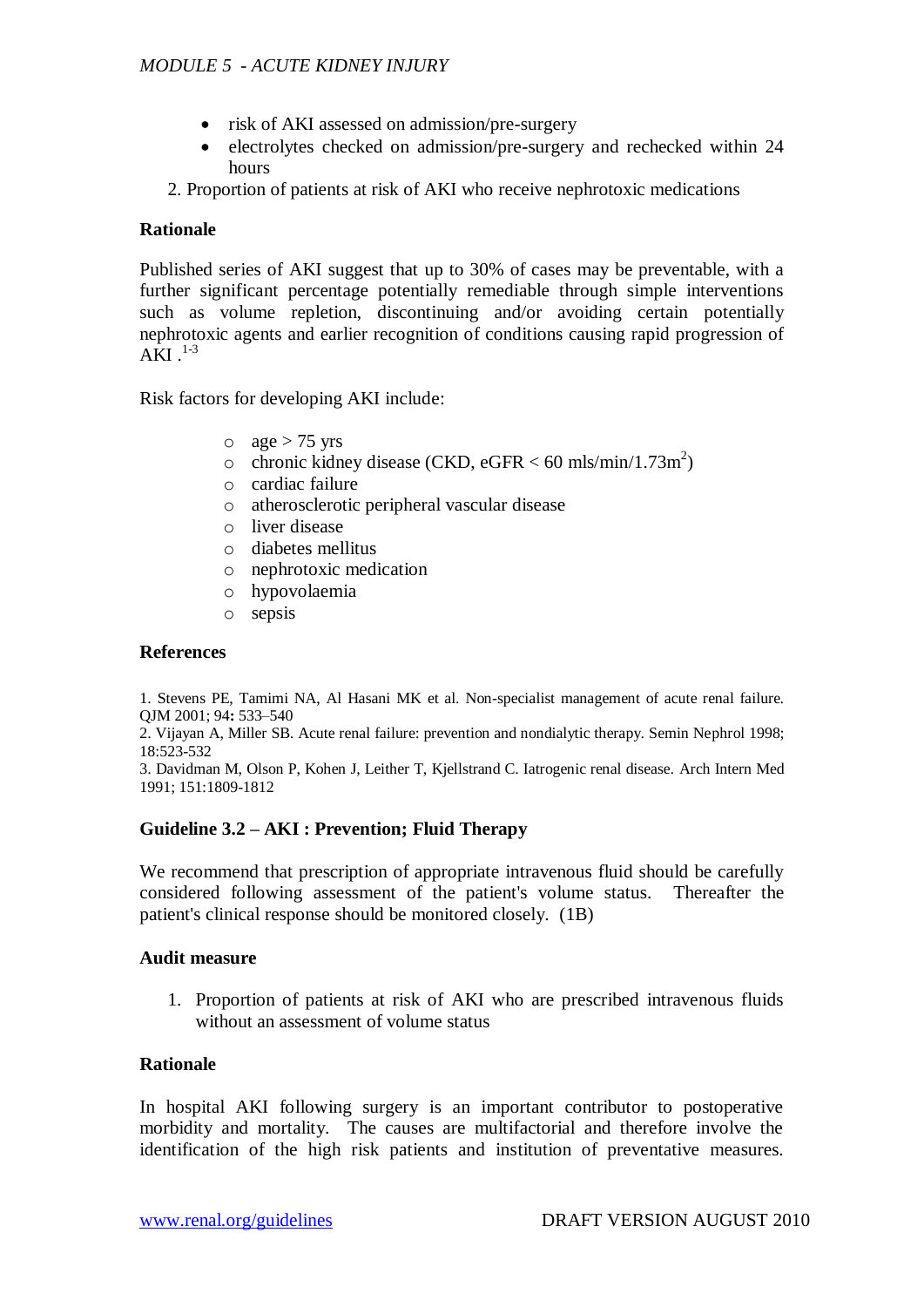Avoidance of pre- and peri-operative hypovolaemia is an essential component of patient management.

Prescription of intravenous fluid should follow a careful assessment of patient volume status i.e. hypovolaemic, euvolaemic, hypervolaemic. Consideration should then be made regarding the nature of the fluid lost and therefore the nature of the fluid that needs to be replaced. There is no evidence base to favour the prescription of crystalloid or colloids to protect kidney function in the peri-operative period, although there have only been a handful of studies looking at this<sup>1</sup>. Following the selection of the appropriate fluid the rate of fluid replacement must be guided by clinical assessment with consideration for safety limits. The patient's volume status must be continually monitored and a decision made regarding when to stop intravenous fluids.

It is important to recognise that the daily sodium intake in health is between 70 and 100 mmol/day. Following surgery the body's physiological response is to retain sodium and water. The selection of the type of fluid to be prescribed is important as excessive peri-operative fluid therapy with 0.9% sodium chloride (Na 154mmol/l, Cl 154mmol/l) can potentially lead to hyperchloraemic acidosis, sodium, chloride and water overload which contributes to postoperative morbidity and mortality<sup>2</sup> whereas excessive peri-operative fluid replacement with 5% dextrose will increase the risk of developing hyponatraemia.

Fluid replacement prescriptions should be tailored to the needs of the patient. Potassium containing solutions (Hartmann's and Ringer's Lactate) should be used cautiously in patients who develop progressive AKI, due to the potential risk of exacerbating hyperkalaemia.

### **References**

1. Zacharias M, Gilmore ICS, Herbison GP et al. Interventions for protecting renal function in the perioperative period (Review). Cochrane Database of Systematic Reviews 2005; Issue 3, CD003590 2. Lobo DN, Macafee DAL, Allison SP. How perioperative fluid balance influences post-operative outcomes. Best Practice and Research Clinical Anaesthesiology 2006; 20 (3), 439-455

### **Guideline 3.3 – AKI : Prevention; Contrast-Induced AKI (CI-AKI)**

We recommend that patients identified at being at risk of contrast induced-AKI (CI-AKI) should have a careful assessment of volume status and receive pre-procedure volume expansion with 0.9% sodium chloride or isotonic sodium bicarbonate if clinically indicated. (1A)

#### **Audit measure**

- 1. Proportion of patients at high risk of contrast induced AKI (CI-AKI) who developed AKI and did not
	- receive pre procedure volume assessment
	- receive appropriate volume expansion
	- have appropriate adjustments to medications

### **Rationale**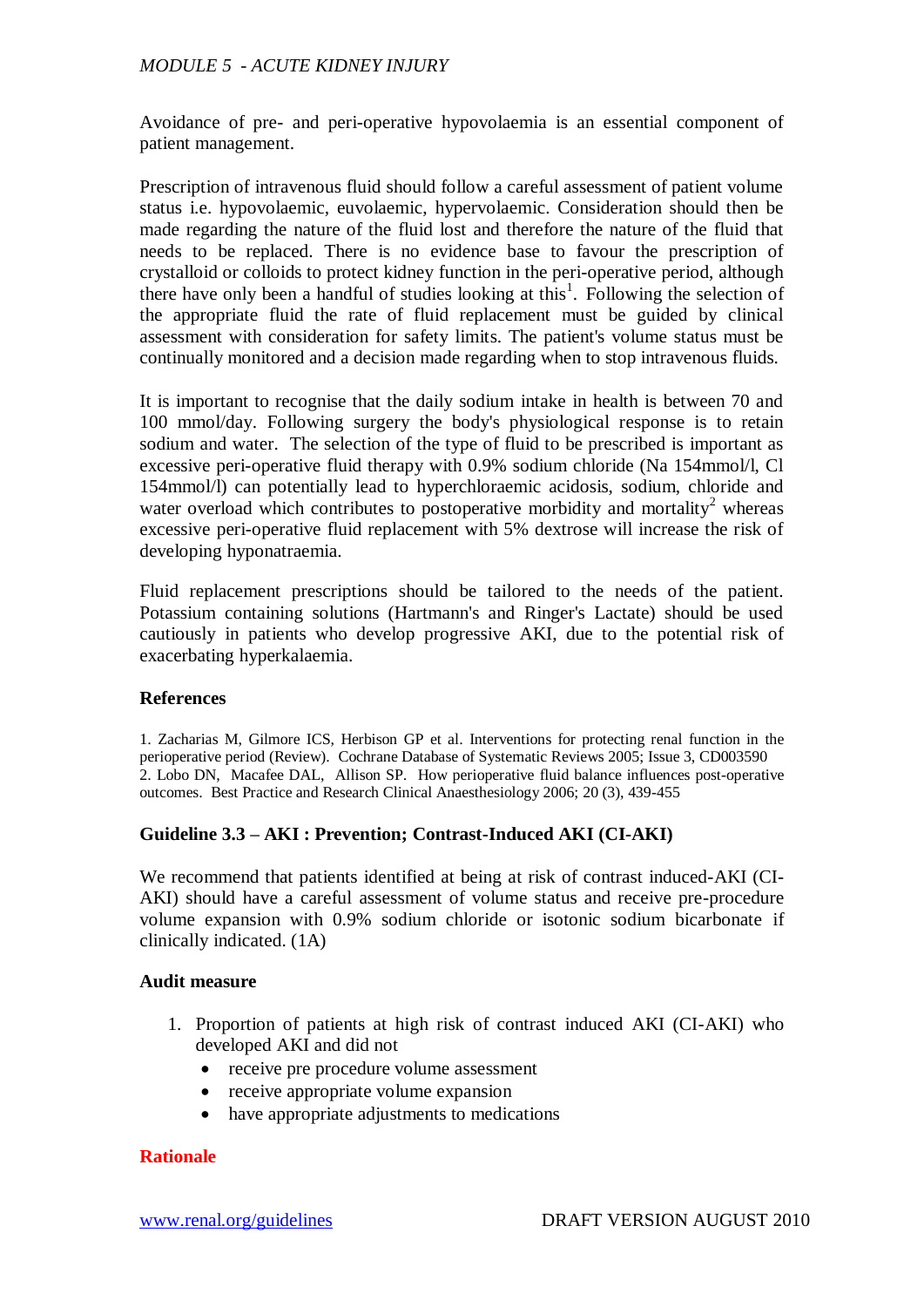Contrast-induced acute kidney injury (CI-AKI) secondary to radiological contrast media is uncommon in the general population. It classically occurs within 72 hours of receiving the contrast media and usually recovers over the following five days. Its incidence increases significantly in patients with risk factors and is associated with an increased short and long-term mortality<sup>1</sup>. Acute kidney injury results from a combination of afferent arteriolar vasoconstriction and direct toxicity of the contrast media to the tubule epithelial cells.

Prevention is important as there is no specific treatment and involves the evaluation of potential risk factors (see guideline 3.1) and clinical assessment of the patient's volume status<sup>2</sup>. It should also be considered whether alternative imaging could be utilised such as magnetic resonance angiography or whether carbon dioxide can be used to reduce the amount of contrast agent required<sup>3</sup>. Patients identified as at high risk of CI-AKI should be discussed with a renal physician to assess the individual risk/benefit to the patient. It is recognised that in some patients the risk of CI-AKI is outweighed by the potential benefit from the contrast study.

Potentially nephrotoxic medications such as non-steroidal anti-inflammatory drugs and aminoglycosides should be withheld or avoided. Currently there is insufficient evidence to support the routine discontinuation of angiotensin-converting enzyme inhibitors (ACE-I) or angiotensin receptor blockers (ARBs) in stable outpatients<sup>4</sup>.

Metformin is not nephrotoxic but is exclusively excreted via the kidneys. Patients on metformin who develop AKI are at risk of developing lactic acidosis. The current advice from the Royal College of Radiologists is that there is no need to stop metformin after receiving contrast if the serum creatinine is within the normal range and/or  $eGFR > 60$  ml/min/1.73m<sup>2</sup>. If serum creatinine is above the normal reference range or eGFR is  $< 60$  ml/min/1.73m<sup>2</sup>, any decision to stop it for 48 hours should be made in consultation with the referring clinician<sup>5</sup>.

Patients at risk of CI-AKI must receive appropriate volume expansion prior to the procedure. Intravenous 0.9% sodium chloride at a rate of 1 mL/kg/hour for 12 hours pre- and post- procedure has been shown to be more effective than 0.45% sodium chloride in reducing CI-AKI<sup>6</sup>. More recently it has been demonstrated that intravenous isotonic sodium bicarbonate significantly reduces the risk of  $CI-AKI^{7,8}$ . Subsequently there have been a number of studies that have compared intravenous isotonic sodium bicarbonate to intravenous  $0.9\%$  sodium chloride<sup>9,10</sup>. Systematic reviews and meta-analyses have provided conflicting conclusions and have recognised a significant degree of heterogeneity and publication bias. It is currently recommended that either intravenous 0.9% sodium chloride or isotonic sodium bicarbonate should be used for volume expansion in patients at risk of  $CI-AKI$ <sup>11,12</sup>.

It is generally accepted that high osmolar contrast media should be avoided in patients at risk of  $CI-AKI<sup>13</sup>$ . More controversial is the debate regarding whether iso-osmolar contrast media is safer than low-osmolar contrast media in patients at risk of CI-AKI. There have been a number of studies that have compared these two media and currently there is no clear benefit in preventing CI-AKI in at risk patients by using iso-osmolar contrast media in preference to low-osmolar contrast media<sup>14</sup>.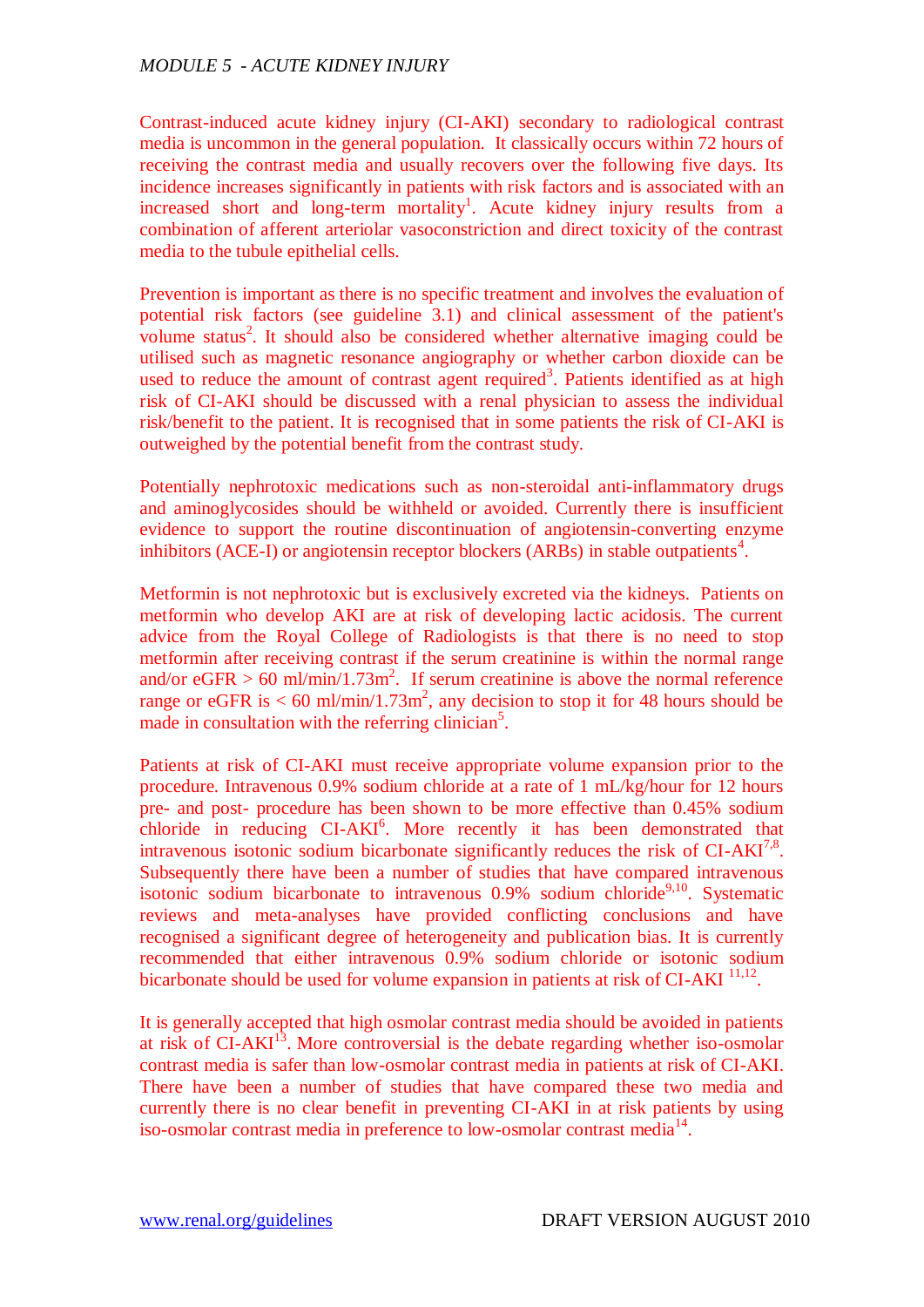The volume of contrast media should be minimised and further exposure to contrast media should be delayed until full recovery of renal function unless absolutely necessary<sup>15</sup>. Renal function should be checked up to  $48-72$  hours following the procedure in a high risk group to ensure stable renal function.

Following the seminal paper demonstrating the beneficial effects of N-acetylcysteine in preventing CI-AKI there has been a multitude of publications which have been subject to a number of meta-analyses<sup>16</sup>. These meta-analyses have commented on the heterogeneity of the studies making a definitive conclusion difficult<sup>17,18</sup>. Currently there is no compelling evidence for the routine use of N-acetylcysteine to prevent CI-AKI.

#### **References**

1. Levy EM, Viscoli CM, Horwitz RI. The effect of acute renal failure on mortality: a cohort analysis. JAMA 1996; 275: 1489-1494

2. Stacul F, Adam A, Becker CR, et al. Strategies to reduce the risk of contrast-induced nephropathy. Am J Cardiol 2006; 98, 59K-77K

3. Shaw DR, Kessel DO. The current status of the use of carbon dioxide in diagnostic and interventional angiographic procedures. Cardiovasc Intervent Radiol 2006; 29: 323-331

4. Rosenstock JL, Bruno R, Kim JK, Lubarsky L, Schaller R, Panagopoulos G, DeVita MV, Michelis MF. The effect of withdrawal of ACE inhibitors or angiotensin receptor blockers prior to coronary angiography on the incidence of contrast-induced nephropathy. Int Urol Nephrol. 2008;40(3):749-55.

5. Metformin: updated guidance for use in diabetics with renal impairment. London: The Royal College of Radiologists www.RCR.ac.uk 2009

6. Mueller C, Buerkle G, Buettner HJ, et al. Prevention of contrast media associated nephropathy: randomised comparison of 2 hydration regimens in 1620 patients undergoing coronary angioplasty. Arch Intern Med 2002; 162: 329-336

7. Merten GJ, Burgess WP, Gray LV, et al. Prevention of contrast induced nephropathy with sodium bicarbonate: a randomized controlled trial. JAMA 2004; 291: 2328-2334

8. Zoungas S, Ninomiya T, Huxley R, Cass A, Jardine M, Gallagher M, Patel A, Vasheghani-Farahani A, Sadigh G, Perkovic V. Systematic review: sodium bicarbonate treatment regimens for the prevention of contrast-induced nephropathy. Ann Intern Med. 2009 Nov 3;151(9):631-8

9. Adolph E, Holdt-Lehmann B, Chatterjee T, Paschka S, Prott A, Schneider H, Koerber T, Ince H, Steiner M, Schuff-Werner P, Nienaber CA. Renal Insufficiency Following Radiocontrast Exposure Trial (REINFORCE): a randomized comparison of sodium bicarbonate versus sodium chloride hydration for the prevention of contrast-induced nephropathy. Coron Artery Dis. 2008 Sep;19(6):413-9 10. Ozcan EE, Guneri S, Akdeniz B, Akyildiz IZ, Senaslan O, Baris N, Aslan O, Badak O. Sodium bicarbonate, N-acetylcysteine, and saline for prevention of radiocontrast-induced nephropathy. A comparison of 3 regimens for protecting contrast-induced nephropathy in patients undergoing coronary procedures. A single-center prospective controlled trial. Am Heart J. 2007 Sep;154(3):539-44

11. Hoste EA, De Waele JJ, Gevaert SA, Uchino S, Kellum JA. Sodium bicarbonate for prevention of contrast-induced acute kidney injury: a systematic review and meta-analysis. Nephrol Dial Transplant. 2010 Mar;25(3):747-58

12. Brar SS, Hiremath S, Dangas G, Mehran R, Brar SK, Leon MB. Sodium bicarbonate for the prevention of contrast induced-acute kidney injury: a systematic review and meta-analysis. Clin J Am Soc Nephrol. 2009 Oct;4(10):1584-92

13. Barrett BJ, Carlisle EJ. Meta-analysis of the relative nephrotoxicity of high-and low-osmolality iodinated contrast media. Radiology 1993; 188:171-178

14. Heinrich MC, Häberle L, Müller V, Bautz W, Uder M. Nephrotoxicity of iso-osmolar iodixanol compared with nonionic low-osmolar contrast media: meta-analysis of randomized controlled trials. Radiology. 2009 Jan;250(1):68-86

15. Cigarroa RG, Lange RA, Williams RH, Hillis LD. Dosing of contrast material to prevent contrast nephropathy in patients with renal disease. Am J Med. 1989 Jun;86(6 Pt 1):649-52

16. Tepel M, van der Giet M, Schwarzfeld C, Laufer U, Liermann D, Zidek W. Prevention of radiographic-contrast-agent-induced reductions in renal function by acetylcysteine. N Engl J Med. 2000 Jul 20;343(3):180-4.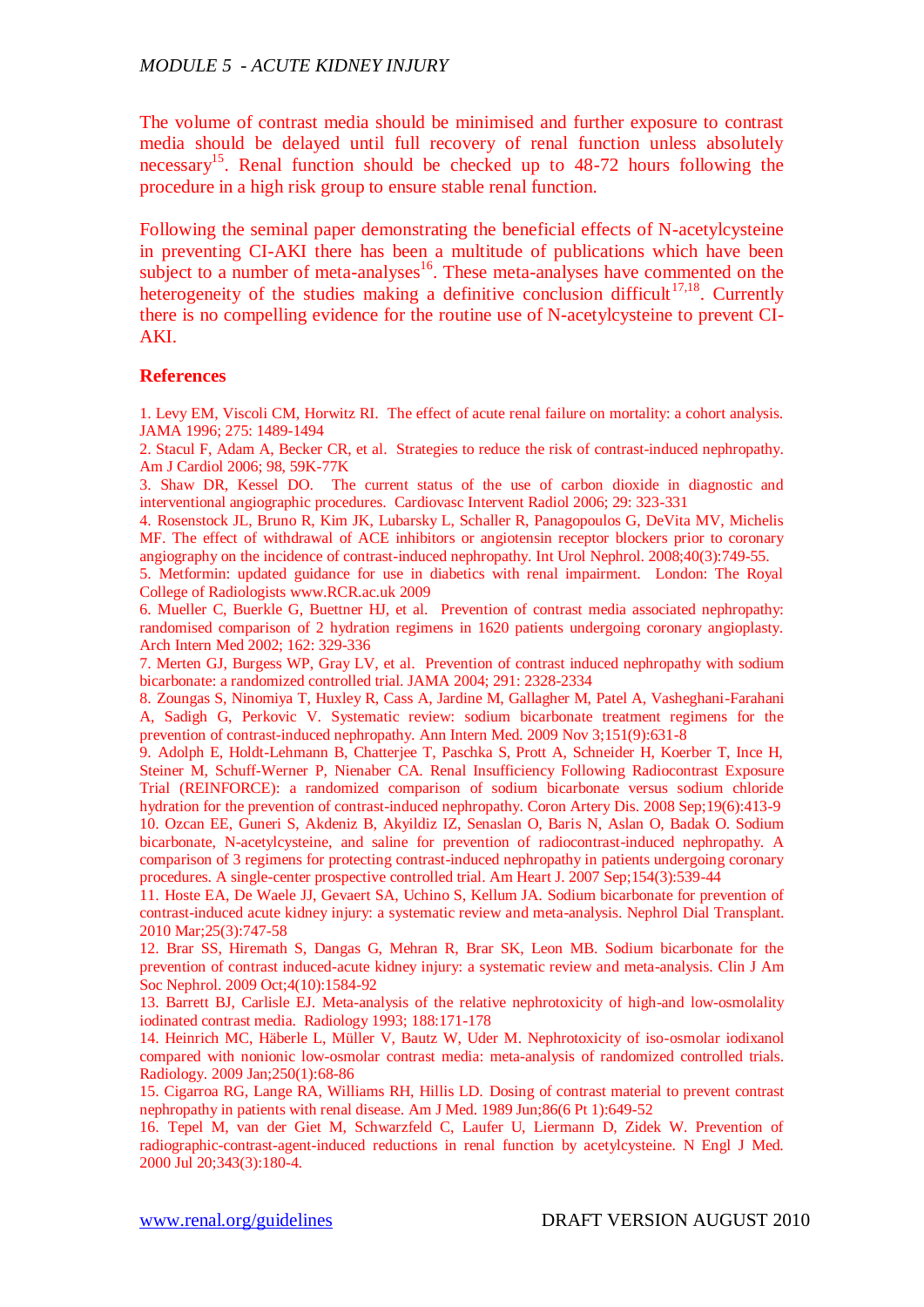17. Kshirsagar AV, Poole C, Mottl A et al. N-acetylsysteine for the prevention of radio contrast induced nephropathy: a meta-analysis of prospective controlled trials. J Am Soc Nephrol 2004; 15: 761-769

18. Nallamothu BK, Shojania KG, Saint et al. Is N-acetylsysteine effective in preventing contrastrelated nephropathy? A meta-analysis. Am J Med 2004; 117: 938-947

#### **Guideline 3.4 – AKI : Prevention; AKI secondary to Rhabdomyolysis**

We recommend that patients identified as being at risk of developing AKI secondary to rhabdomyolysis should receive intravenous volume expansion with 0.9% sodium chloride and sodium bicarbonate. (1B)

#### **Rationale**

Rhabdomyolysis induced AKI results from skeletal muscle injury and cell lysis with the release of myoglobin and other muscle breakdown products. Myoglobin is freely filtered by the kidneys and is directly toxic to the tubule epithelial cells particularly in the setting of hypovolaemia and acidosis. There are a number of causes including trauma, burns, compartment syndrome and drugs (cocaine, ecstasy, statins). Management includes volume assessment and close monitoring with aggressive fluid resuscitation and alkalinisation of the urine.

Fluid resuscitation with 0.9% sodium chloride is preferred at a rate of 10-15ml/kg/hr to achieve high urinary flow rates (>100ml/hr), with the cautious addition of sodium bicarbonate 1.26% to maintain urinary  $pH > 6.5^1$ . Throughout this process the patient's volume status must be carefully evaluated and once the patient has been adequately fluid resuscitated care must be taken not to precipitate pulmonary oedema.

Mannitol is still used because of its properties as an osmotic diuretic and free radical scavenger by many centres although there is little clinical data to support its use<sup>2</sup>. Inappropriate use of mannitol can precipitate pulmonary oedema particularly if used with hypertonic sodium bicarbonate.

#### **References**

1. Sever MS, Vanholder R, Lameire N. Management of crush related injuries after disasters. N Eng J Med 2006; 354: 1052-1063

2. Brown CVR, Rhee P, Chan L et al. Preventing renal failure in patients with rhabdomyolysis: do bicarbonate and mannitol make a difference? J Trauma 2004; 56: 1191-1196

# **4. Acute Kidney Injury (AKI) (Guidelines AKI 4.1 – 4.5)**

### **Guideline 4.1 – AKI : Management; General Management**

We recommend that general supportive measures include optimisation of haemodynamic status by appropriate fluid therapy, administration of vasopressors and/or inotropes and treatment of any underlying sepsis. Nephrotoxic medications should be stopped. (1A)

#### **Audit measures**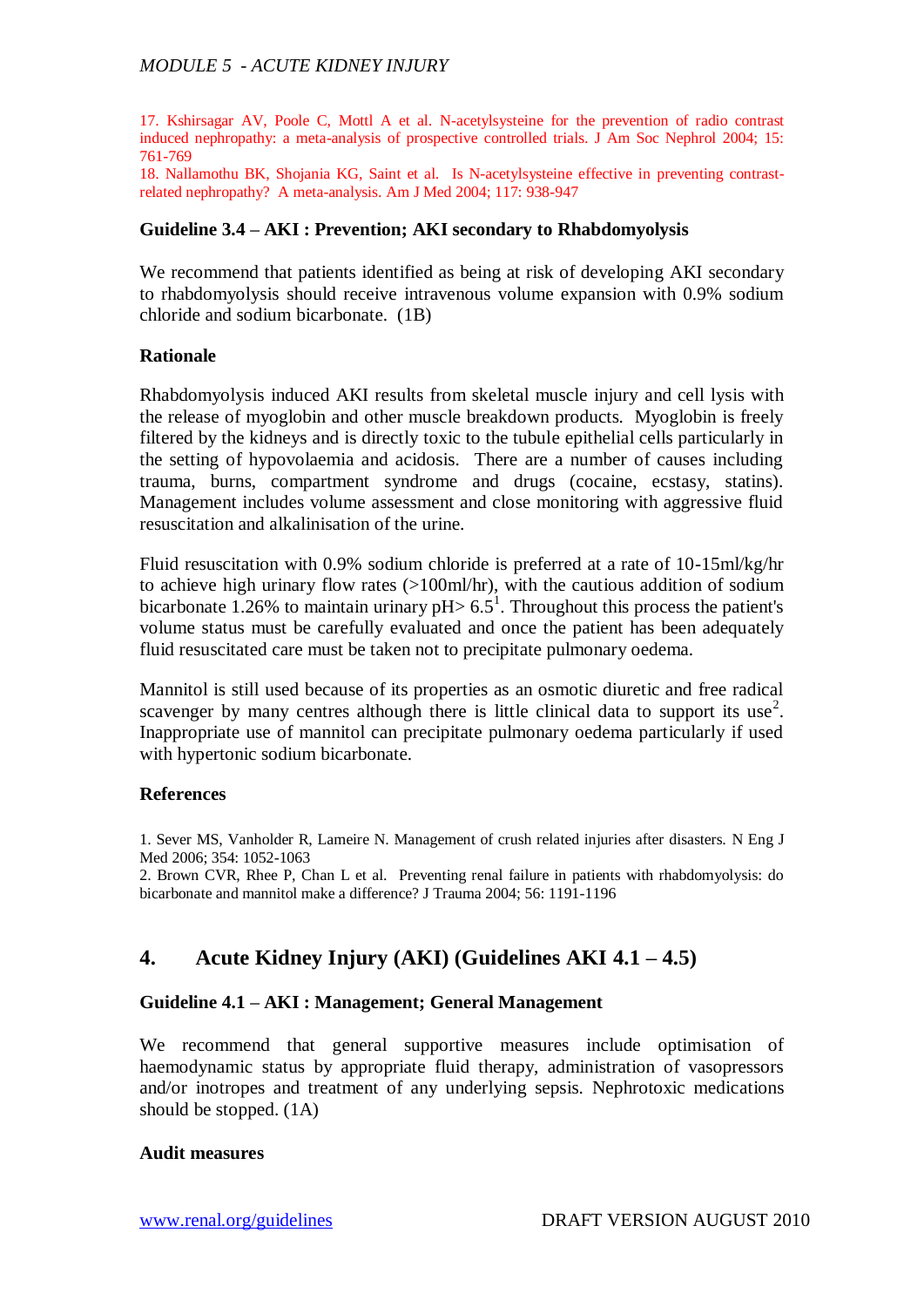- 1. Proportion of patients with AKI who are prescribed intravenous fluids without an assessment of volume status
- 2. Proportion of patients with AKI who receive nephrotoxic medications
- 3. Proportion of patients with severe AKI where there is documented evidence of patient involvement in decision making with respect to commencing renal replacement therapy (RRT)
- 4. Proportion of AKI survivors who are given information on the cause of AKI and how this might be avoided in the future

# **Rationale**

In the majority of cases AKI can be effectively treated and resolved by adequate volume replacement, treatment of the underlying medical condition (e.g. sepsis, haemorrhage) and avoidance of nephrotoxic medications. However it is important to remember that the more esoteric forms of AKI will require specific therapy which is outside of the remit of this guideline.

In the hypovolaemic patient fluid replacement is best achieved through the rapid infusion of repeated small volumes (250 ml of crystalloid or colloid) and close monitoring using a CVP line and urinary tract catheter (if clinically indicated, as its use is associated with an increased risk of infection ). Lactate and base excess measurements may also be helpful in conjunction with clinical judgment in assessing response to volume loading<sup>1</sup>.

With respect to the use of colloids it should be acknowledged that there have been earlier reports regarding the use of high molecular weight hydroxy ethyl starch and an increased risk of AKI<sup>2,3</sup>. The multi-centre German trial, Efficacy of Volume Substitution and Insulin Therapy in Severe Sepsis Trial (VISEP), reported a significantly higher incidence of AKI in patients receiving 10% hydroxyethyl starch compared to Ringer's lactate<sup>4,5</sup>. It is therefore probably prudent to recommend that high molecular weight hydroxyethyl starches be used cautiously in patients with severe sepsis at risk of developing AKI. The French equivalent of the UK Blood Transfusion service recommends an upper limit on the volume of starch solutions used in resuscitation of patients<sup>6</sup>. A large well controlled prospective study is needed to conclusively prove the safety of administering hydroxyethyl starch on a daily basis in this patient group.

A decreasing urine output is a sensitive indicator of AKI and oliguric AKI is associated with a poorer prognosis. Documentation of urine volume is part of fluid balance management in any acutely ill patient. However there are a number of caveats to consider. Urine volume may not be diagnostic, particularly when diuretics have already been administered. It must also be recognised that part of the usual stress response to surgery is an increased secretion of antidiuretic hormone (ADH) and an upregulation of the renin-angiotensin-aldosterone system resulting in avid salt and water retention<sup>7</sup>. As a consequence there is decreased urine output and free water clearance in the first  $12-24$  hours following surgery<sup>8</sup>. A careful evalution of volume status is required and not necessarily the prescription of more fluid. If the patient is not hypovolaemic there is evidence that demonstrates there is no association between urine output per se and the development of  $AKI<sup>9</sup>$ .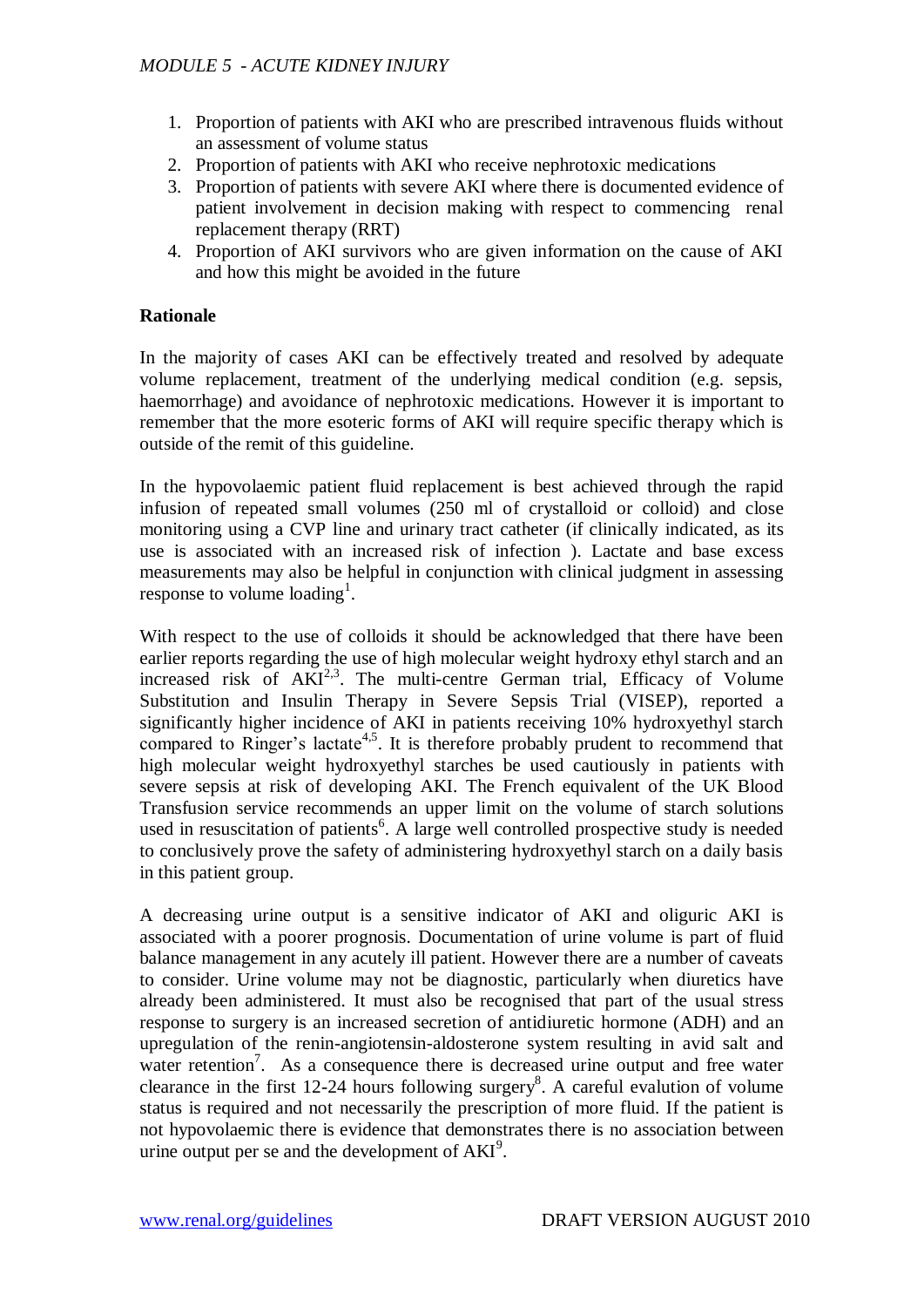In patients with severe AKI there may be no other option than to commence renal replacement therapy (RRT). Such decisions should be discussed with the patient if they have mental capacity. The NCEPOD adding insult to injury report detected a concerning lack of such discussions with patients or relatives documented in the notes. The commonly accepted indications for commencing RRT are listed in Table 3, section 11.

It is important to monitor the patient's volume status throughout the episode of AKI. This remains an essential part of patient management in the recovery phase. Patients may develop a polyuric phase during which they are at increased risk of developing a negative fluid balance and electrolyte disturbance including hypernatraemia and hypokalaemia. There will need to be careful consideration of when to reintroduce medications such as antihypertensives and diuretics. Unfortunately this can be overlooked placing the patient at risk of future readmission.

Following an episode of AKI the patient should receive information regarding the cause and how this may be potentially avoided in the future. This may involve educating and empowering the patient with respect to their risk factors for developing AKI and advice as to when to consider contacting their general practitioner in the future if they develop intercurrent illness in the community.

#### **References**

- 1. Pinsky MR et al Fluid and volume monitoring. Int J Artif Organs 2008; 31: 111- 126
- 2. Schortgen F et al. Effects of hydroxyethyl starch and gelatin on renal function in severe sepsis: a multicentre randomised study. Lancet 2001; 357: 911-916
- 3. Cittanova ML et al. Effects of hydroxy ethyl starch in brain-dead kidney donors on renal function in a kidney transplant recipients. Lancet 1996; 348: 1620-1622
- 4. Bagshaw S, et al. Fluid resuscitation and the septic kidney. Current Opinions in Critical Care 2006; 12: 527-530
- 5. Brunkhorst et al. [German Competence Network Sepsis \(SepNet\)](http://www.ncbi.nlm.nih.gov/sites/entrez?Db=pubmed&Cmd=Search&Term=%22German%20Competence%20Network%20Sepsis%20(SepNet)%22%5BCorporate%20Author%5D&itool=EntrezSystem2.PEntrez.Pubmed.Pubmed_ResultsPanel.Pubmed_DiscoveryPanel.Pubmed_RVAbstractPlus). Intensive insulin therapy and pentastarch resuscitation in severe sepsis.N Engl J Med. 2008; 358:125-139
- 6. Schortgen F et al. Effects of hydroxyethylstarch and gelatin on renal function in severe sepsis: a multicentre randomised study. Lancet 2001; 357:911-916
- 7. Lobo DN, Macafee DAL, Allison SP. How perioperative fluid balance influences post-operative outcomes. Best Practice and Research Clinical Anaesthesiology 2006; 20 (3), 439-455
- 8. Gann DS, Kenney PR. Special problems of fluid and electrolyte management in surgery. Chan JCM and Gill JR eds, Kidney Electrolyte Disorders. Churchill Livingstone Inc USA 1990; 343-362
- 9. Alpert RA, Roizen MF, Hamilton WK et al. Intraoperative Urinary Output Does Not Predict Postoperative Renal Function in Patients Undergoing Abdominal Aortic Revascularisation. Surgery 1984; 95, 707-711

### **Guideline 4.2 – AKI : Management; Pharmacological Therapy**

We recommend that therapeutic drug dosing must be adapted to altered kinetics in AKI. (1B)

#### **Audit measure**

1. Proportion of patients with AKI who did not have the appropriate adjustment of medication doses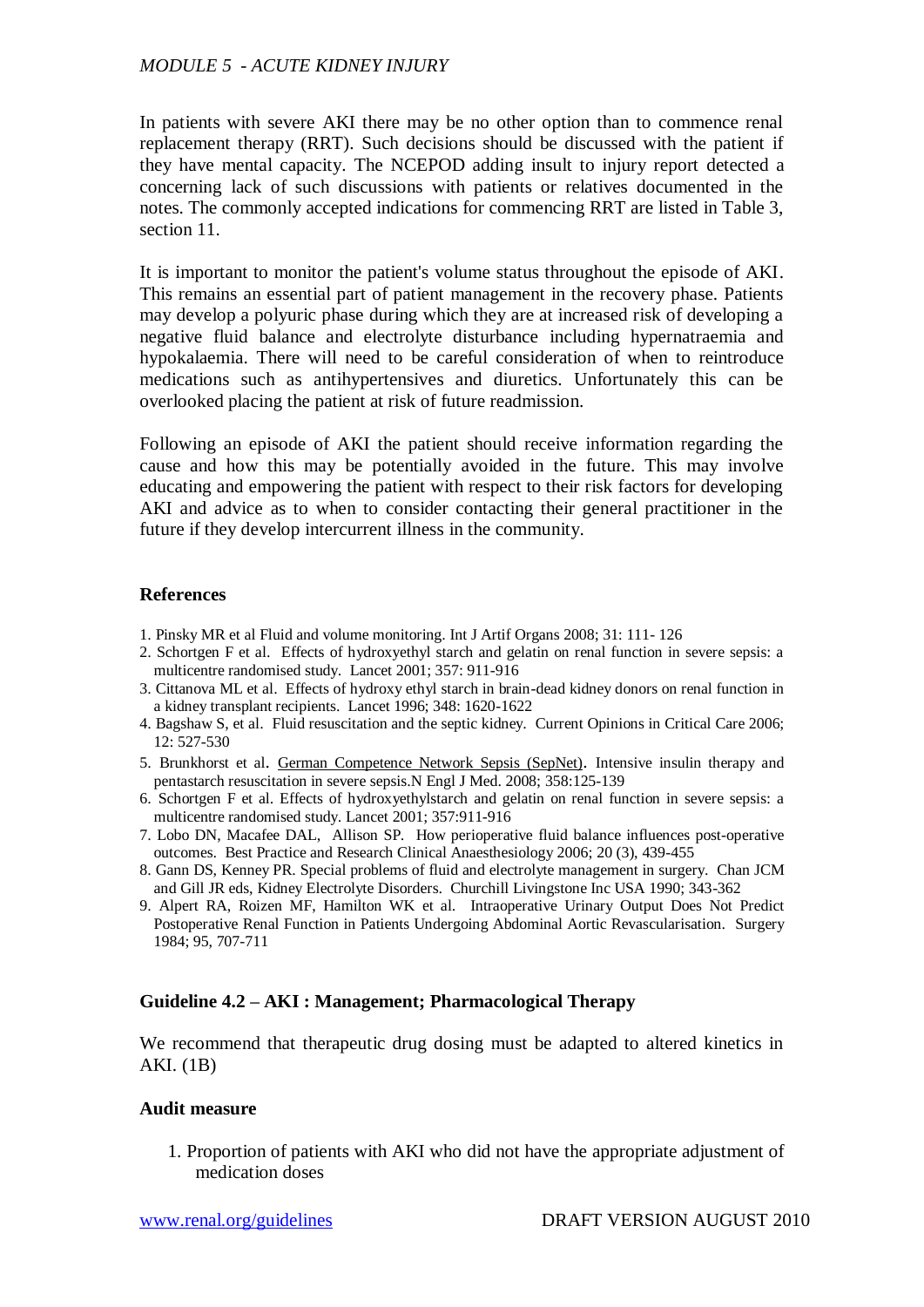### **Rationale**

Inappropriate drug dosing of patients with AKI is an important cause of adverse drug events<sup>1</sup>. Pharmacokinetics including the volume of distribution, clearance and protein binding are altered by organ failure in the critically ill patient. Drug doses need to be adjusted appropriately with the correct assessment of kidney function to reduce toxicity. There is an important role for the clinical pharmacist on the ICU. A number of publications have demonstrated the clinical and economic benefits of the critical care pharmacist<sup>2</sup>.

### **References**

1. Schiff GD, Klass D, Peterson J et al. Linking laboratory and pharmacy: opportunities for reducing errors and improving care. Arch Intern Med 2003; 163: 893-900 2. Kane SL, Weber RJ, Dasta JF. The impact of critical care pharmacists on enhancing patient outcomes. Intensive Care Med 2003; 29: 691-698

## **Guideline 4.3 – AKI : Management; Pharmacological Therapy**

We recommend that there is no specific pharmacological therapy proven to effectively treat AKI secondary to hypoperfusion injury and/or sepsis. (1B)

### **Rationale**

There is currently no evidence to support the use of a specific pharmacological therapy in the treatment of AKI secondary to hypoperfusion injury and/or sepsis. The rationale behind the use of loop diuretics was based on their putative ability to reduce the energy requirements of the cells of the ascending limb of Henle and therefore ameliorate the resultant ischaemic damage<sup>1</sup>. Loop diuretics have also been used to convert patients with oliguric AKI to non-oliguric AKI (recognised to have a better prognosis), to facilitate the management of fluid and electrolyte disturbances and reduce the requirement for renal replacement therapy (RRT). Of concern has been the demonstration that the use of loop diuretics is associated with an increased risk of failure to recover renal function and mortality, perhaps related to the resultant delay in commencing RRT appropriately<sup>2</sup>. A recent meta-analysis of nine randomised controlled trials concluded that furosemide is not associated with any significant clinical benefits in the prevention and treatment of AKI in adults<sup>3</sup>. High doses can be associated with an increased risk of ototoxicity which is an important consideration particularly in those patients ventilated on the ICU.

Dopamine is a non-selective dopamine receptor agonist which at low-dose (0.5-3.0 µg/kg/min) induces a dose-dependent increase in renal blood flow, natriuresis and diuresis in healthy humans<sup>4</sup>. It has been proposed that dopamine may potentially reduce ischaemic cell injury in patients with AKI by improving renal blood flow and reducing oxygen consumption through inhibition of sodium transport. There have been a multitude of studies investigating the use of dopamine in the prevention and treatment of AKI which were most recently reviewed in a meta-analysis that concluded that there is no good evidence to support any important clinical benefits to patients with or at risk of AKI<sup>5</sup>. A possible explanation as to why dopamine is not beneficial has been provided by a study demonstrating that low-dose dopamine can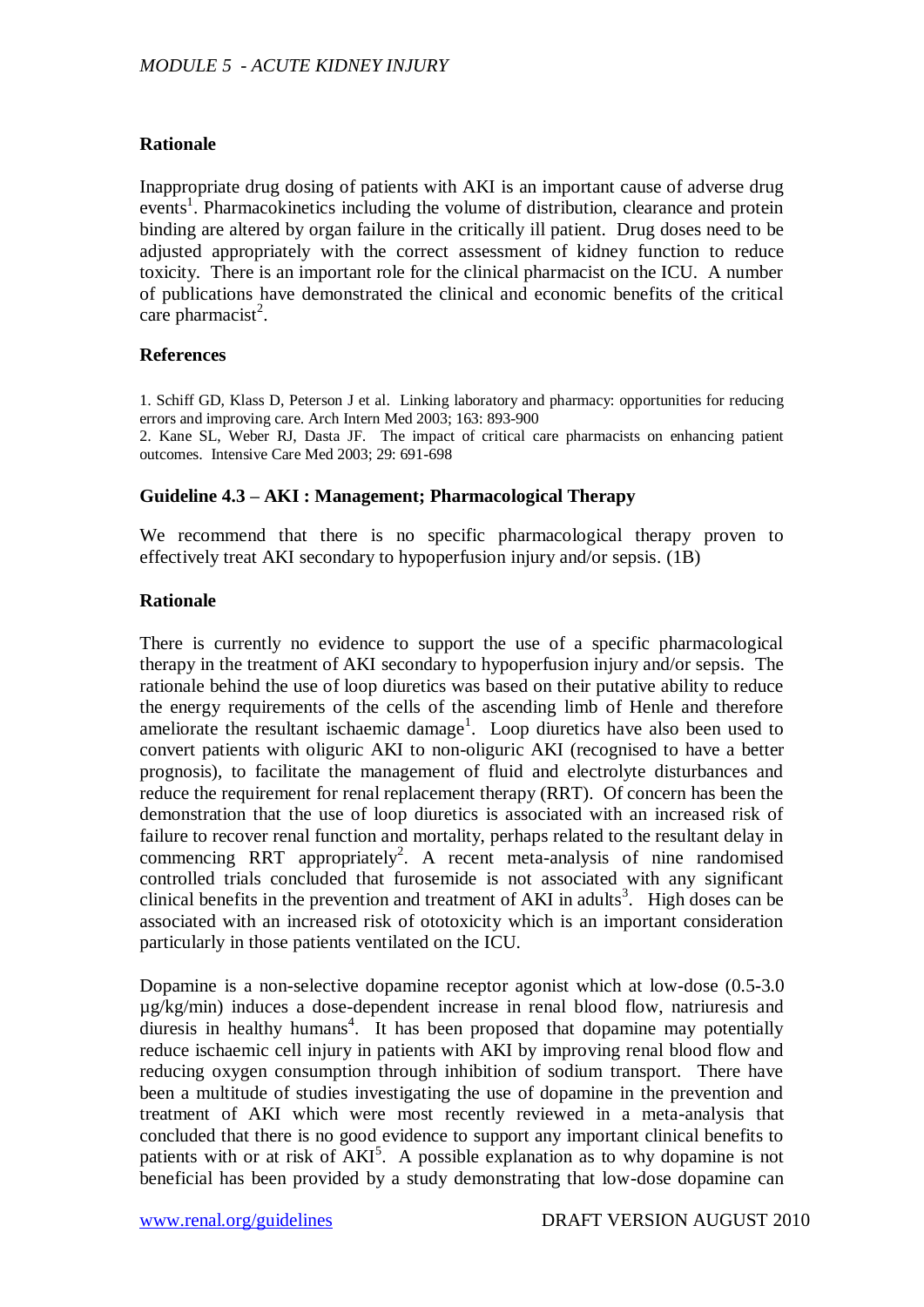worsen renal perfusion in patients with  $AKI<sup>6</sup>$ . Additionally the use of dopamine is associated with side-effects which include cardiac arrhythmias and myocardial and intestinal ischaemia<sup>7</sup>.

Fenoldopam, in contrast to dopamine is a selective dopamine A-1 receptor agonist which decreases systemic vascular resistance whilst increasing renal blood flow to both the cortex and medullary regions in the kidney<sup>8</sup>. It has been used in patients with hypertensive emergencies<sup>9</sup> and has been noted to improve renal function in patients with severe hypertension<sup>10</sup>. The majority of small clinical studies that have been performed to date have investigated fenoldopam's ability to prevent the development of AKI without providing conclusive evidence. A beneficial effect of fenoldopam in critically ill patients with or at risk of AKI has been suggested by a meta-analysis of 16 randomised studies<sup>11</sup>. The meta-analysis concluded that fenoldopam reduces the need for renal replacement therapy and mortality in patients with AKI. Such results highlight the need for large multicentre randomised controlled trials to be performed before the use of fenoldopam can be recommended.

## **References**

1. Heyman SN, Rosen S, Epstein FH et al. Loop diuretics reduce hypoxic damage to proximal tubules of the isolated perfused rat kidney. Kidney Int 1994; 45: 981-985

2. Mehta RL, Pascual MT, Soroko S et al. Diuretics, mortality, and nonrecovery of renal function in acute renal failure. JAMA 2002; 288: 2547-2553

3. Ho KM, Sheridan DJ. Meta-analysis of frusemide to prevent or treat acute renal failure. BMJ 2006; 333 (7565): 420-425

4. Denton MD, Chertow GM, Brady HR. Renal-dose dopamine for the treatment of acute renal failure: scientific rationale, experimental studies and clinical trials. Kidney Int 1996; 49:4-14

5. Friedrich JO, Adhikari N, Herridge MS. Meta-analysis: low-dose dopamine increases urine output but does not prevent renal dysfunction or death. Ann Intern Med 2005; 142: 510-524

6. Lauschke A, Teichgraber UKM, Frei U et al. Low-dose dopamine worsens renal perfusion in patients with acute renal failure. Kidney Int 2006; 69: 1669-1674

7. Schenarts PA, Sagraves SG, Bard M et al. Low-dose dopamine: a physiologically based review. Current Surgery 2006; 63 (3): 219-225

8. Mathur VS, Swan SK, Lambrecht LJ et al. The effects of fenoldapam, a selective dopamine receptor agonist, on systemic and renal haemodynamics in normotensive subjects. Crit Care Med 1999; 29: 1832-1837

9. Murphy MB, Murray C, Shorten GD. Fenoldapam: a selective peripheral dopamine receptor agonist for the treatment of severe hypertension. N Engl J Med 2001; 345: 1548-1557

10. Schusterman NH, Elliott WJ, White WB. Fenoldapam, but not nitroprusside, improves renal function in severely hypertensive patients with impaired renal function. Am J Med 1993; 95: 161-168

11. Landoni G, Biondi-Zoccai GGL, Tumlin JA et al. Beneficial impact of fenoldapam in critically ill patients with or at risk for acute renal failure: a meta-analysis of randomised clinical trials. Am J Kidney Dis 2007; 49 (1): 56-68

### **Guideline 4.4 – AKI : Management; Nutritional Support**

We recommend that patients with AKI receiving renal replacement therapy should be referred to a dietician for individual assessment. (1D)

### **Guideline 4.5 – AKI : Management; Nutritional support**

We recommend that patients with AKI should receive 25-35 kcal/kg/day and up to a maximum of 1.7g amino acids/kg/day if hypercatabolic and receiving continuous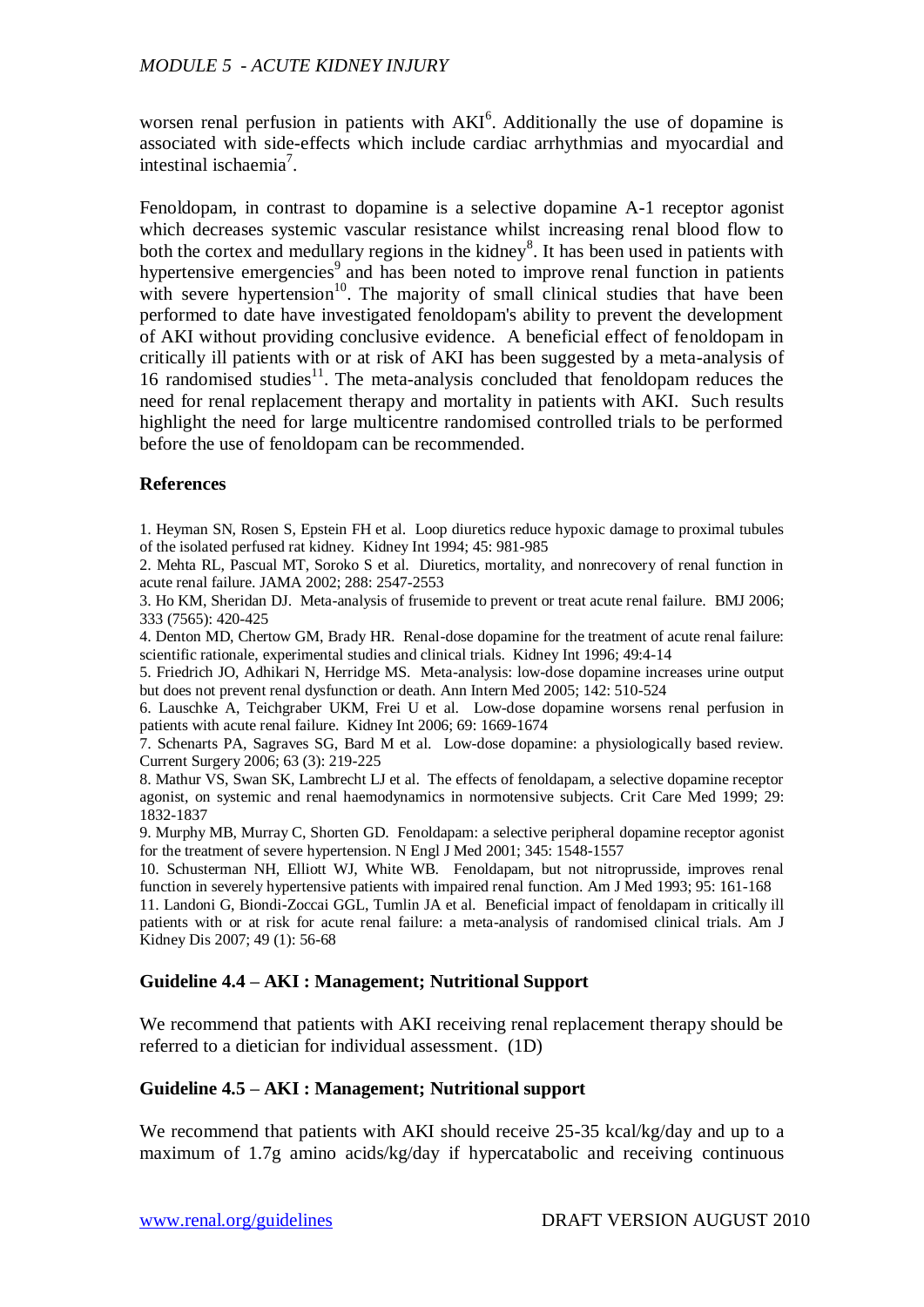renal replacement therapy. Trace elements and water soluble vitamins should be supplemented as required. (1C)

# **Audit measures**

- 1. Proportion of patients with AKI receiving renal replacement therapy reviewed by dietician within 24 hours
- 2. Proportion of patients with AKI receiving renal replacement therapy prescribed the recommended nutritional support

# **Rationale for 4.4 and 4.5**

Malnutrition has been identified as a predictor of in-hospital mortality for patients with AKI independent of complications and co-morbidities<sup>1</sup>. AKI is associated with significant metabolic and immunologic disturbances along with the induction of a pro-inflammatory state which is exacerbated by malnutrition<sup>2</sup>. Appropriate nutritional support could potentially mitigate these disturbances and improve outcomes. However very few systematic studies have been performed assessing the impact of nutrition on recognised clinical endpoints. Recommendations are therefore based on expert opinion.

AKI results in perturbations of fluid, electrolyte and acid base metabolism in association with specific alterations in protein and amino acid, carbohydrate and lipid metabolism. Negative nitrogen balance results from protein catabolism and the release of amino acids from skeletal muscle<sup>3</sup>. Hyperglycaemia may occur due to insulin resistance<sup>4</sup>, decreased glucose uptake by skeletal muscle and accelerated hepatic gluconeogenesis<sup>5</sup>. Impaired lipolysis is the major contributor to lipid abnormalities including hypertriglyceridaemia<sup>6</sup>.

Another consequence of AKI is disruption of vitamin and trace element balance. Levels of water-soluble vitamins are usually low with the exception of vitamin C. It is therefore important to avoid inappropriate supplementation of vitamin C due to the risk of developing secondary oxalosis. The levels of fat soluble vitamins A and E are reduced, whilst vitamin K levels are normal or even elevated. The trace element selenium has been shown to be profoundly decreased in patients with  $AKI^7$ .

Nutritional support for patients with AKI must take into account not only the specific metabolic disturbances associated with the kidney injury but also the underlying disease process. It is recognised that patients with AKI represent a heterogeneous group rarely presenting with an isolated disease process but often in association with sepsis and multi-organ failure.

Renal replacement therapy results in loss of both macronutrients and micronutrients which must therefore be supplemented. The impact made by RRT depends on the method utilised and its intensity. Continuous renal replacement therapy (CRRT) results in significant loss of water-soluble, small molecular weight substances including nutrients. A total daily loss of 10-15g amino acids and 5-10g protein has been reported along with significant losses of water-soluble vitamins<sup>8</sup>.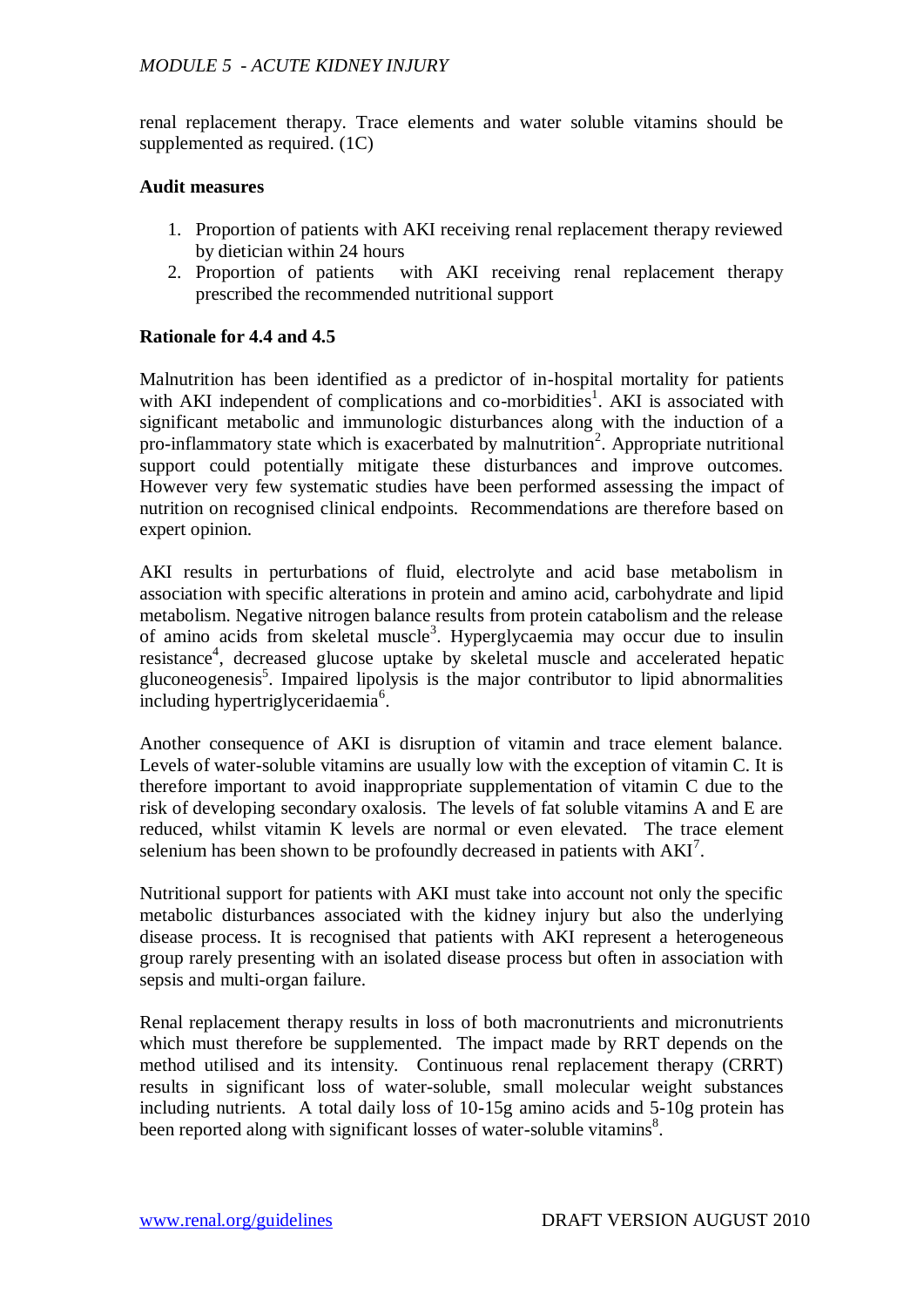Enteral nutrition is the recommended form of nutritional support for patients with AKI. The provision of nutrients via the gut lumen helps maintain gut integrity, decreases gut atrophy and decreases bacterial and endotoxin translocation. If oral feeding is not possible then enteral feeding (tube feeding) should be initiated within 24 hours, which has been shown to be safe and effective<sup>9</sup>. A nasogastric tube is recognised as the standard access for administration of enteral nutrition. However a jejunal tube may be indicated in the presence of impaired gastrointestinal motility.

Total parenteral nutrition should be considered to supplement the enteral route or in those patients without a functioning gut. Referral to a dietician for individual assessment is recommended as nutrient requirements for patients will vary considerably dependent upon the course of the AKI, underlying disease and need for  $\mathsf{RRT}^{10}.$ 

Guidelines on enteral nutrition in patients with AKI have been developed by an interdisciplinary expert group and published by the European Society for Clinical Nutrition and Metabolism Patients<sup>11</sup>. Nutritional requirements are dependent upon the severity of the underlying disease and the type and intensity of RRT. As a general rule patients with AKI should receive 20-35 kcal/kg/day and up to a maximum of 1.7g amino acids/kg/day if hypercatabolic and receiving CRRT. Electrolytes must be monitored closely to avoid hypokalaemia and/or hypophosphataemia following the initiation of enteral nutrition.

#### **References**

1. Fiaccadori E, Lombardi M, Leonardi S, Rotelli CF, Tortorella G, Borghetti A. Prevalence and clinical outcome associated with pre-existing malnutrition in acute renal failure: a prospective cohort study. J Am Soc Nephrol 1999; 10: 581-593

2. Druml W. Nutritional management of acute renal failure. J Renal Nutrition 2005; 15: 63-70

3. Druml W. Protein metabolism in acute renal failure. Miner Electrolyte Metab 1998; 24: 47-54

4. May RC, Clark AS, Goheer MA et al. Specific defects in insulin mediated muscle metabolism in acute uraemia. Kidney Int 1985; 28: 490-497

5. Cianciaruso B, Bellizzi V, Napoli R et al. Hepatic uptake and release of glucose, lactate, and amino acids in acutely uraemic dogs. Metabolism 1991; 40: 261-269

6. Druml W, Zechner R, Magometschnigg D et al. Post heparin lipolytic activity in acute renal failure. Clin Nephrol 1985; 23: 289-293

7. Metnitz GH, Fischer M, Bartens C et al. Impact of acute renal failure on antioxidant status in multiple organ failure. Acta Anaesthesiol Scand 2000; 44: 236-240

8. Bellomo R, Martin H, Parkin G et al. Continuous arteriovenous haemodiafiltration in the critically ill: influence on major nutrient balances. Intensive Care Med 1991; 17: 399-402

9. Fiaccadori E, Maggiore U, Giacosa R et al. Enteral nutrition in patients with acute renal failure. Kidney Int 2004; 65: 999-1008

10. Kreymann KG, Berger MM, Deutz NEP et al. ESPEN guidelines on enteral nutrition: intensive care. Clin Nutrition 2006; 25: 210-223

11. Cano N, Fiaccadori E, Tesinsky P et al. ESPEN guidelines on enteral nutrition: adult renal failure. Clin Nutrition 2006; 25: 295-310

# **5. Acute Kidney Injury (AKI) (Guidelines AKI 5.1 – 5.7)**

#### **Guideline 5.1 – AKI : Treatment facilities & referral to renal services**

We recommend that renal services should work together with other specialties to develop guidelines for the management of AKI. These should include clear guidelines with respect to when to request a renal referral. (1A)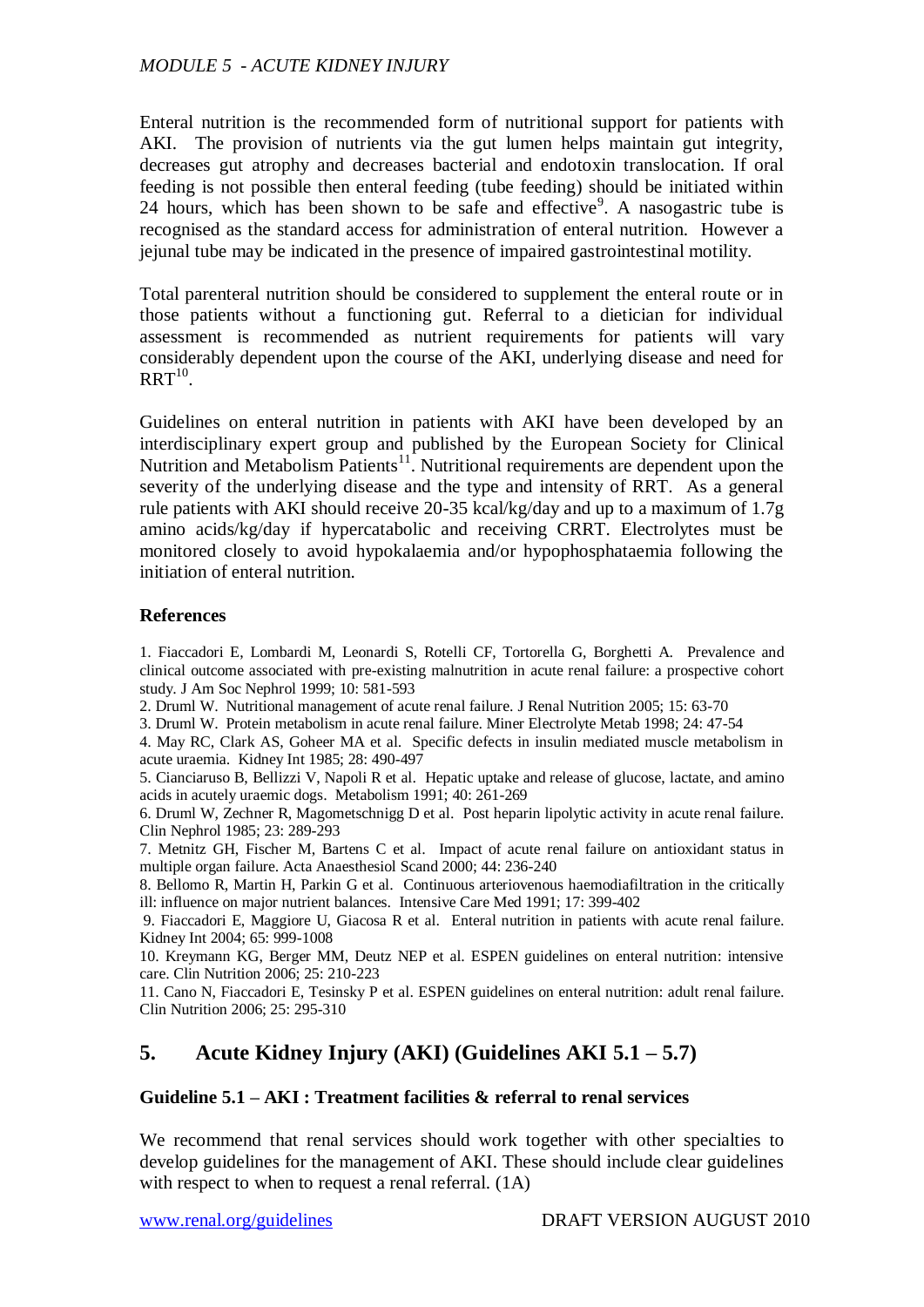# **Guideline 5.2 – AKI : Treatment facilities & referral to renal services**

We recommend that specialist renal advice should be given with consultant renal physician input. (1B)

## **Guideline 5.3 – AKI : Treatment facilities & referral to renal services**

We recommend that transfer protocols should be developed based on local physiological early warning scores to ensure appropriate triage of in-patients with AKI arriving from other hospitals. (1C)

### **Guideline 5.4 – AKI : Treatment facilities & referral to renal services**

We recommend that physiological surveillance should be performed for all patients with AKI to identify early signs of physiological deterioration which may require escalation in the level of care. (1A)

## **Guideline 5.5 – AKI : Treatment facilities & referral to renal services**

We suggest that renal physicians and intensivists should work together to provide care for patients with AKI on the intensive care unit (ICU). Nephrology trainees should be trained to care for acutely ill patients with AKI. (2C)

### **Guideline 5.6 – AKI : Treatment facilities & referral to renal services**

We suggest that intensive care units should contact renal services to discuss patients likely to require ongoing single organ renal support prior to step-down. Advance warning of such patients will facilitate forward planning and continued follow-up.  $(2C)$ 

### **Guideline 5.7 – AKI : Treatment facilities & referral to renal services**

We recommend that AKI survivors with residual renal impairment should be managed according to local chronic kidney disease (CKD) guidelines. Discharge planning should include plans for CKD management, where relevant. (1A).

### **Audit measures**

- 1. Incidence of delays of transfer of patients with AKI >24 hours following referral to renal services due to a lack of resources on renal unit.
- 2. Incidence of patients with single organ AKI admitted to ICU for RRT due to a lack of resources on the renal unit.
- 3. Number of AKI in-patient transfers requiring escalation of care within 24 hours of arrival on renal unit.
- 4. Proportion of AKI survivors with residual chronic kidney disease with postdischarge CKD planning.

## **Rationale for 5.1-5.7**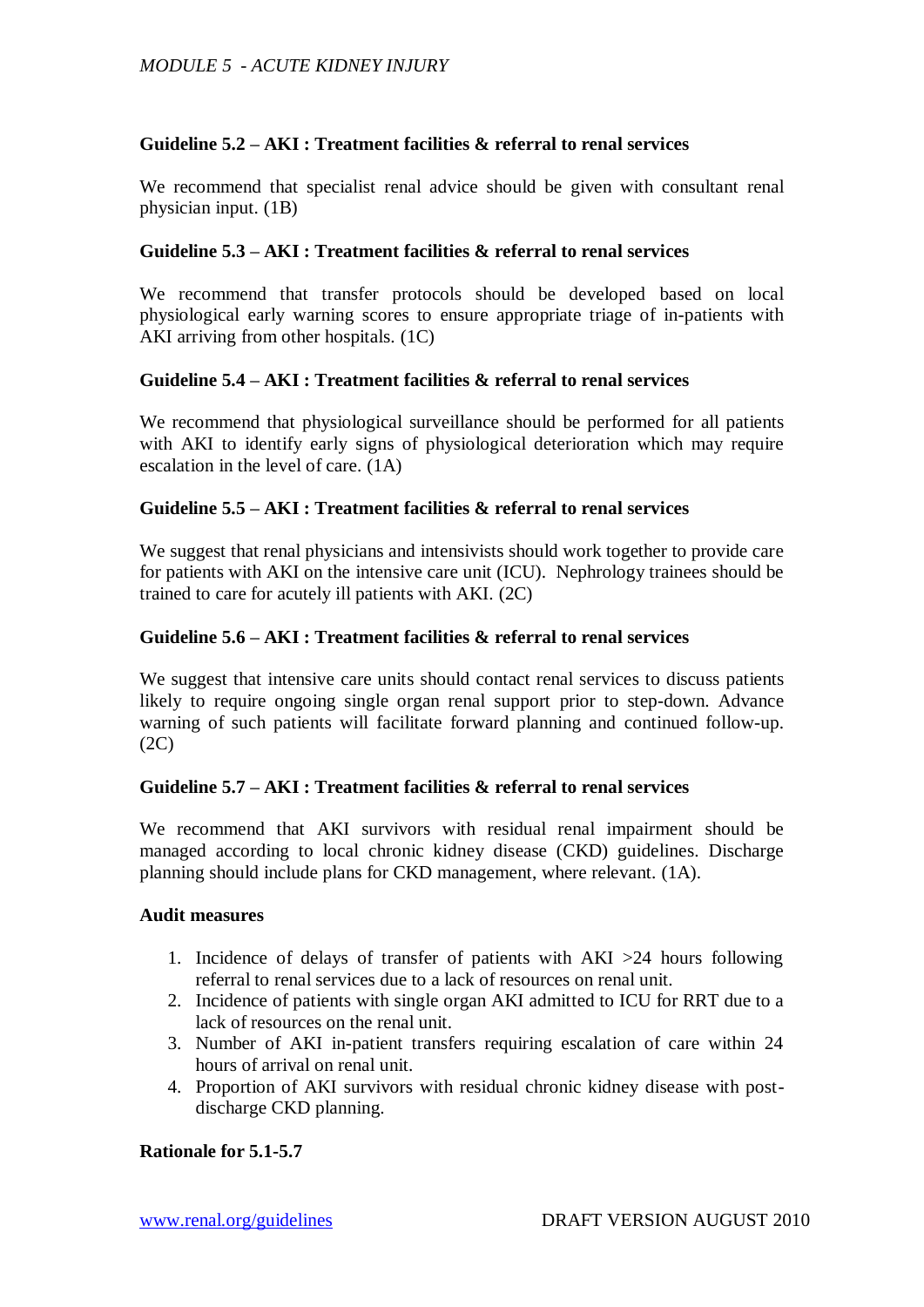Almost all AKI develops outside of the renal unit and it should be possible to manage the majority of patients either in the non-specialist ward or in critical care areas. The most appropriate facility for care will depend on the presence or absence of non-renal organ failure, the need for renal support and the need for renal specialist input. The latter will be determined, in part, by the likelihood that AKI will be transient and selflimiting, and by the aetiology of AKI – particularly if an esoteric diagnosis is possible<sup>1</sup>.

There are three, key interfaces which may well be geographically remote but whose smooth function will help determine the most appropriate venue for management. These exist between the non-specialist ward and critical care (critical care outreach), between renal services and critical care (the critical care/nephrology interface) and between renal services and the non-specialist ward (acute renal outreach). Organisation of these interfaces will be dictated by local geography, practice and resource. The need for clarity in these interactions has been highlighted by a range of studies that have suggested both clinical and organisational deficiencies in management.

Shortfalls in the basics of initial assessment and management on non-specialist wards have been well demonstrated in both regional<sup>2</sup> and national studies<sup>3</sup>. In those who might need it, referral for a renal specialist opinion may be delayed  $3,4$  or not even undertaken  $3.5$ . These deficiencies, coupled with failures in the timely recognition of the acutely ill patient and the need to escalate care<sup>3</sup>, may place unnecessary pressure on critical care and renal services from pathology that might, otherwise, have been mitigated.

Care of the AKI patient on non-specialist wards may be facilitated in two ways. The first is through the use of physiological severity scores to aid the recognition, management and placement of the acutely ill patient. These should now be established in routine practice<sup>6</sup>. The second is by enhancing the initial assessment and treatment of evolving  $AKI<sup>1</sup>$  to both optimise the management of those who could remain in that non-specialist area, and also, for those who need it, ensure timely transfer to renal services. How this goal might be achieved is unclear but a suggested solution may include the development and dissemination of clear, written guidelines. A supplementary educational package may be of benefit. Both non-specialists and renal services should have an understanding of the indications for seeking specialist renal advice and of transfer and treatment protocols. Renal advice should be provided with consultant input given the evidence that this can be poor when offered at a more junior level<sup>3</sup>. Mechanisms to monitor and assure success have yet to be established but could include longitudinal audit of the incidence of severe AKI, augmented by root cause analysis.

Most AKI managed in critical care areas is parochial in origin<sup>7</sup> and usually associated with other organ dysfunction. Nevertheless, vigilance needs to be maintained for those causes that may be esoteric and require specialist renal input. This may be especially relevant for those ICUs who cannot call upon bedside nephrological  $assessment$  (around one third in a recent survey<sup>8</sup>). The main interaction between renal services and critical care will, however, be the flow of sick ESRD patients in one direction [9] and the reciprocal step-down of AKI patients still requiring single organ, renal support. The latter may represent a specific bottleneck in patient flow due to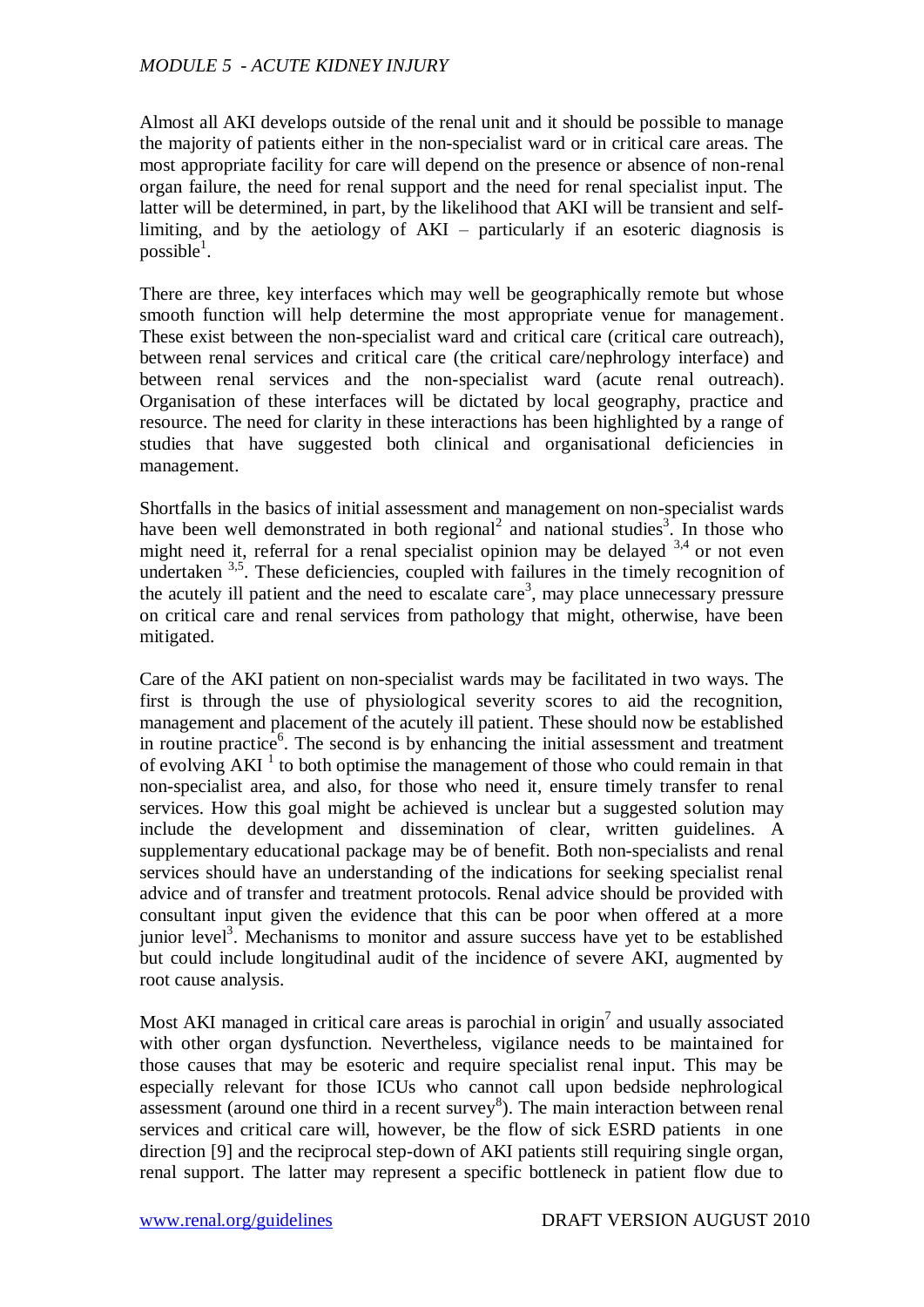renal capacity constraints and widening provision of RRT on ICU, with 43% having no on-site step-down facility of any nature on which renal support can continue<sup>8</sup>.

Although evidence for delayed step-down from critical care was found in a short, observational survey of severe, single-organ AKI in Greater Manchester<sup>4</sup>, a 12 month survey of patient flow across the North East and Cumbria Critical Care Network showed that such delays were relatively short (median 2 days) and amounted to a relatively modest number of critical care bed days consumed  $(113 \text{ in that year})^9$ . The study found that the period of single organ renal support was significantly longer on those ICUs without a renal unit on site but the results, overall, did not support the anecdotal impression of frequently delayed step-down of these patients. It is recommended, nevertheless, that early contact is made with renal services to allow forward planning for those patients likely to step-down still requiring renal support.

The UK Department of Health (DH) has recommended that patients with single organ failure requiring observation or intervention should receive level 2 (high dependency unit, HDU) care<sup>10</sup>. A failure to do so may place undue pressure on level  $\overline{3}$  facilities and, furthermore, may increase mortality<sup>11</sup>. DH recommendations would clearly include AKI but a pragmatic interpretation would limit the scope to the more severe (AKIN stage 3) cases. In addition, although many renal units do contain level 2 facilities, diversion of patients away from those that do not is not only impractical but, we feel, is also disadvantageous when renal, not critical, care is required. Such units must, however, maintain physiological surveillance of AKI patients under their care and clear pathways should be established to allow rapid escalation of care for those that are deteriorating.

Although timely renal transfer may be a key goal, the arrival of patients on the renal unit with unheralded critical illness is a potential disaster in terms of both safety and the unexpected burden that this might place on local critical care services. A prospective, single centre observational study examined the utility of the SOFA (Sequential Organ Failure Assessment) score as a predictor of later escalation of care in AKI patients transferring from outside hospitals<sup>12</sup>. Those requiring escalation of care within the first 24 hours after transfer had high scores. The tool could not determine the most appropriate venue for transfer but might augment subjective assessment of illness severity by the referring team, trigger pre-emptive responses by the receiving team, such as early liaison with critical care, and warn of the need for more frequent physiological observation after arrival on the renal unit. The local MEWS (Modified Early Warning System) score seems to have similar utility to the SOFA score but has the added advantage of harmonising with physiological assessment within the receiving institution, as a whole (unpublished data, N.S. Kanagasundaram).

A further consideration for AKI survivors is the long term management of persisting renal dysfunction after hospital discharge. A recent observational study of survivors of AKI requiring renal support found incomplete recovery of renal function to be an independent determinant of long term survival $^{13}$  in keeping with the role of CKD as an independent risk factor for death. A subsequent observational study of survivors of RRT-requiring ICU AKI confirmed these findings<sup>14</sup>; patients with *de* novo CKD following AKI had poorer long term survival than those with full recovery of renal function although the highest post-discharge mortality was in survivors with CKD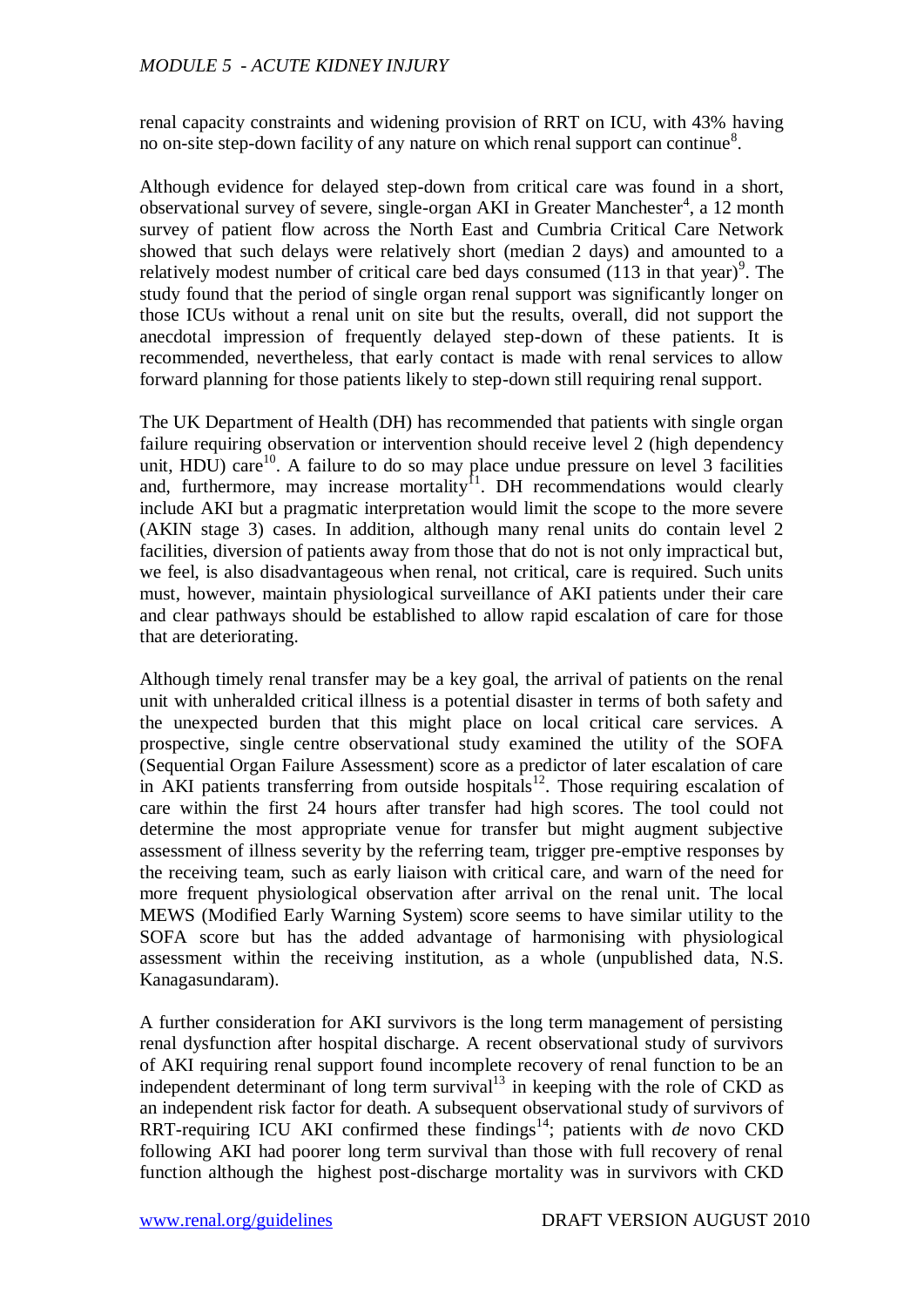that had pre-dated AKI. Ten per cent of these survivors to hospital discharge eventually reached ESRD with those with pre-existing CKD seeming to be at highest risk.

The burden of CKD in survivors of AKI and the numbers progressing to ESRD may be under-appreciated. Planning for long term management of persisting CKD may be particularly poor for those patients residing on non-renal wards who have been discharged from follow-up by the acute renal outreach service (unpublished data, N.S. Kanagasundaram). There is a need for AKI survivors to have a clear post-discharge plan for follow-up and management of residual renal dysfunction, if present.

#### **References**

1. Hussein HK, Lewington AJP, Kanagasundaram NS. General management of acute kidney injury. British Journal of Hospital Medicine 2009;70: M104-M107

2. Stevens PE, Tamimi NA, Al-Hasani MK, Mikhail AI, Kearney E, Lapworth R, Prosser DI, Carmichael P. Non-specialist management of acute renal failure. QJM 2001;94:533-540

3. Stewart J, Findlay G, Smith N, Kelly K, Mason M. Adding insult to injury: A review of the care of patients who died in hospital with a primary diagnosis of acute kidney injury (acute renal failure). London, National Confidential Enquiry into Patient Outcome and Death, 2009

4. Hegarty J, Middleton RJ, Krebs M, Hussain H, Cheung C, Ledson T, Hutchison AJ, Kalra PA, Rayner HC, Stevens PE, O'Donoghue DJ. Severe acute renal failure in adults: Place of care, incidence and outcomes. QJM 2005;98:661-666. Epub 2005 Jul 2029

5. Feest TG, Round A, Hamad S. Incidence of severe acute renal failure in adults: Results of a community based study. Br Med J 1993;306:481-483

6. Armitage M, Eddleston J, Stokes T on behalf of the Guideline Development Group. Recognising and responding to acute illness in adults in hospital: Summary of NICE guidance. BMJ 2007;335:258-259

7. Liano F, Junco E, Pascual J, Madero R, Verde E. The spectrum of acute renal failure in the intensive care unit compared with that seen in other settings. The Madrid acute renal failure study group. Kidney International 1998;53:S16-24

8. Wright SE, Bodenham A, Short AI, Turney JH. The provision and practice of renal replacement therapy on adult intensive care units in the United Kingdom. Anaesthesia 2003;58:1063-1069

9. Wright SE, Baudouin SV, Kaudeer N, Shrestha S, Malone J, Burn L, Kanagasundaram NS. Patient flow from critical care to renal services: A year-long survey in a critical care network. QJM 2008;101:643-648

10. Anonymous: Comprehensive critical care: A review of adult services in UK (ed. London, Department of Health UK, 2000

11. Lyons RA, Wareham K, Hutchings HA, Major E, Ferguson B. Population requirement for adult critical-care beds: A prospective quantitative and qualitative study. Lancet 2000;355:595-598

12. Kanagasundaram NS, Jones KE. Transfer of patients with acute kidney injury to specialist renal services--physiological early-warning systems, applied prior to transfer from outside hospitals, can identify those at risk of deterioration. QJM 2008;101:249-250

13. Schiffl H, Fischer R. Five-year outcomes of severe acute kidney injury requiring renal replacement therapy. Nephrology Dialysis Transplantation 2008;23:2235-2241

14. Triverio P-A, Martin P-Y, Romand J, Pugin J, Perneger T, Saudan P. Long-term prognosis after acu te kidney injury requiring renal replacement therapy. Nephrol Dial Transplant 2009;24:2186-2189

# **6. Acute Kidney Injury (AKI) (Guideline AKI 6.1)**

### **Guideline 6.1 – AKI : Choice of renal replacement therapy modality**

We recommend that the choice of renal replacement therapy modality should be guided by the individual patient"s clinical status, medical and nursing expertise, and availability of modality. (1B)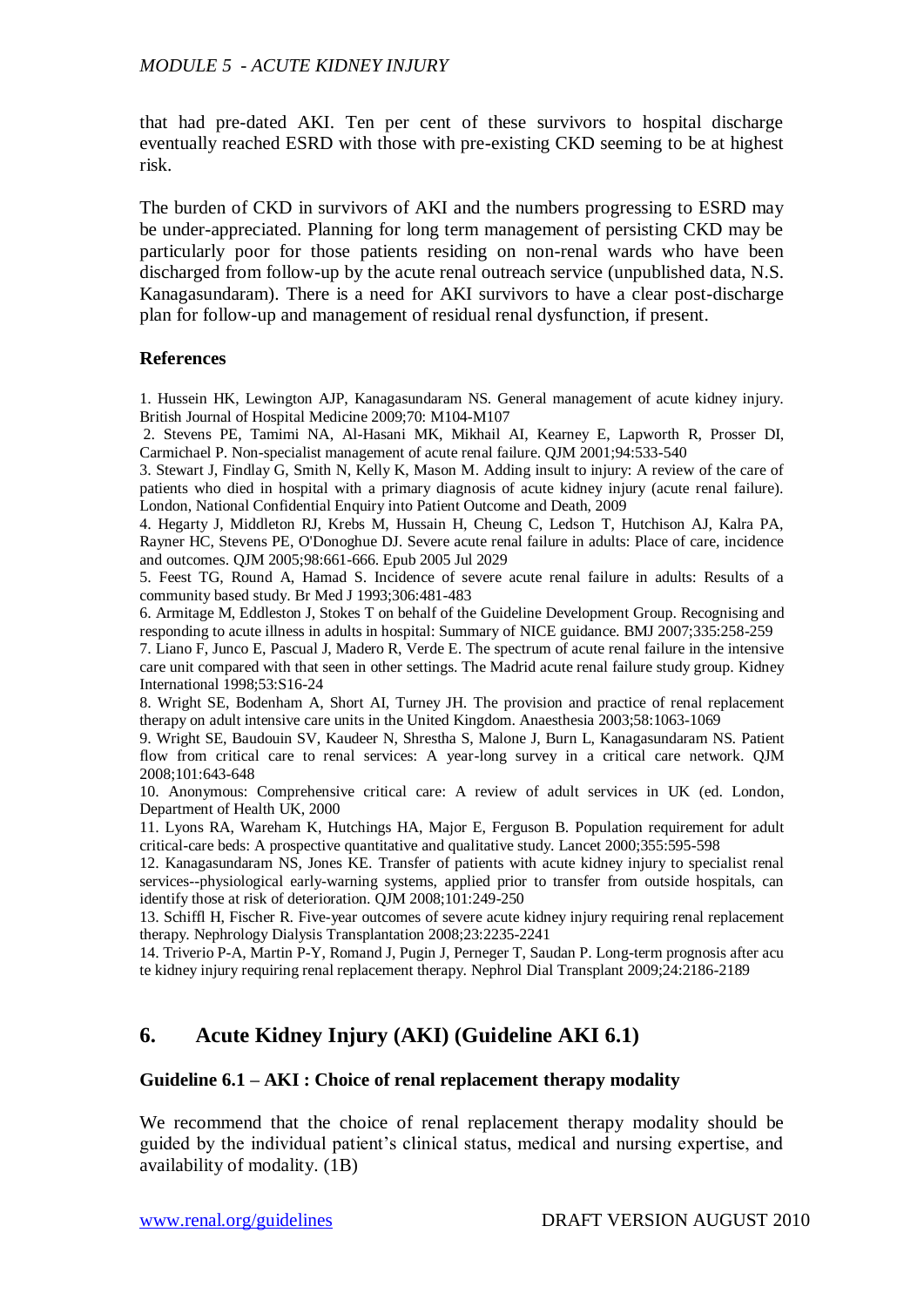### **Rationale**

Analysis of the current literature does not allow evidence-based guidelines for the selection of RRT modality for the treatment of AKI. In the early 1980s the options for RRT therapy were generally limited to intermittent haemodialysis (IHD) and peritoneal dialysis (PD). The currently available therapies in industrialised societies now include various forms of continuous renal replacement therapy (CRRT) and newer "hybrid" therapies such as extended duration dialysis (EDD), sustained lowefficiency dialysis (SLED) and the Genius  $\otimes$  system. Despite the increasing technological sophistication of RRT, key clinical management issues such as the optimal dosing of therapy and whether the selection of treatment modality impact on patient and renal survival remain to be determined.

Although it is widely perceived that CRRT is superior to IHD in haemodynamically unstable critically ill patients, prospective randomised clinical trials have failed to confirm this supposition. In many of the earlier trials there was a bias for the more critically ill patients to receive CRRT rather than IHD. For example, Swartz and colleagues<sup>1</sup> retrospectively compared patients treated with CVVH or IHD and reported a two-fold greater mortality in patients treated with CVVH. However after adjusting for severity of illness, there was no difference. Similarly, in a prospective study, mortality was 79% in patients treated with CRRT compared to 59% in the IHD treated group, but after adjustment for co-morbidities, the modality of RRT was no longer a risk factor for outcome<sup>2</sup>.

Six randomised prospective controlled trials comparing CRRT and IHD from Europe and the USA have been published recently $3-8$ . The smallest of these trials was designed to compare the effects of CVVH and IHD on systemic haemodynamics and splanchnic perfusion in patients with septic shock, with an overall mortality of 70% in both the CVVH and IHD groups<sup>3</sup>. In a US multi-centre trial of 166 patients with AKI, Mehta and colleagues reported intensive care unit and hospital mortality rates of 59.5% and 65.5%, respectively, in patients randomised to CRRT as compared to 41.5% and 47.6%, respectively, in patients randomised to IHD ( $p<0.02$ ). Again, after covariate adjustment, there was no difference in mortality attributable to modality of  $RRT<sup>4</sup>$ . In addition in this study there was a high rate of crossover between the treatment modalities. A US single-centre trial, randomised 80 patients to either CVVHD or IHD, and although greater haemodynamic stability and fluid removal rates were reported with the former, there was no difference in survival<sup>5</sup>. Similarly a Swiss study randomising 125 patients to either CVVHDF or IHD, reported an ICU mortality of 34% and 38% respectively for the two modes of RRT, with no difference in final hospital mortality<sup>6</sup>. Once again, the Hemodiafe study, a multicenter randomised controlled trial of 359 patients, also reported no difference in mortality according to mode of RRT used  $(HID \text{ vs } CVVHDF)^7$ . This study is noteworthy as IHD was successfully delivered to patients despite marked haemodynamic instability with very little crossover between treatment groups. The authors deliberately chose cooled dialysate in combination with a very high dialysate sodium concentration to minimize cardiovascular instability during IHD, and compared to other studies delivered the highest Kt/V dose in the IHD group. Finally, the SHARF multi-centre collaboration randomised 316 AKI patients to receive either IHD or CVVH and found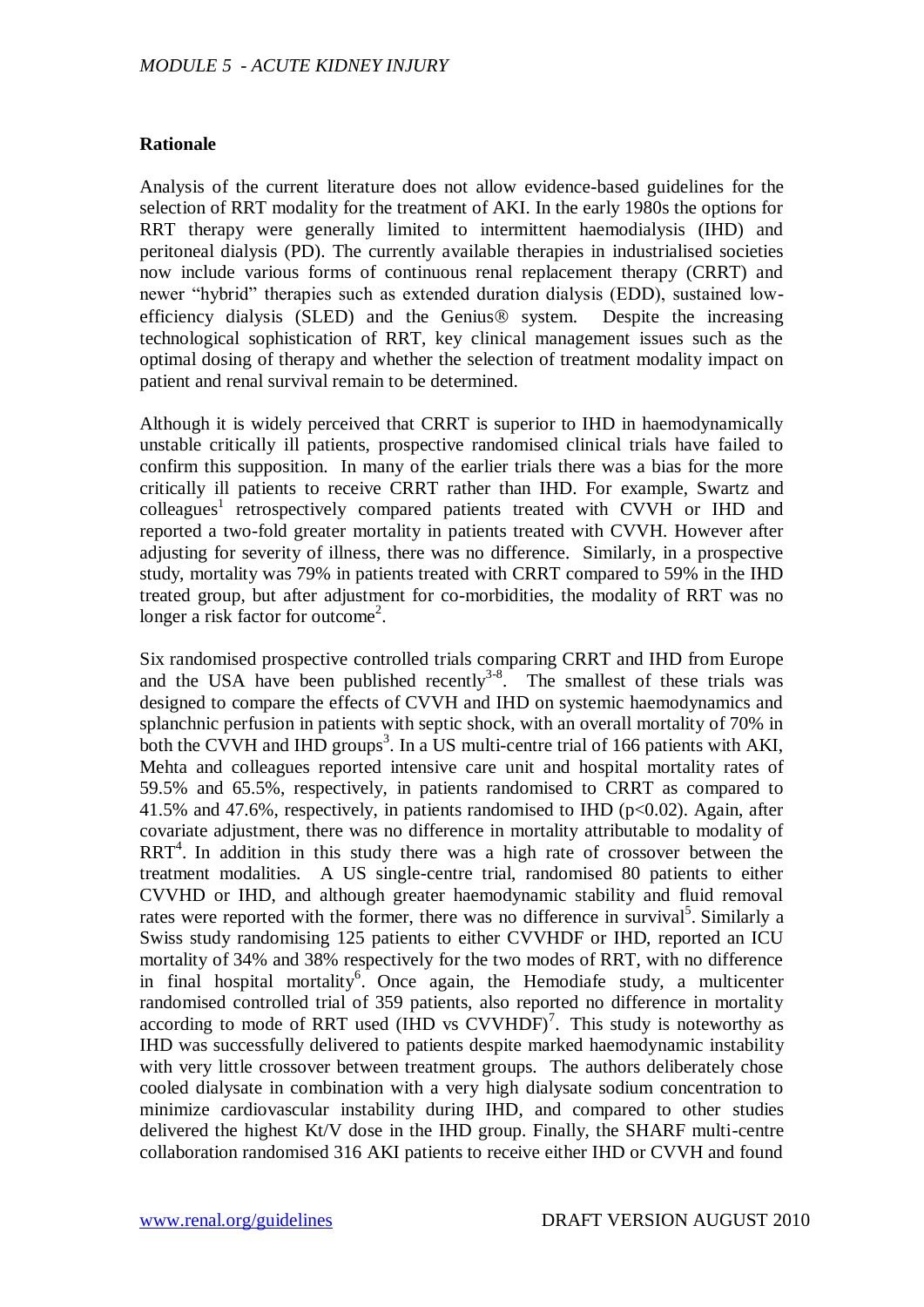no impact on outcome<sup>7</sup> although no analysis of the effect or equivalence of delivered dose was provided in this paper.

A number of meta-analyses have been performed. Early work was hampered by inclusion of non-randomised trial data<sup>9</sup> and by limited numbers of randomised trials available at that time<sup>10</sup>. The authors of a more recent meta-analysis were unable to draw any conclusions on modality choice, noting methodological problems in even the most rigorous studies<sup>11</sup>. Another recent meta-analysis reached broadly similar conclusions on modality and although they noted CRRT-treated patients to have higher mean arterial pressures, no significant differences were found in other haemodynamic indices $12$ .

Noting the absence of outcome difference between modalities, some have turned their attention to cost. Both a retrospective, cohort study<sup>13</sup> and a prospective assessment of  $cost^{14}$  in a randomised trial<sup>4</sup>, have suggested that IHD is cheaper than CRRT. Given the nuances of local resource availability, purchasing practice and clinical practice, this limited data cannot be used as a basis for modality choice at this stage. Studies comparing other forms of RRT have been limited.

There are a limited number of studies comparing peritoneal dialysis to CRRT in adults. The former is contraindicated in those with abdominal pathology and may not provide satisfactory clearances in those adults with hypercatabolism or a high urea distribution volume due to fluid overload. Two studies reported an advantage of CRRT, although the dose of dialysis delivered by peritoneal dialysis was low<sup>15,16</sup>. In paediatric practice, particularly post cardiac surgery, peritoneal dialysis remains an effective form of RRT, in single organ failure<sup>17</sup>. Most recently, a randomised trial from Brazil has suggested broadly equivalent patient outcomes and metabolic control when PD at high volume  $(36 - 44 L / day)$  was compared to daily IHD prescribed to a spKt/V of  $1.2^{18}$ .

Comparative studies of continuous and hybrid techniques are limited. A small trial randomised 39 patients to either CVVH or 12 hour, extended dialysis using a singlepass batch system and found equivalent cardiovascular tolerability and urea clearances but faster correction of acidosis and lower heparin requirements with the latter<sup>19</sup>. Another small, randomised trial compared CVVHDF to a hybrid technique, sustained HDF, which was administered, daily, for  $6 - 8$  hours<sup>20</sup>. There was no difference in survival rate at ICU discharge or after 30 days, but the hybrid group had higher renal recovery rates in survivors and a shorter ICU length of stay. The delivered doses in each treatment arm were not clear as diffusive components of continuous and intermittent techniques are kinetically different<sup>21</sup>.

In summary, analysis of the currently published studies does not allow evidence-based guidelines for the selection of RRT modality for the treatment of AKI. However, as with the Veterans ATN study, most clinicians chose intermittent haemodialysis/haemofiltration for cardiovascularly stable patients, and continuous or hybrid therapies for those with cardiovascular compromise and multi-organ failure<sup>22,23</sup>. The modality chosen should therefore be guided by the individual patient"s clinical status, local medical and nursing expertise, and the availability of RRT modality (Table 2).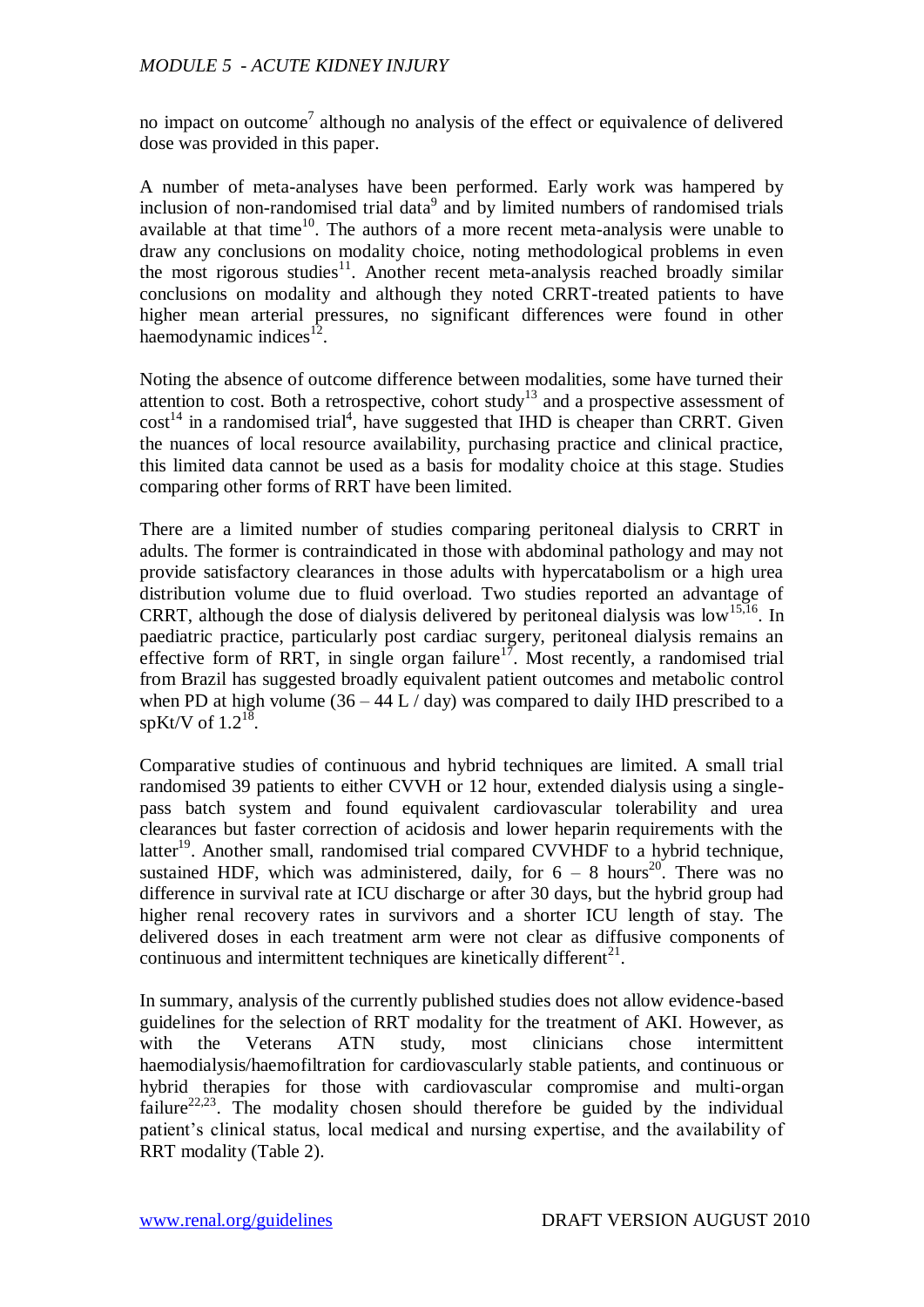| Modality                      | Use in<br>haemodynamically<br>unstable patients | Solute<br>clearance | Volume<br>control | Anti-<br>coagulation |
|-------------------------------|-------------------------------------------------|---------------------|-------------------|----------------------|
| Peritoneal<br>dialysis        | <b>Yes</b>                                      | Moderate            | Moderate          | N <sub>o</sub>       |
| Intermittent<br>haemodialysis | N <sub>0</sub>                                  | High                | Moderate          | Possible<br>without  |
| Hybrid<br>techniques          | Possible                                        | High                | Good              | Possible<br>without  |
| <b>CVVH</b>                   | Yes                                             | Moderate/High       | Good              | Possible<br>without  |
| <b>CVVHD</b>                  | Yes                                             | Moderate/High       | Good              | Possible<br>without  |
| <b>CVVHDF</b>                 | Yes                                             | High                | Good              | Possible<br>without  |

### **Table 2: Advantages and disadvantages of different RRT modalities in AKI**

CVVH: continuous veno-venous haemofiltration, HD: haemodialysis, HDF: haemodiafiltration (see review of nomenclature and physical processes  $23$ )

#### **References**

1. Swartz RD, Messana JM, Orzol S, Port FK. Comparing continuous hemofiltration with hemodialysis in patients with severe acute renal failure. Am J Kidney Dis 1999;34:424-432

2. Guerin C, Girard R, Selli JM, Ayzac L. Intermittent versus continuous renal replacement therapy for acute renal failure in intensive care units: Results from a multicenter prospective epidemiological survey. Intensive Care Medicine 2002;28:1411-1418

3. John S, Griesbach D, Baumgartel M, Weihprecht H, Schmieder RE, Geiger H. Effects of continuous haemofiltration vs intermittent haemodialysis on systemic haemodynamics and splanchnic regional perfusion in septic shock patients: A prospective, randomized clinical trial. Nephrol Dial Transplant 2001;16:320-327

4. Mehta RL, McDonald B, Gabbai FB, Pahl M, Pascual MT, Farkas A, Kaplan RM, Collaborative Group for Treatment of ARF in ICU. A randomized clinical trial of continuous versus intermittent dialysis for acute renal failure. Kidney Int 2001;60:1154-1163

5. Augustine JJ, Sandy D, Seifert TH, Paganini EP. A randomized controlled trial comparing intermittent with continuous dialysis in patients with ARF. Am J Kidney Dis 2004;44:1000-1007

6. Uehlinger DE, Jakob SM, Ferrari P, Eichelberger M, Huynh-Do U, Marti HP, Mohaupt MG, Vogt B, Rothen HU, Regli B, Takala J, Frey FJ. Comparison of continuous and intermittent renal replacement therapy for acute renal failure. Nephrol Dial Transplant 2005;20:1630-1637. Epub 2005 May 1610

7. Vinsonneau C, Camus C, Combes A, Costa de Beauregard MA, Klouche K, Boulain T, Pallot JL, Chiche JD, Taupin P, Landais P, Dhainaut JF. Continuous venovenous haemodiafiltration versus intermittent haemodialysis for acute renal failure in patients with multiple-organ dysfunction syndrome: A multicentre randomised trial. Lancet 2006;368:379-385

8. Lins RL, Elseviers MM, Van der Niepen P, Hoste E, Malbrain ML, Damas P, Devriendt J. Intermittent versus continuous renal replacement therapy for acute kidney injury patients admitted to the intensive care unit: Results of a randomized clinical trial. Nephrol Dial Transplant 2009;24:512-518 9. Kellum JA, Angus DC, Johnson JP, Leblanc M, Griffin M, Ramakrishnan N, Linde-Zwirble WT. Continuous versus intermittent renal replacement therapy: A meta-analysis. Intensive Care Medicine 2002;28:29-37

10. Tonelli M, Manns B, Feller-Kopman D. Acute renal failure in the intensive care unit: A systematic review of the impact of dialytic modality on mortality and renal recovery.[comment]. Am J Kidney Dis 2002;40:875-885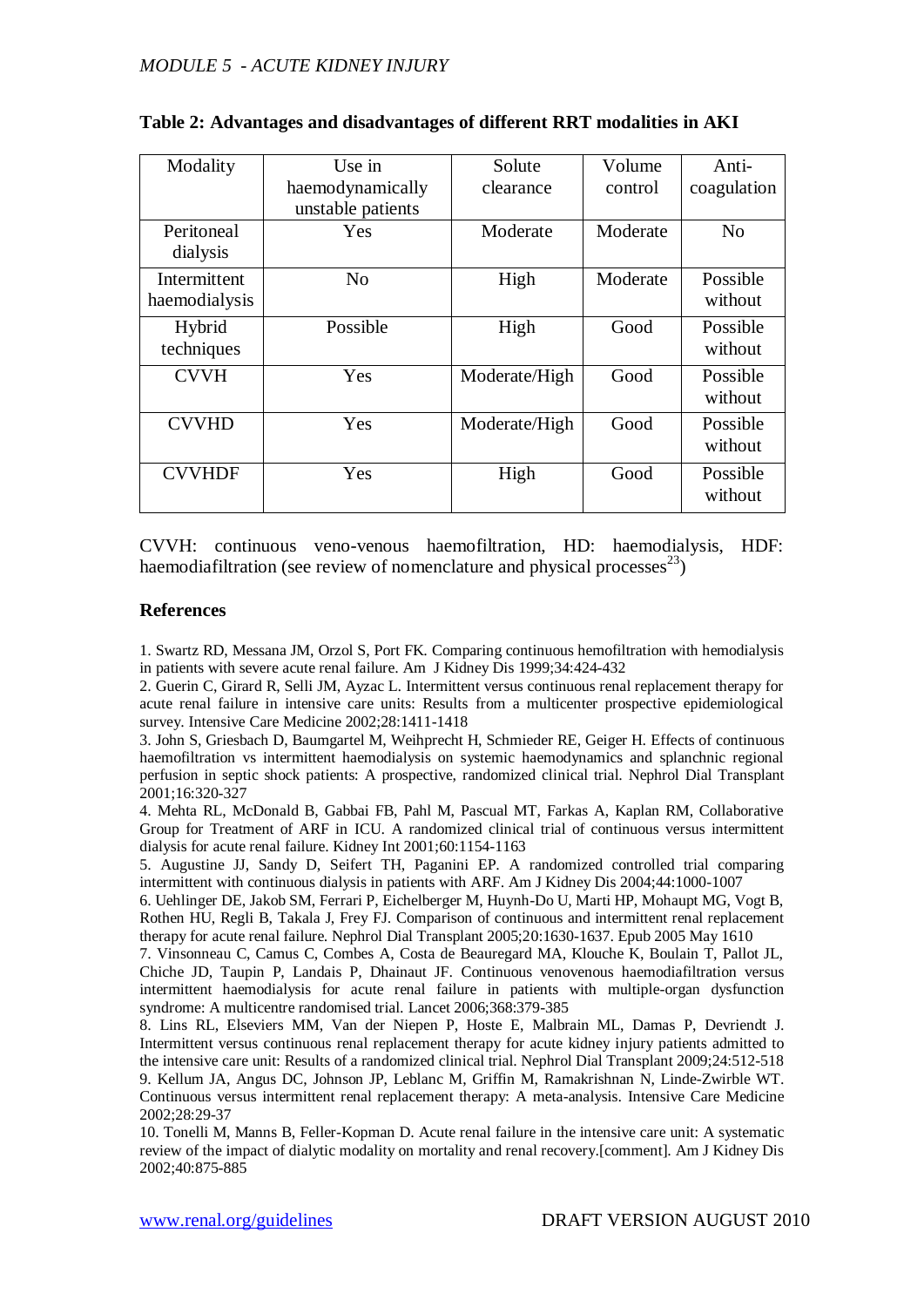11. Bagshaw SM, Berthiaume LR, Delaney A, Bellomo R. Continuous versus intermittent renal replacement therapy for critically ill patients with acute kidney injury: A meta-analysis. Critical Care Medicine 2008;36:610-617

12. Rabindranath K, Adams J, Macleod AM, Muirhead N. Intermittent versus continuous renal replacement therapy for acute renal failure in adults. Cochrane Database of Systematic Reviews 2007:CD003773

13. Manns B, Doig CJ, Lee H, Dean S, Tonelli M, Johnson D, Donaldson C. Cost of acute renal failure requiring dialysis in the intensive care unit: Clinical and resource implications of renal recovery. Critical Care Medicine 2003;31:449-455

14. Farese S, Jakob SM, Kalicki R, Frey FJ, Uehlinger DE. Treatment of acute renal failure in the intensive care unit: Lower costs by intermittent dialysis than continuous venovenous hemodiafiltration. Artificial Organs 2009;33:634-640

15. Gangji AS, Rabbat CG, Margetts PJ, Gangji AS, Rabbat CG, Margetts PJ. Benefit of continuous renal replacement therapy in subgroups of acutely ill patients: A retrospective analysis. Clin Nephrol 2005;63:267-275

16. Swartz RD, Bustami RT, Daley JM, Gillespie BW, Port FK, Swartz RD, Bustami RT, Daley JM, Gillespie BW, Port FK. Estimating the impact of renal replacement therapy choice on outcome in severe acute renal failure. Clin Nephrol 2005;63:335-345

17. Strazdins V, Watson AR, Harvey B, European Pediatric Peritoneal Sialysis Working G, Strazdins V, Watson AR, Harvey B, European Pediatric Peritoneal Dialysis Working Group. Renal replacement therapy for acute renal failure in children: European guidelines. Pediatric Nephrology 2004;19:199-207 18. Gabriel DP, Caramori JT, Martim LC, Barretti P, Balbi AL. High volume peritoneal dialysis vs daily hemodialysis: A randomized, controlled trial in patients with acute kidney injury. Kidney Int - Supplement 2008:S87-93.

19. Kielstein JT, Kretschmer U, Ernst T, Hafer C, Bahr MJ, Haller H, Fliser D. Efficacy and cardiovascular tolerability of extended dialysis in critically ill patients: A randomized controlled study. Am J Kidney Dis 2004;43:342-349

20. Abe M, Okada K, Suzuki M, Nagura C, Ishihara Y, Fujii Y, Ikeda K, Kaizu K, Matsumoto K. Comparison of sustained hemodiafiltration with continuous venovenous hemodiafiltration for the treatment of critically ill patients with acute kidney injury. Artificial Organs 2010;34:331-338

21. Kanagasundaram NS, Paganini EP: Critical care dialysis--a gordian knot (but is untying the right approach?). Nephrol Dial Transplant 1999;14:2590-2594

22. The VA NIH Acute Renal Failure Trial Network, Palevsky PM, Zhang JH, O'Connor TZ, Chertow GM, Crowley ST, Choudhury D, Finkel K, Kellum JA, Paganini E, Schein RM, Smith MW, Swanson KM, Thompson BT, Vijayan A, Watnick S, Star RA, Peduzzi P. Intensity of renal support in critically ill patients with acute kidney injury. N Engl J Med 2008;359:7-20

23. Kanagasundaram NS. Renal replacement therapy in acute kidney injury: An overview. British Journal of Hospital Medicine 2007;68:292-297

# **7. Acute Kidney Injury (AKI) (Guidelines AKI 7.1 – 7.3)**

#### **Guideline 7.1 AKI: Choice of dialyser / haemofilter membrane**

We recommend that synthetic or modified cellulosic membranes should be used in preference to unmodified cellulose membranes. (1B)

#### **Guideline 7.2 AKI: Choice of dialysate / replacement fluid**

We recommend that bicarbonate should be the preferred buffer for dialysate and replacement fluid in continuous renal replacement therapy (CRRT) techniques unless regional citrate anticoagulation is employed. (1C)

#### **Guideline 7.3 AKI: Microbial standards for fluids**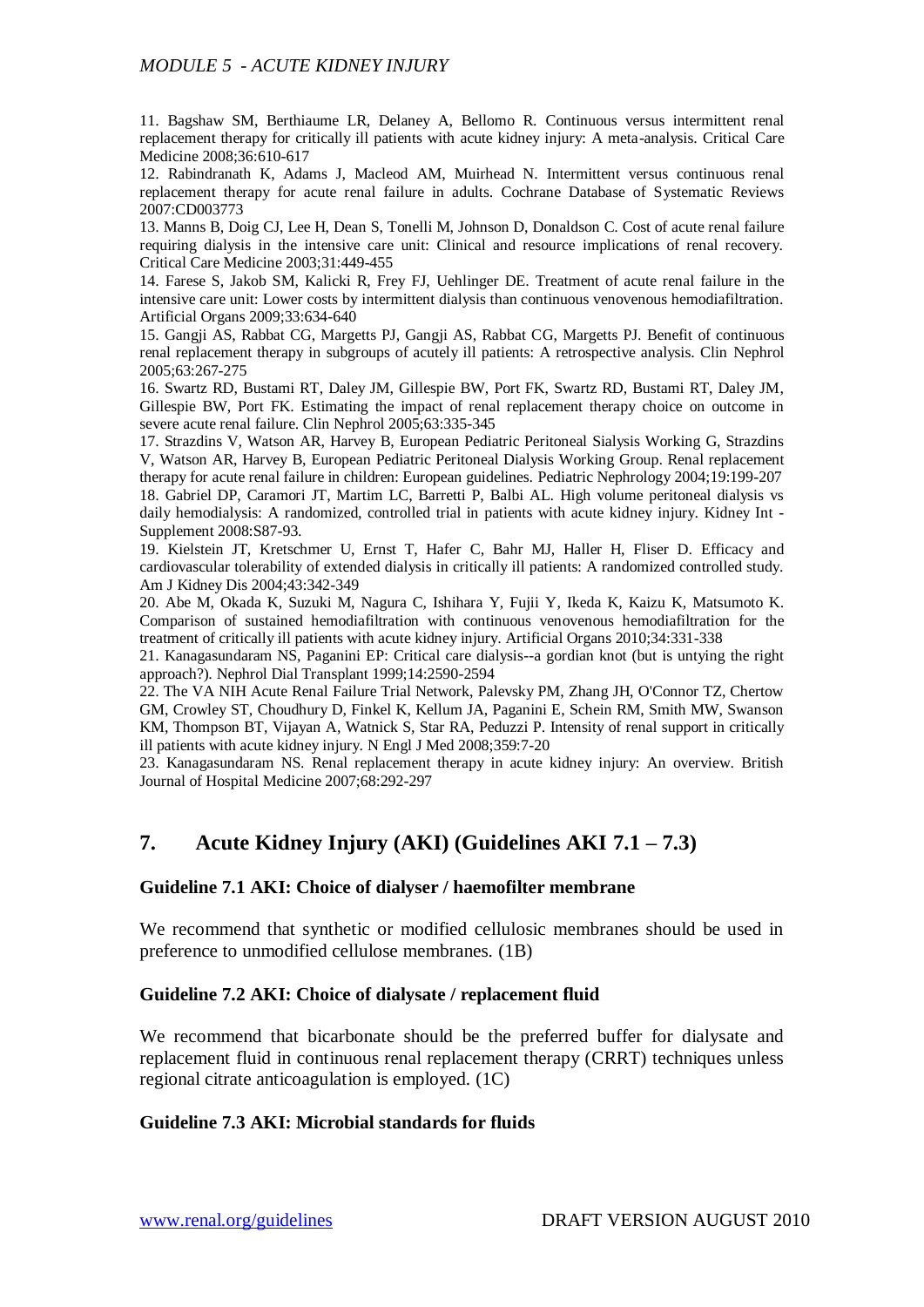We recommend that microbial standards for fluids used for chronic haemodialysis (HD) / haemodiafiltration (HDF) should be also applied to extracorporeal therapy for AKI. (1A)

# **Rationale for 7.1-7.3**

Laboratory experiments have shown that synthetic membranes tend to cause less activation of complement and mononuclear cells. Results from clinical trials have, however, been conflicting with some suggesting a survival advantage for more biocompatible membranes<sup>1-4</sup> and others showing no benefit<sup>5-8</sup>. Comparison of individual studies has been compromised by variability in methodology, definitions of AKI, definitions of "biocompatibility", and in other aspects of dialysis provision, such as timing of initiation and adequacy. No study was blinded.

Meta-analyses have yielded varying results. Subramanian et al found worse survival with the use of non-biocompatible membranes although this effect may have been confined to unsubstituted rather than modified cellulose membranes<sup>9</sup>. This metaanalysis did, however, include a large, observational study that may have skewed results in favour of biocompatibility. The most recent Cochrane meta-analysis continues to show no outcome advantage with biocompatible membranes<sup>10</sup>. The definition of non-biocompatibility included both unsubstituted and modified cellulose membranes. Neither meta-analysis could demonstrate a difference in rates of renal recovery. No recommendation can therefore be made about the use of synthetic over modified cellulosic membranes for treating patients with AKI. Adverse survival found with the use of unsubstituted cellulose membranes favours the use of either synthetic or modified cellulose membrane materials. The main determinants of membrane choice will remain technical, with prescription of the dialyser / haemofilter dictated by its intended use.

Lactate and acetate have been largely replaced by bicarbonate as the primary buffer for dialysate used in IHD for established renal failure and this practice has propagated, by default, to IHD for AKI. In a similar fashion, bicarbonate has become the primary buffer for both replacement and dialysate fluids in CRRT. Driven by concerns about exacerbating existing lactic acidosis, particularly in those with liver failure, the development of commercially available bicarbonate-based fluids that circumvent the inherent instability of such solutions has led to their increasing utilisation. Evidence of benefit over lactate-based solutions is inconsistent with some studies showing no substantive differences in metabolic parameters, pH, or haemodynamic status<sup>11</sup> whilst others have shown improved haemodynamic stability<sup>12,13</sup> and more rapid control of systemic acidosis<sup>14</sup>. Despite these conflicting data, the likelihood of benefit, especially in the sickest patients, and the ready availability of commercially-prepared bicarbonate fluid, seems to justify its use in CRRT.

Little comparative data exists on the metabolic effects of citrate- and bicarbonatebased solutions. A single-centre, prospective sequential cohort study suggested equivalent acid-base and electrolyte control in patients receiving  $CVVH<sup>15</sup>$  but numbers were small and substitution fluid infusion rates differed between the two treatment cohorts. Given the absence of high quality evidence no recommendation can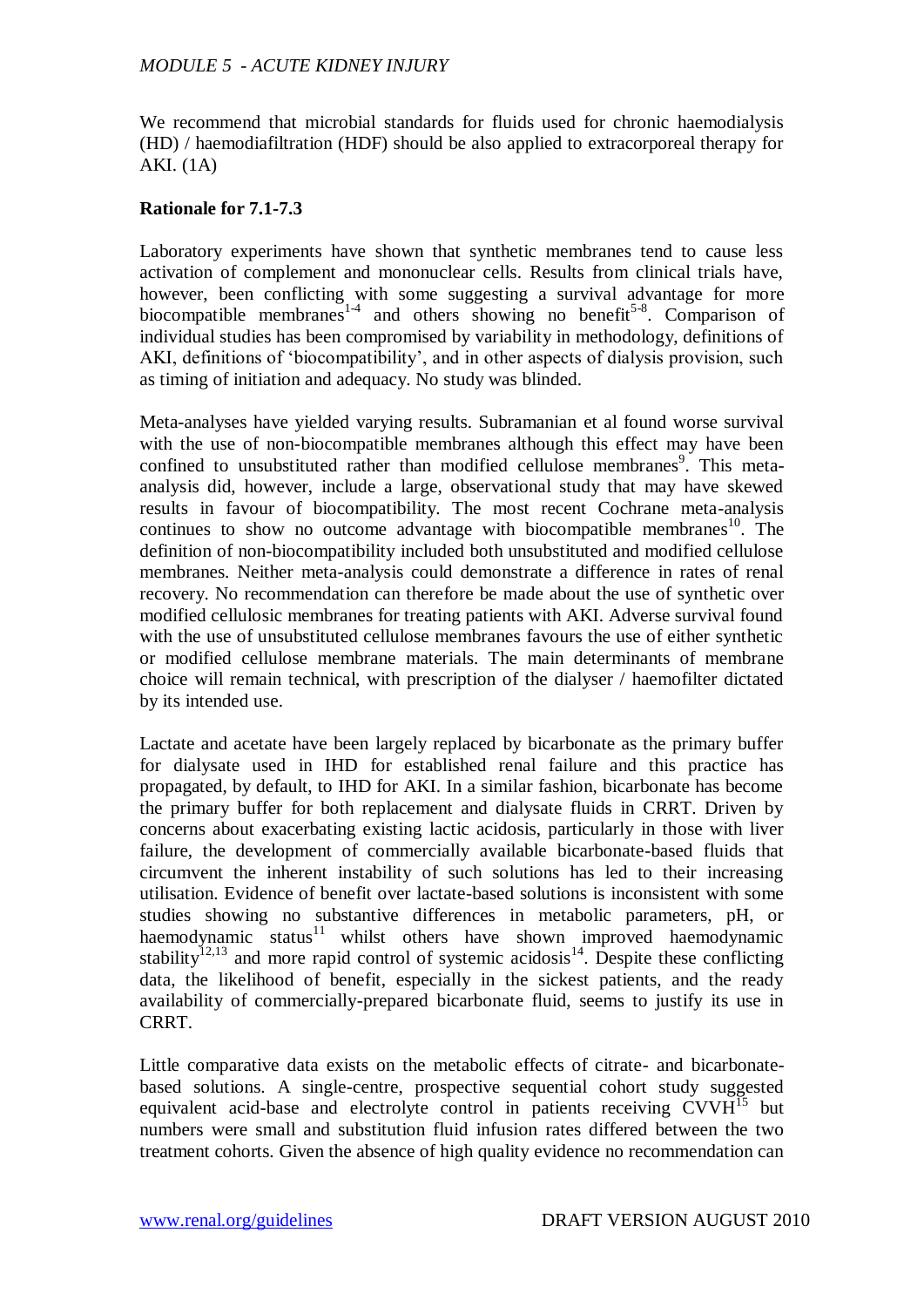be made on the optimal choice for metabolic control between citrate- and bicarbonatebased solutions.

A final consideration in the use of dialysate / replacement fluids is their microbial integrity. The potential for clinically significant transfer of pyrogen-inducing material in dialysate and substitution fluids is well recognised in the setting of chronic haemodialysis and haemodiafiltration and has led to the establishment of strict standards for microbiological purity. In the absence of specific evidence for renal support for AKI, it is recommended that these same standards should apply. Intermittent HD will tend to be provided under the auspices of a renal unit so the same water quality standards should already be in place across both acute and chronic services. The need to assure microbial integrity of fluids for CRRTs has not, however, been well recognised although evidence now exists that breaches may well be frequent<sup>16,17</sup>.

#### **References**

1. Himmelfarb J, Tolkoff Rubin N, Chandran P, Parker RA, Wingard RL, Hakim R. A multicenter comparison of dialysis membranes in the treatment of acute renal failure requiring dialysis. J Am Soc Nephrol 1998;9:257-266

2. Hakim RM, Wingard RL, Parker RA. Effect of the dialysis membrane in the treatment of patients with acute renal failure. N Engl J Med 1994;331:1338-1342

3. Schiffl H, Lang SM, Konig A, Strasser T, Haider MC, Held E. Biocompatible membranes in acute renal failure: Prospective case-controlled study. Lancet 1994;344:570-572

4. Schiffl H, Sitter T, Lang S, Konig A, Haider M, Held E. Bioincompatible membranes place patients with acute renal failure at increased risk of infection. ASAIO Journal 1995;41:M709-712

5. Albright RC, Jr., Smelser JM, McCarthy JT, Homburger HA, Bergstralh EJ, Larson TS. Patient survival and renal recovery in acute renal failure: Randomized comparison of cellulose acetate and polysulfone membrane dialyzers. Mayo Clinic Proceedings 2000;75:1141-1147

6. Gastaldello K, Melot C, Kahn RJ, Vanherweghem JL, Vincent JL, Tielemans C. Comparison of cellulose diacetate and polysulfone membranes in the outcome of acute renal failure. A prospective randomized study. Nephrol Dial Transplant 2000;15:224-230

7. Jorres A, Gahl GM, Dobis C, Polenakovic MH, Cakalaroski K, Rutkowski B, Kisielnicka E, Krieter DH, Rumpf KW, Guenther C, Gaus W, Hoegel J. Haemodialysis-membrane biocompatibility and mortality of patients with dialysis-dependent acute renal failure: A prospective randomised multicentre trial. International multicentre study group. Lancet 1999;354:1337-1341

8. Kurtal H, von Herrath D, Schaefer K. Is the choice of membrane important for patients with acute renal failure requiring hemodialysis? Artificial Organs 1995;19:391-394

9. Subramanian S, Venkataraman R, Kellum JA. Influence of dialysis membranes on outcomes in acute renal failure: A meta-analysis. Kidney Int 2002;62:1819-1823

10. Alonso A, Lau J, Jaber BL. Biocompatible hemodialysis membranes for acute renal failure. Cochrane Database of Systematic Reviews 2008:CD005283

11. Kierdorf H, Leue C, Heintz B, Riehl J, Melzer H, Sieberth HG. Continuous venovenous hemofiltration in acute renal failure: Is a bicarbonate- or lactate-buffered substitution better? Contributions to Nephrology 1995;116:38-47

12. Thomas AN, Guy JM, Kishen R, Geraghty IF, Bowles BJ, Vadgama P. Comparison of lactate and bicarbonate buffered haemofiltration fluids: Use in critically ill patients. Nephrol Dial Transplant 1997;12:1212-1217

13. Barenbrock M, Hausberg M, Matzkies F, de la Motte S, Schaefer RM. Effects of bicarbonate- and lactate-buffered replacement fluids on cardiovascular outcome in CVVH patients. Kidney Int 2000;58:1751-1757

14. McLean AG, Davenport A, Cox D, Sweny P. Effects of lactate-buffered and lactate-free dialysate in CAVHD patients with and without liver dysfunction. Kidney Int 2000;58:1765-1772

15. Aman J, Nurmohamed SA, Vervloet MG, Groeneveld AB: Metabolic effects of citrate- vs bicarbonate-based substitution fluid in continuous venovenous hemofiltration: A prospective sequential cohort study. Journal of Critical Care 2010;25:120-127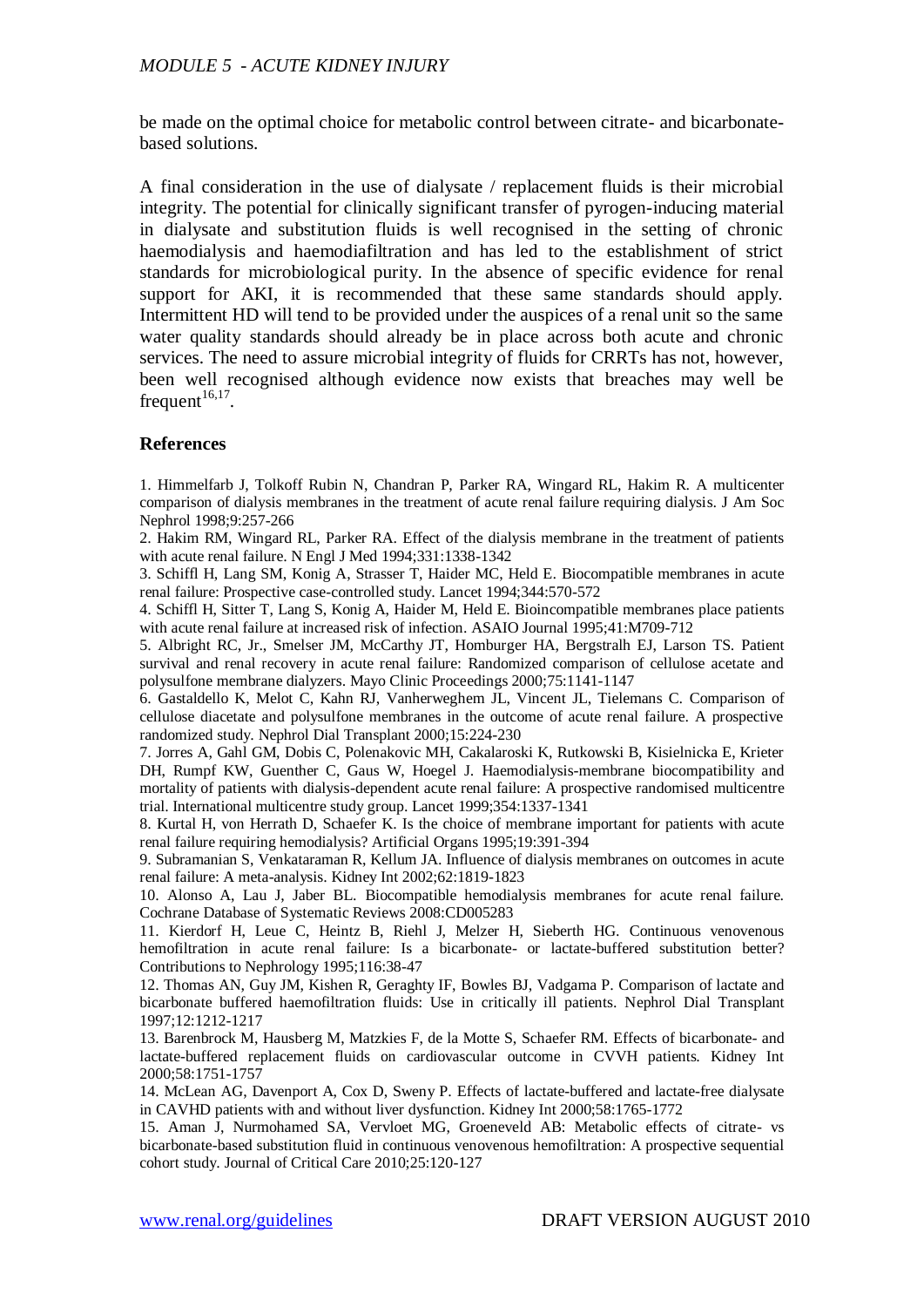16. Kanagasundaram NS, Larive AB, Paganini EP. A preliminary survey of bacterial contamination of the dialysate circuit in continuous veno-venous hemodialysis. Clin Nephrol 2003;59:47-55 17. Moore I, Bhat R, Hoenich NA, Kilner AJ, Prabhu M, Orr KE, Kanagasundaram NS. A microbiological survey of bicarbonate-based replacement circuits in continuous veno-venous

# **8. Acute Kidney Injury (AKI) (Guidelines AKI 8.1 – 8.6)**

#### **Guideline 8.1 – AKI : Vascular access for RRT**

hemofiltration. Critical Care Medicine 2009;37:496-500

We recommend that acute access for renal replacement therapy should be venovenous rather than arterio-venous. (1A)

#### **Guideline 8.2 – AKI : Vascular access for RRT**

We recommend that dialysis catheters should be of an adequate length to minimise the risks of access recirculation. (1C)

#### **Guideline 8.3 – AKI : Vascular access for RRT**

We suggest that the access site and catheter type should be chosen with regard to the phase of the patient"s illness. (2C)

#### **Guideline 8.4 – AKI : Vascular access for RRT**

We recommend that access should be placed by experienced or appropriately supervised staff. Real-time ultrasound guidance should be used to aid placement of upper body access. (1A)

## **Guideline 8.5 – AKI : Vascular access for RRT**

We recommend that it is advisable that real-time ultrasound guidance be used for the insertion of femoral access. (1D)

#### **Guideline 8.6 – AKI : Vascular access for RRT**

We recommend that subclavian access should be avoided in patients at risk of progressing to CKD stage 4 or 5 due to the risks of compromising future, permanent vascular access. (1D)

#### **Guideline 8.7 – AKI : Vascular access for RRT**

We suggest that non-dominant arm upper limb vasculature should be preserved as a contingency for future permanent access. (2C)

#### **Guideline 8.8 – AKI : Vascular access for RRT**

We recommend that temporary access should be changed at appropriate intervals (as per local protocol) to minimise the risk of infection. (1C)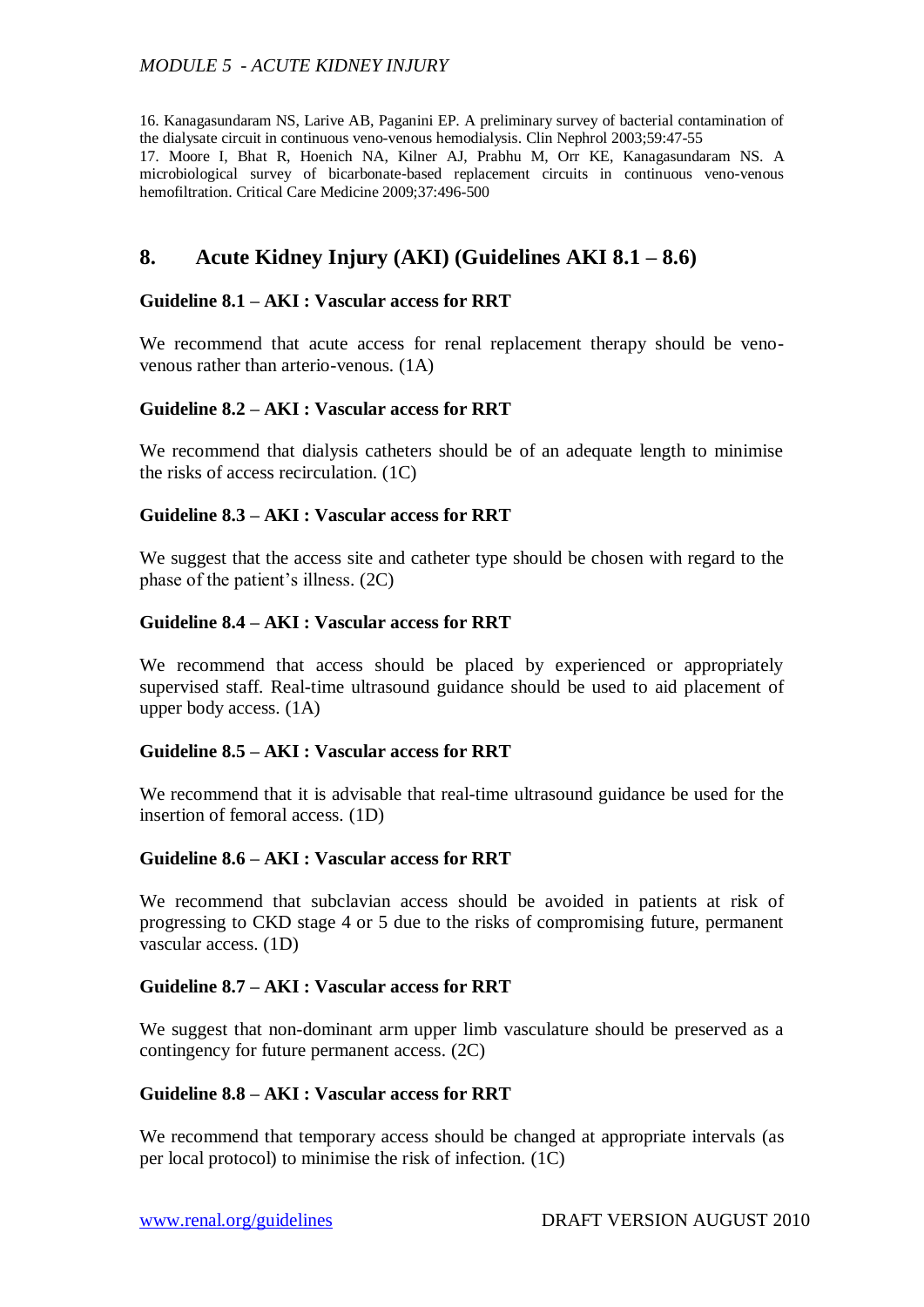## **Guideline 8.9 – AKI : Vascular access for RRT**

We suggest that local policies on prevention of catheter-related infection should be optimised by reserving the catheter for extracorporeal treatment only. (1D)

### **Audit measure**

1. Incidence of dialysis catheter-related bacteraemia and sepsis in patients with AKI

### **Rationale for 8.1-8.9**

In industrialised societies, the vast majority of continuous therapy is now provided using pumped, veno-venous methods<sup>1</sup>. Not only does this technique support the requirement for adequate blood flow rates to achieve the higher ultrafiltration/ dialysate flow rates used in modern CRRT, but it also avoids the potential hazards of the acute arterio-venous access used historically<sup>2</sup>. The adequacy of intermittent techniques is much more dependent on delivered, extracorporeal blood flow. Catheter failure is a frequent cause of under-delivery of the prescribed IHD dose<sup>3</sup> and should be borne in mind as a cause of any prescription-delivery shortfall. Temporary vascular access used in acute dialysis may lead to levels of access recirculation of nearly 40% depending on the site and length of access, blood flow and reversal of the lines<sup>4</sup>.

Several venous catheters are available, with the dual-lumen design being the most popular because of ease of insertion and good flow characteristics<sup>5</sup>. Such catheters usually have a double-D cross-sectional profile and are amenable to guide wire changes<sup>6</sup>. Catheters made of semi-rigid polyurethane or softer silicone are regarded as the best in terms of thrombogenicity<sup>1</sup>. The former are a reasonable short-term option (< 3 weeks) while the latter might be best utilised for longer term dialysis because of the lower propensity to cause endovascular trauma<sup>1</sup>. Such catheters, used with subcutaneous tunnelling, are highly desirable if RRT is likely to be prolonged ( $> 3$ ) weeks)<sup>7</sup>. A small, single-centre, randomised control trial compared the performance of tunnelled to non-tunnelled femoral catheters inserted in AKI patients prior to initiation of renal support<sup>8</sup>. Tunnelled access was found to give better flow characteristics, fewer post-insertion complications, greater longevity and less likelihood of a prescription-delivery shortfall. There were, however, more insertion failures in this group and successful catheter placements took significantly longer. Of note, all catheters insertions were performed by a single operator. The applicability of these findings to routine practice is unclear.

Use of real-time ultrasound guidance for catheter placement at upper body sites has been demonstrated to be associated with greater success and fewer complications<sup>9</sup>. It is advisable that similar guidance be used for femoral catheter insertion.

A number of factors should be taken into consideration in choosing a site for insertion and appropriate catheter length. Femoral catheters shorter than 20 cm from hub to tip are associated with higher degrees of access recirculation<sup>4,10</sup>. Femoral catheters of at least 24 cm in length may produce improved flow rates<sup>6</sup>. Because of the risks of infection and femoral vein thrombosis, it is recommended that femoral catheters be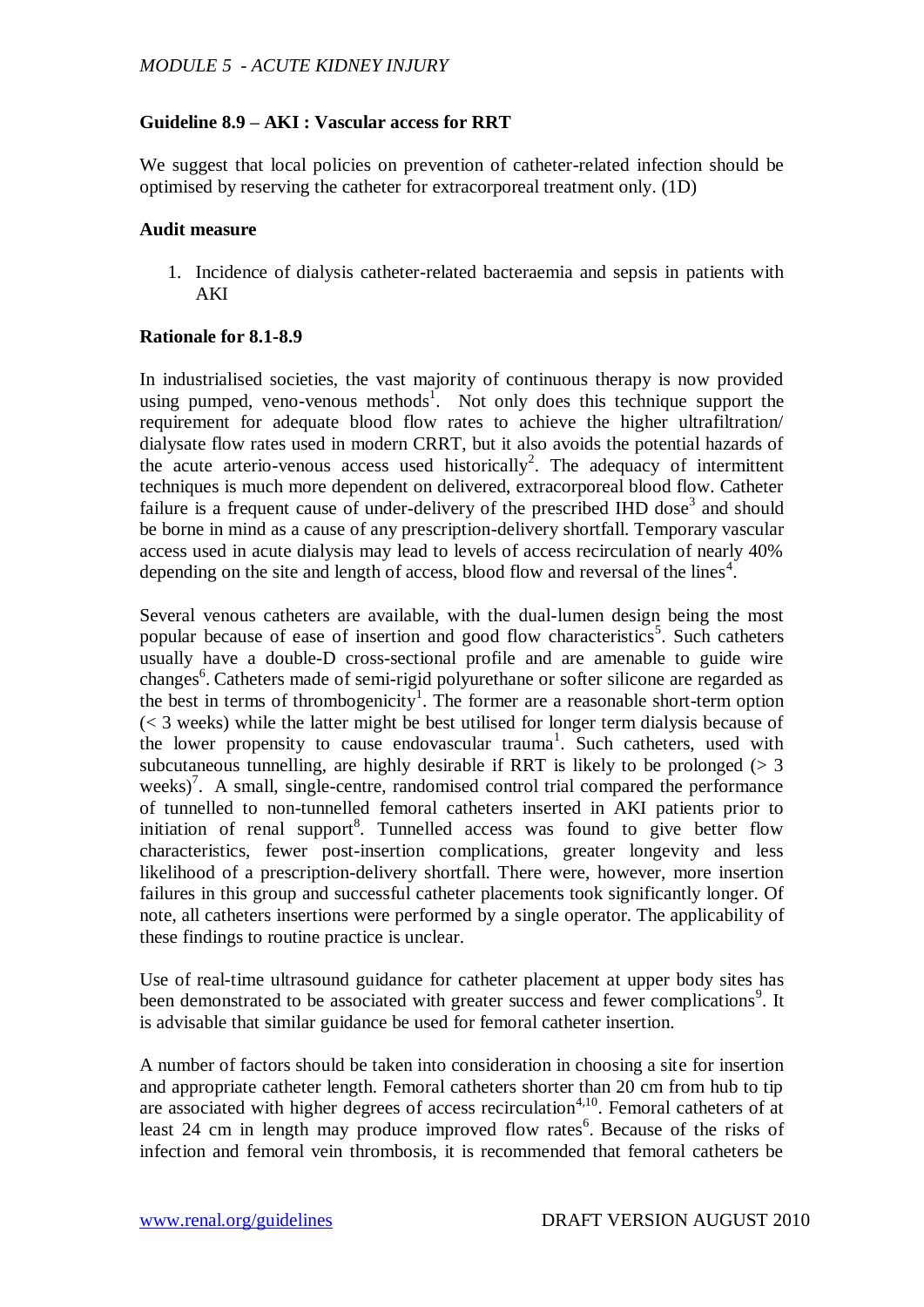removed and replaced on at least a weekly basis<sup>6,11</sup>. It is advisable that femoral catheters be replaced by upper body access once the patient starts to mobilise.

The subclavian approach carries with it the long-term risk of venous stenosis that may compromise future, ipsilateral, permanent upper limb arteriovenous access. Subclavian access is thus best avoided in those with a likelihood of progressing to CKD stage 4 or 5. The internal jugular approach may be associated with a lower incidence of both accidental pneumothorax<sup>6</sup> and long-term venous stenosis<sup>12</sup> in comparison with subclavian access, and is the preferred upper body access. Infection may be somewhat more common than at the subclavian site, however, especially in patients with tracheostomies $^{12}$ .

For the average adult, internal jugular vein catheters should be around 20 cm in length on the right and 24 cm on the left<sup>12</sup>, to ensure safe positioning of the catheter tip in the lower superior vena cava. With appropriate infection control and catheter care, upper body access may only need replacement every  $2 - 3$  weeks<sup>12,13</sup>. Local guidelines may suggest a more frequent schedule of replacement and should be adhered to.

Catheter-related bacteraemia and exit site infection are significant risks of temporary  $access$  for acute  $RRT<sup>14</sup>$ . Fastidious insertion technique by experienced or appropriately supervised staff and rigorous catheter care can reduce this risk<sup>15</sup>. It is advisable that dialysis catheters be reserved solely for the purpose of RRT as repeated manipulations for non-RRT related reasons may increase the risk of contamination. Guidewire-exchange of catheters for non-infection related reasons may not increase bacteraemia rates $1^1$  but cannot be recommended in the presence of catheter-related bacteraemia or exit-site infection. Between periods of RRT catheters may be locked with heparin 1000 units/ml to lumen volumes unless there is a clear contraindication. It is recommended that higher concentrations be avoided due to the risks associated with over-dosing and leakage of the lock into the systemic circulation. Alternatives to heparin to reduce infection risks include heparin and antibiotic combinations, citralock and taurolock although no high quality data currently exists that would support their routine use. Recently, antimicrobial catheters have been introduced for vascular access, either impregnated with silver or antibiotic coated. Preliminary trials have suggested a reduction in the incidence of catheter associated bacteraemia but larger trials will be required before the use of these catheters can be recommended as standard practice.

In patients who are likely to progress to stage 4 or 5 CKD, upper limb vasculature should be preserved as a contingency for future permanent vascular access<sup>7</sup>.

#### **References**

1. Canaud B, Leray-Moragues H, Leblanc M, Klouche K, Vela C, Beraud JJ. Temporary vascular access for extracorporeal renal replacement therapies in acute renal failure patients. Kidney Int 1998;53:S142-150

2. Storck M, Hartl WH, Zimmerer E, Inthorn D. Comparison of pump-driven and spontaneous continuous haemofiltration in postoperative acute renal failure. Lancet 1991;337:452-455

3. Kanagasundaram NS, Greene T, Larive AB, Daugirdas JT, Depner TA, Garcia M, Paganini EP. Prescribing an equilibrated intermittent hemodialysis dose in intensive care unit acute renal failure. Kidney Int 2003;64:2298-2310

4. Kelber J, Delmez JA, Windus DW. Factors affecting delivery of high-efficiency dialysis using temporary vascular access. Am J Kidney Dis 1993;22:24-29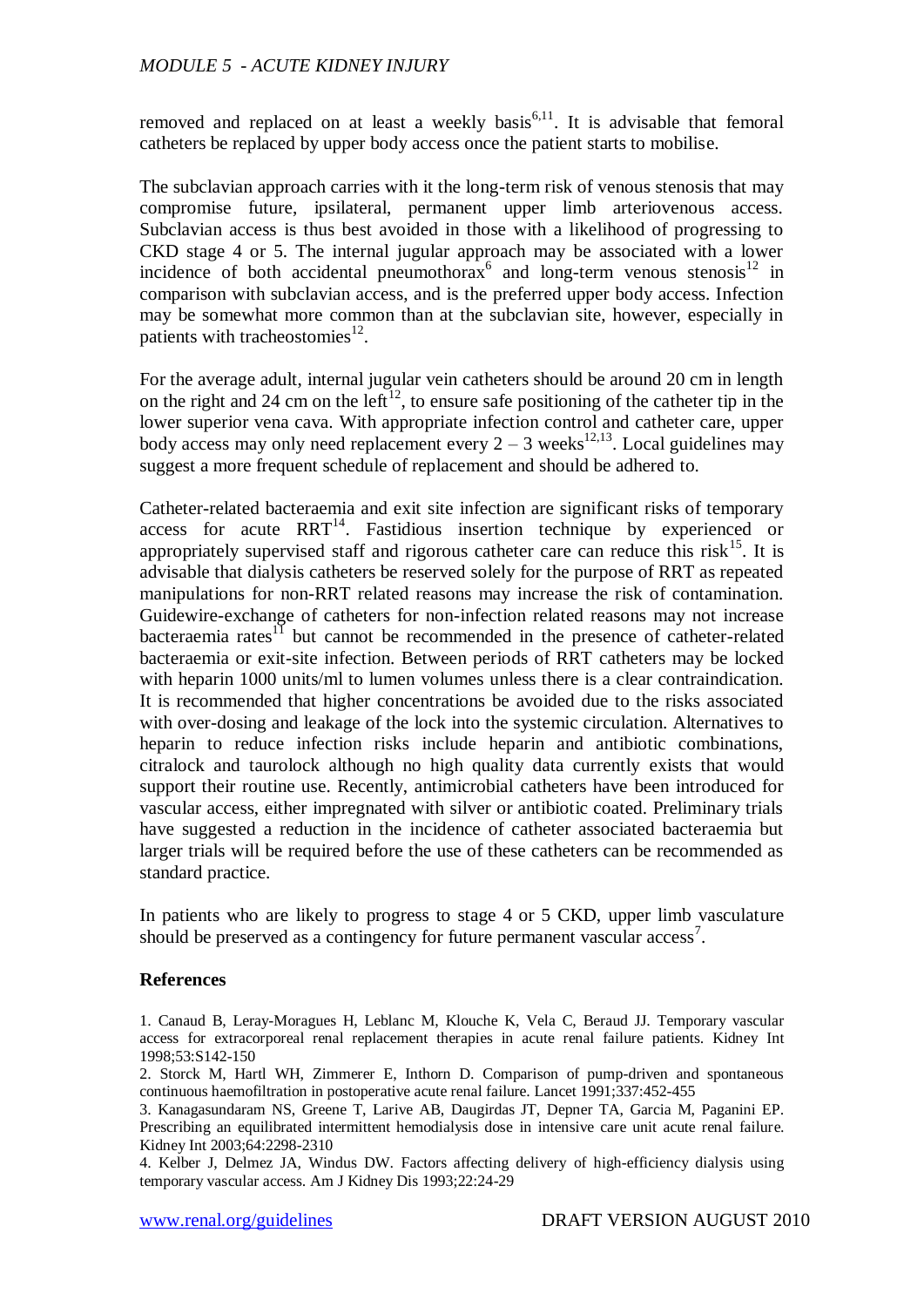5. Tapson JS, Hoenich NA, Wilkinson R, Ward MK. Dual lumen subclavian catheters for haemodialysis. International Journal of Artificial Organs 1985;8:195-200

6. Uldall R. Vascular access for continuous renal replacement therapy. Seminars in Dialysis 1996;9:93- 97

7. Canaud B, Desmeules S, Klouche K, Leray-Moragues H, Beraud J-J. Vascular access for dialysis in the intensive care unit. Best Practice & Research Clinical Anaesthesiology 2004;18:159-174

8. Klouche K, Amigues L, Deleuze S, Beraud JJ, Canaud B. Complications, effects on dialysis dose, and survival of tunneled femoral dialysis catheters in acute renal failure. Am J Kidney Dis 2007;49:99- 108

9. Anonymous: NICE technology appraisal guidance, no. 49 - guidance on the use of ultrasound locating devices for placing central venous catheters, National Institute for Clinical Excellence, 2002

10. Leblanc M, Fedak S, Mokris G, Paganini EP. Blood recirculation in temporary central catheters for acute hemodialysis. Clin Nephrol 1996;45:315-319

11. Oliver MJ, Callery SM, Thorpe KE, Schwab SJ, Churchill DN. Risk of bacteremia from temporary hemodialysis catheters by site of insertion and duration of use: A prospective study. Kidney Int 2000;58:2543-2545

12. Cimochowski GE, Worley E, Rutherford WE, Sartain J, Blondin J, Harter H. Superiority of the internal jugular over the subclavian access for temporary dialysis. Nephron 1990;54:154-161.

13. Weijmer MC, Vervloet MG, ter Wee PM. Compared to tunnelled cuffed haemodialysis catheters, temporary untunnelled catheters are associated with more complications already within 2 weeks of use. Nephrol Dial Transplant 2004;19:670-677

14. Kairaitis LK, Gottlieb T. Outcome and complications of temporary haemodialysis catheters. Nephrol Dial Transplant 1999;14:1710-1714

15. Deshpande KS, Hatem C, Ulrich HL, Currie BP, Aldrich TK, Bryan-Brown CW, Kvetan V. The incidence of infectious complications of central venous catheters at the subclavian, internal jugular, and femoral sites in an intensive care unit population. Crit Care Med 2005;33:13-20; discussion 234-235

# **9. Acute Kidney Injury (AKI) (Guidelines AKI 9.1 – 9.4)**

### **Guideline 9.1 – AKI : Anticoagulation for extracorporeal therapies**

We recommend that anticoagulation for RRT should be tailored according to patient characteristics and the modality of RRT chosen. (1C)

### **Guideline 9.2 – AKI : Anticoagulation for extracorporeal therapies**

We recommend that regional anticoagulation with citrate reduces risk of haemorrhage compared to systemic heparinisation. The complexity of the technique means that this should be in routine use on any unit on which it is employed in order to allow sufficient levels of expertise to be maintained. (1C)

### **Guideline 9.3 – AKI : Anticoagulation for extracorporeal therapies**

We suggest that prostacyclin is a suitable alternative to unfractionated heparin in those at increased risk of bleeding, but may cause haemodynamic instability. (2C)

### **Guideline 9.4 – AKI : Anticoagulation for extracorporeal therapies**

We suggest that a no-anticoagulation, saline flush strategy can be used in patients receiving continuous and intermittent RRT who are at high risk of bleeding. However, ultrafiltration requirements are increased, effective intermittent HD time is reduced and the technique runs the risk of membrane fibre rupture. (2C)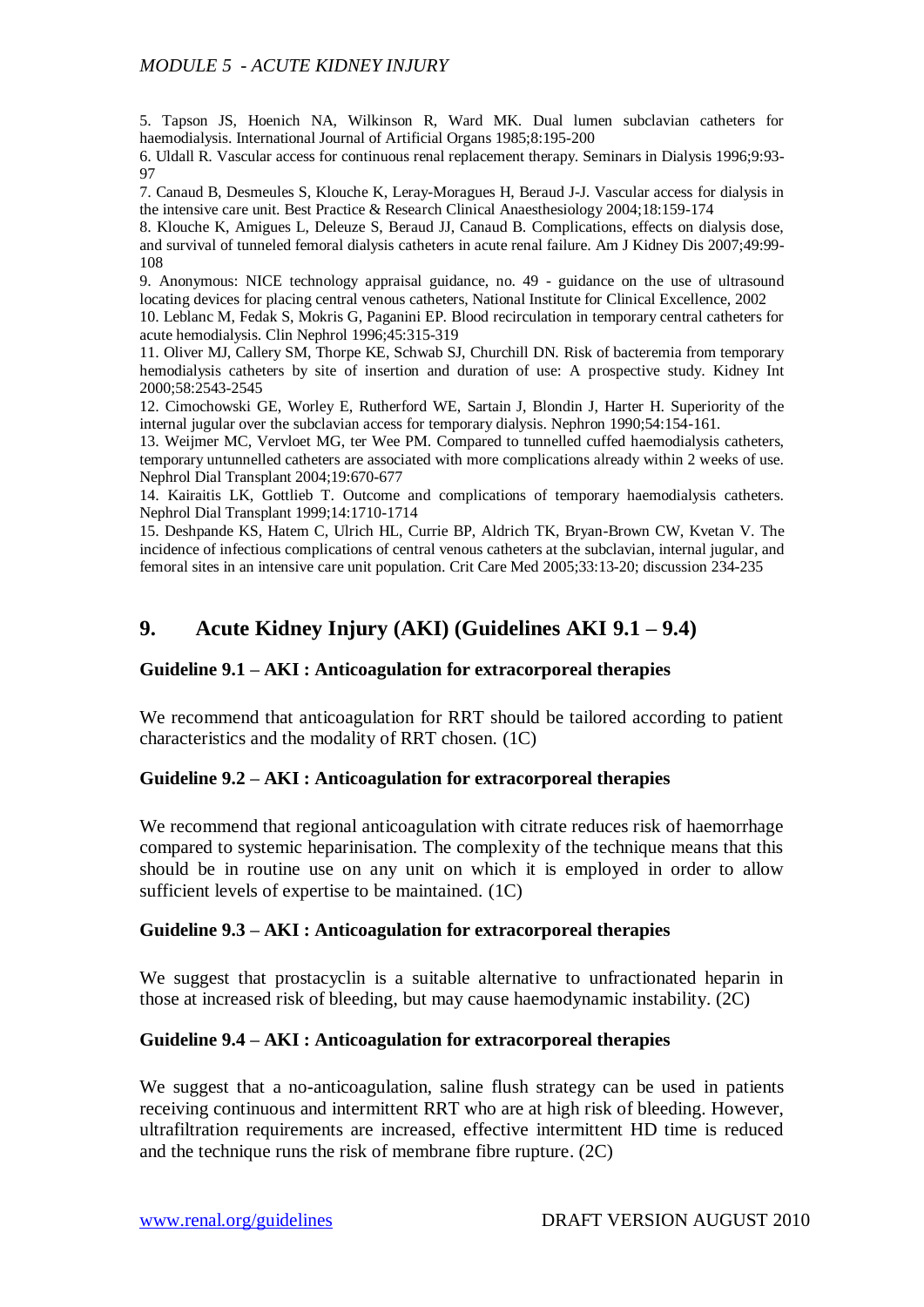# **Audit measure**

1. Incidence of heparin induced thrombocytopenia

# **Rationale for 9.1-9.4**

Clotting of the extracorporeal circuit is a significant source of under-delivery of the prescribed dose of RRT and is the most frequent cause of therapy interruption in CRRT. The hypercoaguable state of the critically-ill patient with  $\widehat{AKI}^1$  compounds various technical factors such as non-laminar flow within both the vascular access and circuit, blood-membrane interactions, the air-blood interface in the venous bubble trap and the haemoconcentration induced by high ultrafiltration volumes used in CVVH/CVVHDF.

The most widely used anticoagulant for RRT in patients with AKI is unfractionated heparin (UFH)<sup>2,3</sup>. Although an effective anticoagulant for IHD in patients with CKD, UFH may be less effective in AKI, as many critically ill patients have reduced levels of antithrombin, especially when used for patients treated with CRRT. In addition, systemic heparinisation is associated with a risk of bleeding and also with the development of heparin-induced thrombocytopenia  $(HIT)^{4,5}$ . Low molecular weight heparins have generally not been shown to be superior over UFH and have an extended half life in AKI and require monitoring with anti-Xa activity<sup>3</sup>.

Regional heparin protocols, with reversal of heparin by infusion of protamine into the return line, have been developed to prevent systemic anticoagulation and minimize bleeding risk. Unfortunately, these protocols are cumbersome, may be associated with paradoxical increased risk of bleeding if excess protamine is infused, and do not alter the risk of HIT. Other anticoagulants that can be used as alternatives for anticoagulation of the extracorporeal circuit in patients with a history of HIT include prostacyclin (prostaglandin  $I_2$  – which is used in non-HIT patients who are at high risk of bleeding) $6-9$ , hirudin, nafamostat, and argatroban<sup>3</sup>. The synthetic heparinoids, danaparoid and fondiparinux may also be used, although cross reactivity with the HIT antibodies has occasionally been reported. If these agents are used and the peripheral platelet count does not increase within 72 hours cross reactivity should be excluded Argatroban is currently not licensed in the UK, and has to be given by continuous infusion. Danaparoid, fondiparinux and hirudin are all renally excreted and therefore have extended half lives in AKI.

The synthetic heparinoids require monitoring of anti-Xa activity and hirudin by either its plasma concentration or the ecarin clotting time. Hirudin is partially cleared by high flux membranes, but the majority of patients given hirudin for CRRT develop antibodies to hirudin, which reduce its clearance and extend its half life so increasing the risk of haemorrhage. In cases of excess anticoagulation associated with bleeding, there are no specific antidotes for these agents, unlike protamine for unfractionated heparin. Although activated factor VII has been shown to be effective and hirudin can be cleared by high flux dialysis/CRRT plasma exchange is required in cases of hirudin antibodies $^3$ .

Over the last decade citrate has emerged as a very effective regional anticoagulant for use in  $CRRT^{10-14}$ . Citrate is infused into the pre-filter line and works by chelating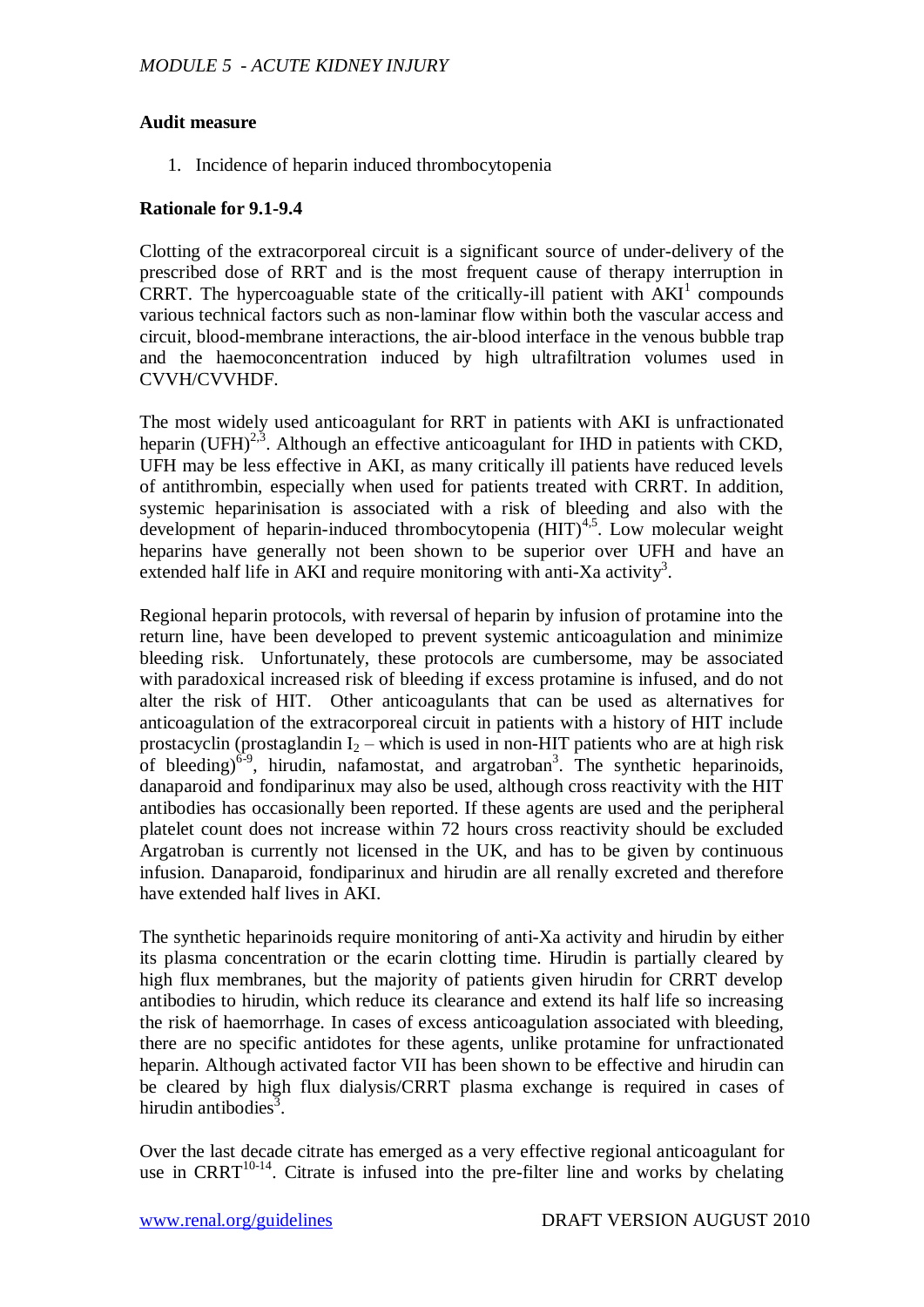calcium. Calcium is then re-infused separately, or into the return line, to maintain normal systemic ionized calcium concentrations. Commercially available citrate systems have not been available until recently, so individual units developed their own protocols for citrate anticoagulation. Citrate comes as a sodium salt, and each molecule is indirectly converted to three bicarbonates, so there can potentially be changes in sodium balance and acid-base status depending upon the citrate load and the ability of the patient to adequately metabolize citrate.

There have been few prospective comparative studies of UFH and citrate anticoagulation. In two CRRT studies the median circuit survival time was significantly prolonged with citrate (70 hrs v 40 hr and 124 v 38 hr) and there was reduced blood transfusion requirements and/or haemorrhage in the citrate groups $^{10,11}$ . However patients that cannot adequately metabolise citrate to bicarbonate, such as those with acute liver failure, may develop a "calcium gap" due to the accumulation of calcium citrate complex. The "calcium gap" is the calcium complexed with citrate, and is the difference between the total calcium measured and that due to ionised calcium and plasma protein bound calcium. As these patients cannot adequately metabolise citrate, they will develop a metabolic acidosis with hypercitrataemia. On the other hand, over administration of citrate to patients who can metabolise the citrate load will result in a systemic alkalosis. In Japan, nafamostat is used as a regional anticoagulant, and appears to have similar efficacy and safety profile to citrate.

Although UFH remains the most commonly employed extracorporeal anticoagulant for RRT in patients with AKI, there is emerging data to support the safety and potential superiority of regional citrate anticoagulation for CRRT. Now that citrate based anticoagulation systems have been developed for CRRT by the major commercial companies, the proportion of patients with AKI treated by citrate systems may increase.

The short duration of intermittent techniques may allow a "minimal" heparin (e.g. 500 IU/hour) or even no heparin strategy. Regular saline flushes, used to sustain the latter, may, however, reduce the effective dialysis time. No heparin use in CRRT is possible and can achieve adequate solute clearances but its disadvantages include the need for increased ultrafiltration, the potential risk of dialyser fibre rupture and additional nursing workload $^{15,16}$ .

Finally, pre-dilutional fluid replacement during continuous haemofiltration can help minimise the haemoconcentration induced by large ultrafiltration volumes but comes at the price of the inefficiency of ultrafiltering a mixture of just-infused replacement fluid and plasma – the proportions of which are important considerations in the CRRT prescription.

### **References**

1. Davenport A. The coagulation system in the critically ill patient with acute renal failure and the effect of an extracorporeal circuit. Am J Kidney Dis 1997; 30:S20-27

2. Davenport A, Mehta S. The Acute Dialysis Quality Initiative--part VI: access and anticoagulation in CRRT. Adv Ren Replace Ther. 2002;9:273-281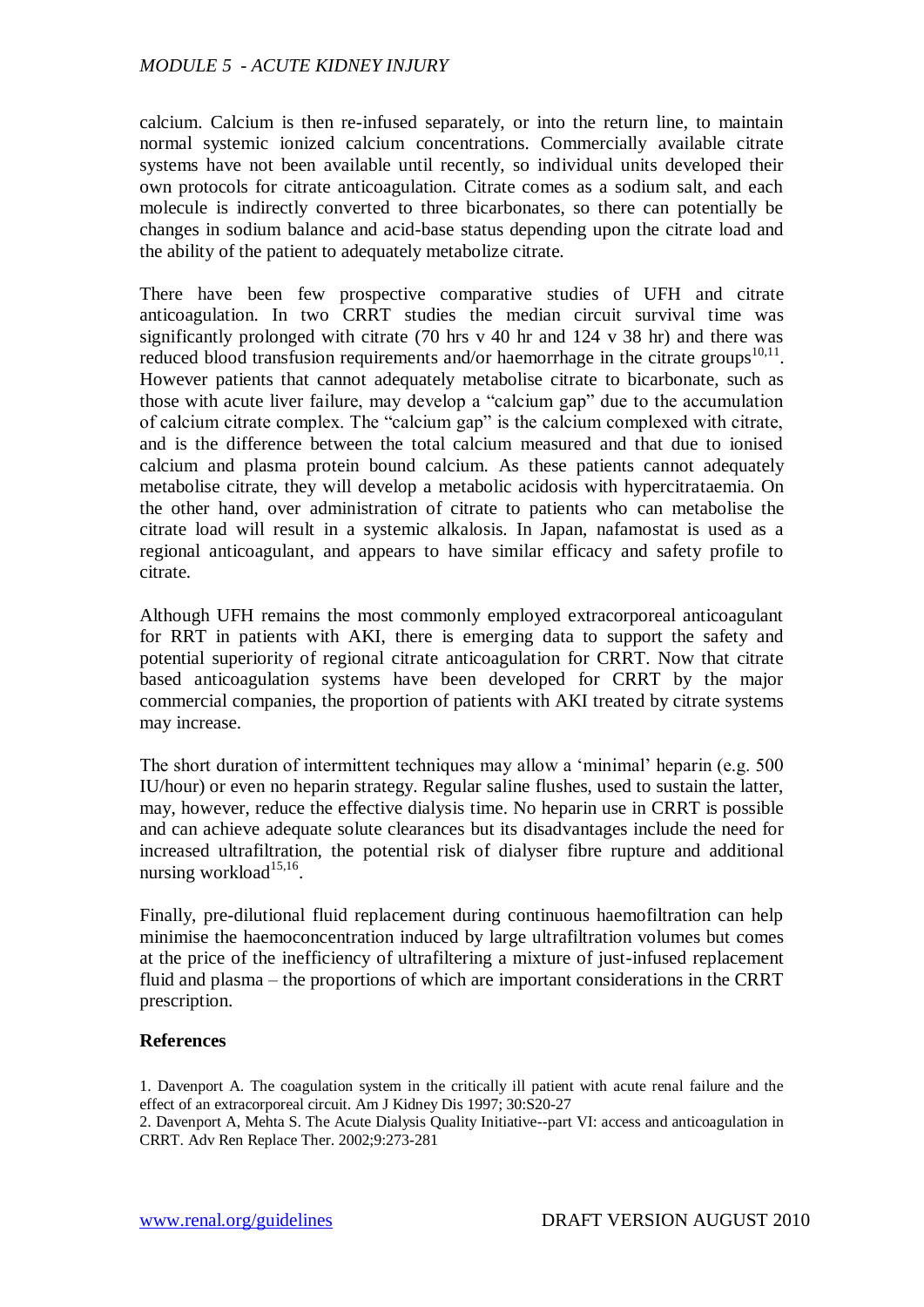3. Oudemans-van-Straaten HM, Wester JPJ, Pont ACJM de, Schetz MRC. Anticoagulation strategies in continuous renal replacement therapy: can the choice be evidence based? Intensive Care Med 2006; 32: 188-202

4. Mehta RL. Anticoagulation strategies for continuous renal replacement therapies: what works? Am J Kidney Dis 28:S8-S14, 1996

5. Davenport A. Management of heparin-induced thrombocytopenia during continuous renal replacement therapy. Am J Kidney Dis 1998; 32:E3

6. Ponikvar R, Kandus A, Buturovic J, Kveder R. Use of prostacyclin as the only anticoagulant during continuous venovenous hemofiltration. Contributions to Nephrology 1991; 93:218-220

7. Journois D, Chanu D, Pouard P, Mauriat P, Safran D. Assessment of standardized ultrafiltrate production rate using prostacyclin in continuous venovenous hemofiltration. Contributions to Nephrology 1991; 93:202-204

8. Davenport A, Will EJ, Davison AM. Comparison of the use of standard heparin and prostacyclin anticoagulation in spontaneous and pump-driven extracorporeal circuits in patients with combined acute renal and hepatic failure. Nephron 1994; 66:431-437

9. Langenecker SA, Felfernig M, Werba A, Mueller CM, Chiari A, Zimpfer M. Anticoagulation with prostacyclin and heparin during continuous venovenous hemofiltration. Crit Care Med 1994; 22:1774- 1781

10. Monchi M, Berghmans D, Ledoux D et al. Citrate vs. heparin for anticoagulation in continuous venovenous hemofiltration: a prospective randomized study. Intensive Care Med. 2004; 30:260-265

11. Kutsogiannis DJ, Gibney RT, Stollery D, Gao J. Regional citrate versus systemic heparin anticoagulation for continuous renal replacement in critically ill patients. Kidney Int. 2005; 67:2361- 2367

12. Palsson R, Niles JL. Regional citrate anticoagulation in continuous venovenous hemofiltration in critically ill patients with a high risk of bleeding. Kidney Int 1999; 55:1991-1997

13. Mehta RL, McDonald BR, Aguilar MM, Ward DM. Regional citrate anticoagulation for continuous arteriovenous hemodialysis in critically ill patients. Kidney Int 1990; 38:976-981

14. Kirschbaum B, Galishoff M, Reines HD: Lactic acidosis treated with continuous hemodiafiltration and regional citrate anticoagulation. Crit Care Med 1992; 20:349-353

15. Smith D, Paganini EP, Suhoza K, Eisele G, Swann S, Nakamoto S. Non-heparin continuous renal replacement therapy is possible, in Progress in Artificial Organs *- 1985*, edited by Nose Y, Kjellstrand C, Ivanovich P, Cleveland, ISAO Press, 1986, pp 226-230

16. Ramesh Prasad GV, Palevsky PM, Burr R, Lesko JM, Gupta B, Greenberg A. Factors affecting system clotting in continuous renal replacement therapy: results of a randomized, controlled trial. Clin Nephrol 53:55-60, 2000

# **10. Acute Kidney Injury (AKI) (Guidelines AKI 10.1 – 10.5)**

#### **Guideline 10.1 – AKI : Renal Replacement Therapy prescription**

We recommend that the delivered dose of RRT should be assessed to ensure the adequacy of the prescription. (1A)

#### **Guideline 10.2 – AKI : Renal Replacement Therapy prescription**

We recommend that the prescribed dose should be assessed at each session (for intermittent haemodialysis) and daily (for continuous RRT) to account for any measured shortfalls in delivered dose. (1A)

### **Guideline 10.3 – AKI : Renal Replacement Therapy prescription**

We recommend that patients with AKI and multi-organ failure treated by continuous renal replacement therapy (CRRT) should receive treatment doses equivalent to post dilution ultrafiltration rates  $\geq 25$  ml/kg/hr. A proportionate upward adjustment to the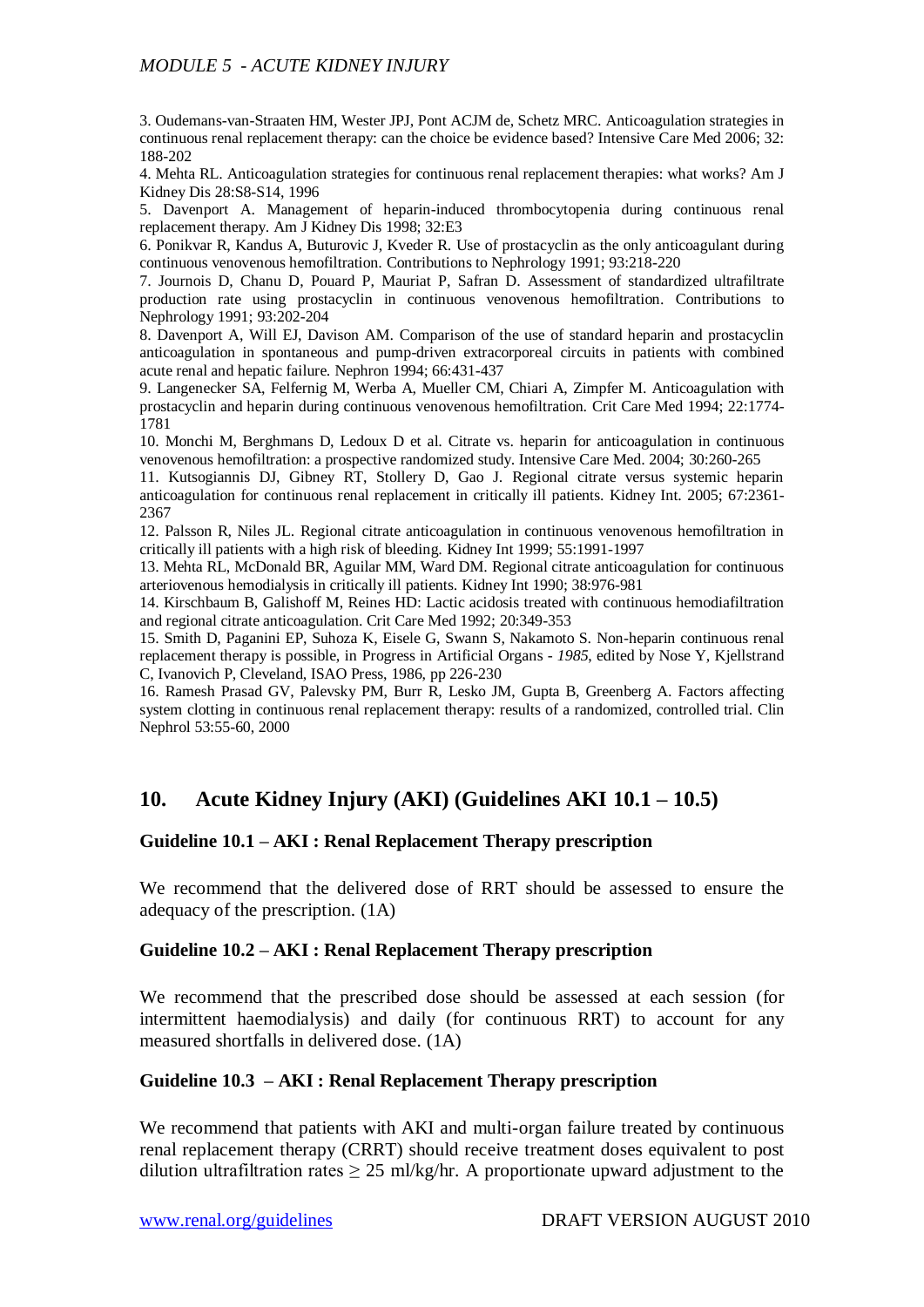prescribed ultrafiltration rate should be made in pre-dilutional continuous haemofiltration. (1A)

### **Guideline 10.4 – AKI : Renal Replacement Therapy prescription**

We recommend that patients with AKI and multi-organ failure treated by intermittent haemodialysis should receive either alternate day haemodialysis with at least the minimum dose considered appropriate for end-stage renal disease (ESRD), urea reduction ratio (URR)  $>65\%$  or eKt/V $>1.2$  or daily haemodialysis. (1B)

## **Guideline 10.5 – AKI : Renal Replacement Therapy prescription**

We suggest that renal replacement therapy dosing methods that require an assessment of patient weight should use a measured weight rather than an extrapolated weight from pre-morbid readings. (2B)

#### **Audit measures**

- 1. Proportion of critically ill patients treated by alternate day haemodialysis who receive eKt/V  $\geq$ 1.2 per session
- 2. Proportion of critically ill patients with AKI treated with continuous renal replacement therapy who receive  $> 25$  mls/kg/hr post-dilution ultrafiltration

#### **Rationale for 10.1 – 10.5**

Traditionally in studies in patients with AKI, the dose (or intensity) of treatment has been assessed by urea clearance in dialysis based modalities, and by ultrafiltration volume (a surrogate of urea clearance), in the convective therapies. Urea is relatively non-toxic and regarded as a surrogate for other low molecular weight uraemic toxins. It is recognized that using urea as a marker of intensity or dose of RRT has a number of limitations particularly in critically ill patients. Urea generation rates will differ between patients, due to patient specific factors (age, sex and race etc), due to disease specific factors (the catabolic rate, the presence of muscle injury and/or breakdown, sepsis and liver disease) and due to medical therapy such as nutritional support and steroid treatment. However given the current absence of any other more suitable marker urea clearance is accepted as the best way to compare intensity or dose of RRT. The urea clearance achieved during CRRT is approximately equal to the effluent flow rate (dialysis and ultrafiltration flow rate combined).

The dose of RRT delivered to patients not only includes small solute clearances but also larger "middle" molecules. The amount of these other molecules removed will depend on the modality used and is greater for convective (haemofiltration) than diffusion (dialysis) based techniques. Middle molecule clearance by intermittent therapies is also affected by both frequency and duration of therapy. In addition to solute clearances, the prescription and delivery of renal support to patients with AKI also includes other key aspects of medical management, including sodium and water balance (patients are often grossly salt-and volume-loaded by the time they reach the need for RRT; drug carriage solutions and colloids will compound this, even when the period of 'active' renal re-perfusion has ceased), and correction of acid-base imbalance. There are fundamental differences in provision of RRT to patients with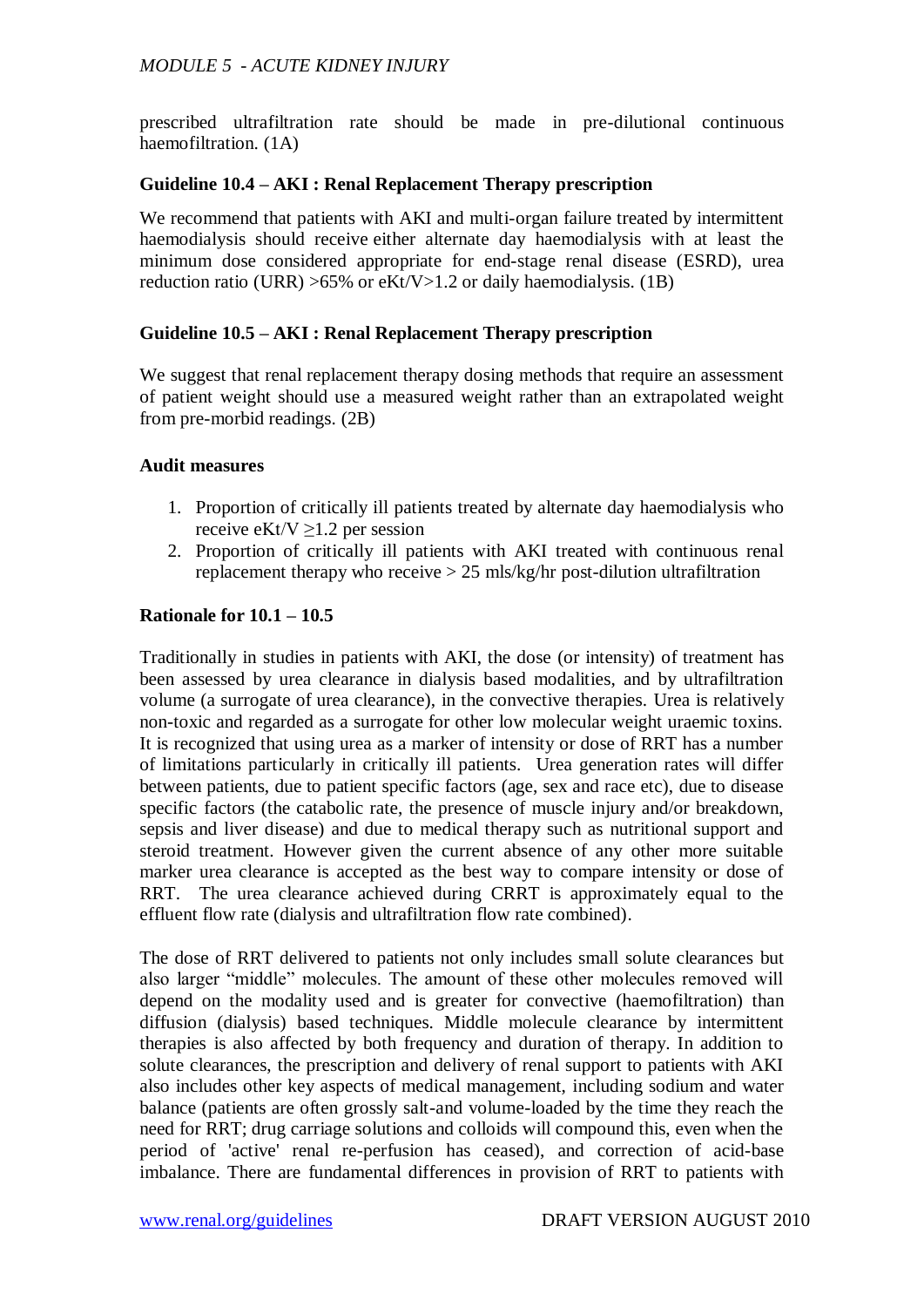established renal failure compared to those with AKI including the wide, intra- and inter-individual variability in key clinical and dialytic factors, such as total body water and the catabolic rate<sup>1</sup>. Thus, the prescription of a dose of RRT and assessment of its delivery will need to be undertaken daily (for CRRT) and at each session (for IRRT).

There is a paucity of data regarding "adequate" treatment doses of intermittent haemodialysis (IHD) to be delivered in AKI. Analysis of a prospectively collected database has shown that higher doses of intermittent haemodialysis, defined as a urea reduction ratio (URR) > 58%, improved survival<sup>2</sup>. It should be noted that this cut-off dose, equivalent to a Kt/V of around 1, is lower than that recommended for IHD for established renal failure. In this study dialysis dose had no impact on patient survival in patients at the extremes of illness severity. Whereas, for those patients with intermediate severity of illness, the delivery of dialysis dose in excess of the  $50<sup>th</sup>$ percentile (Kt/V  $\sim$  1) was associated with lower mortality risk than lower doses<sup>3</sup>.

Due to the lack of prospective studies addressing the minimum dose of RRT required in AKI a consensus panel convened by the multinational Acute Dialysis Quality Initiative (ADQI) recommended that patients with AKI receive at least the minimum dose that is considered appropriate for patients with established renal failure<sup>4</sup>. Recently the Veterans trial reported that there was no significant improvement in patient outcomes provided a Kt/V of 1.2-1.4 per session was delivered<sup>5</sup>. Due to the difficulty in assessing the volume of distribution of urea in patients with AKI, several studies have shown that the delivered dose of IHD can be markedly lower than that prescribed<sup>2,6</sup>, and is not routinely measured in clinical practice. However it must be stressed that weight-based RRT dosing is important and should be performed. To achieve a URR above 65% or eKt/V above 1.2 consistently in the vast majority of the haemodialysis population clinicians should aim for a minimum target URR of 70% or minimum eKt/V of 1.4 in individual patients.

Only one study has evaluated the effect of daily and alternate day IHD on the outcome among patients with  $AKI<sup>7</sup>$ . This reported both lower mortality (28% v. 46%,  $p=0.01$ ) and shorter duration of AKI (9 $\pm$ 2 v. 16 $\pm$ 6 days, p=0.001) in the daily IHD group. However the dose of haemodialysis delivered to the alternate day group was low (mean delivered Kt/V of 0.94±0.11). This probably accounted for the markedly increased time-averaged urea concentration, and the high incidence of complications including gastrointestinal bleeding, mental status alteration, and infection reported in this group.

Several studies have looked at dose in  $CRRT^{5,8-11}$ . In a large single centre randomized controlled trial the 435 enrolled patients were randomised to one of three continuous venovenous haemofiltration (CVVH) doses (post dilution). The doses were defined by achieved daily ultrafiltration rates of 20 ml/kg/hr, 35 ml/kg/hr, and 45 ml/kg/hr<sup>8</sup>. Mortality was markedly lower in the intermediate and high dose arms (43% and 42%, respectively) compared to the low dose arm  $(59\%, p<0.001)$ . Subsequently there have been three further studies comparing the dose of CRRT. Two smaller studies failed to show any survival benefit<sup>10,11</sup>. However survival benefit was demonstrated in a study that added an additional dose of dialysis to haemofiltration providing an equivalent dose of 35 ml/kg/hr<sup>11</sup>.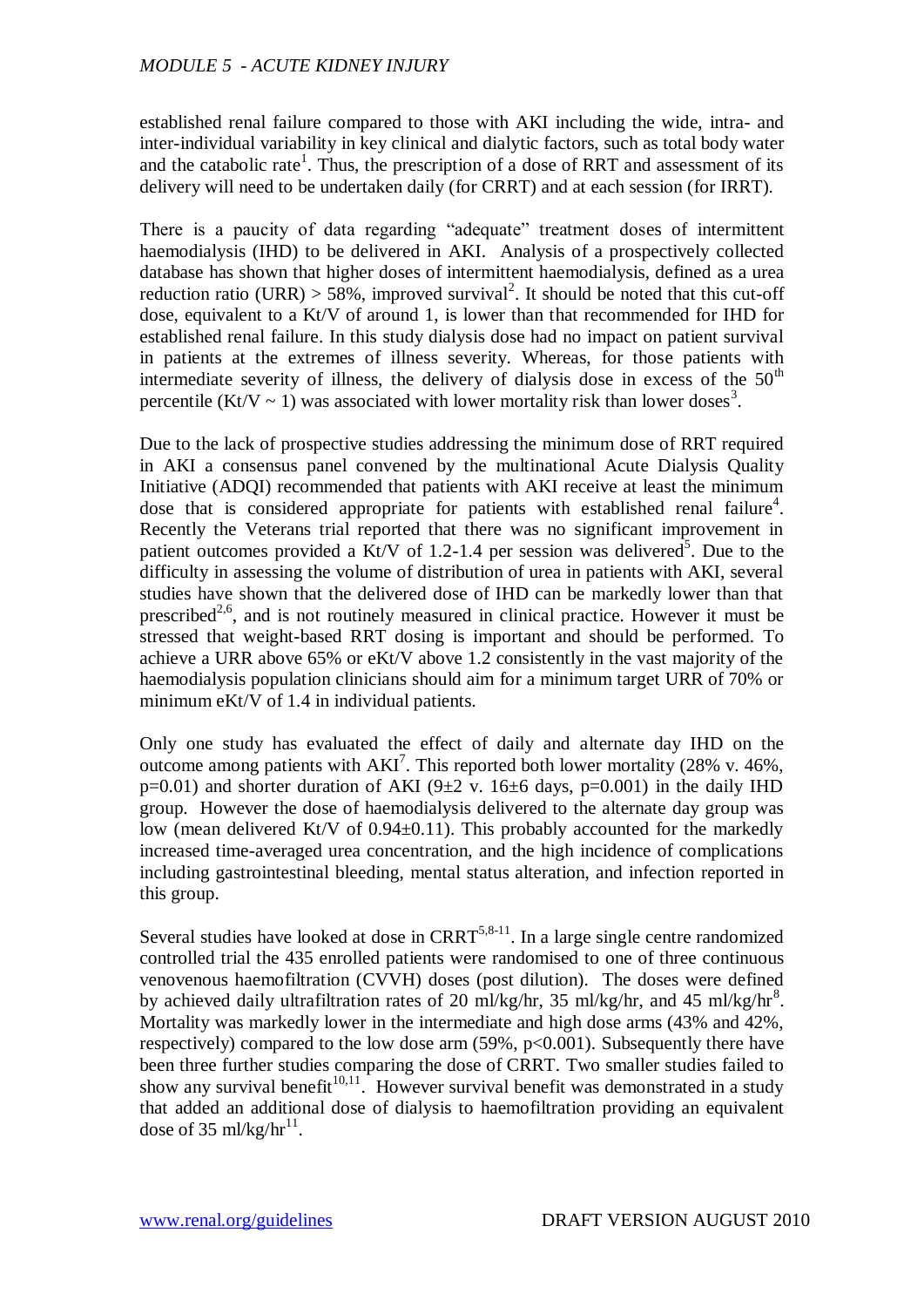An important technical consideration is that the slow dialysate flow rates employed in continuous venovenous haemodialysis (CVVHD) and haemodiafiltration (HDF) ensures that the effluent fluid will be fully equilibrated with plasma with respect to small solutes by the time it leaves the dialyser $12$ . Ultrafiltration rates in convective treatments (haemofiltration) can thus be used, interchangeably, with dialysate flow rates for the CRRTs when considering urea clearances<sup>13</sup>.

Two large multicentre randomised controlled studies have been published recently to provide much needed guidance on the optimal dose of CRRT in critically ill patients. The Veteran Affairs/National Institute of Health Acute Renal Failure Trial Network  $(ATN)$  study was performed in ICUs across the USA<sup>5</sup> whilst the Randomised Evaluation of Normal Versus Augmented Level Renal Replacement Therapy  $(RENAL)$  was conducted in ICUs in Australia and New Zealand<sup>14</sup>. The ATN study showed no additional beneficial patient outcome with a delivered CVVHDF dose (pre-dilution) of 35 ml/kg/h compared to 20 ml/kg/h, although there was a non significant trend for better outcome in the more critically ill patients with the higher dose of RRT<sup>5</sup>. The RENAL trial failed to demonstrate any survival benefit from receiving post dilution CVVHDF at a dose of 40 ml/kg/hr versus 25 ml/kg/hr. These studies have now provided evidence that there is no survival benefit in critically ill patients receiving ultrafiltration doses  $> 25$  ml/kg/hr. This suggests that a minimum delivered dose of 25 ml/kg/h is required, and to allow for circuit clotting, a higher dose should be prescribed, particularly for the critically ill patient.

There is little data on dose comparisons in critically ill patients receiving peritoneal dialysis (PD). A more recent study CRRT was reported to be superior to PD in treating patients with malaria induced  $AKI<sup>15</sup>$ , and this may have well have been due to the dose of PD delivered, as the rate of creatinine clearance and correction of acidosis were much inferior during PD therapy. Peritoneal dialysis has been shown to be an effective therapy in children post cardiac surgery<sup>16</sup>, when a PD dose in excess of a weekly Kt/V urea of 2.1 was delivered, with a median creatinine clearance of 74.3  $L/wk/1.73m^2$ . Automated peritoneal dialysis machines are the preferred method for delivering individualised peritoneal dialysis dose and accurately measuring ultrafiltration.

Just as there are no studies looking at the dose of peritoneal dialysis required for patients with single organ and multiple organ failure, there is a similar paucity of data on patient outcomes with the recently introduced "hybrid" treatments (such as Genius<sup>®</sup>., extended daily dialysis (EDD), and sustained low-efficiency dialysis (SLED)). Only a relatively small number of patients were treated by hybrid therapies in the Veterans study, but there was no obvious improvement in patient outcomes with more intensive therapy above alternate day sessions delivering a Kt/V of  $\geq$ 1.3<sup>5</sup>. However it must be remembered that if intermittent haemodialysis, EDD and/or SLED techniques are used in the intensive care unit, unless there is a dedicated water treatment plant available, the simple treatment of domestic water with a single reverse osmosis unit and ultrafilters may not provide the quality of water required for haemodiafiltration, unless batch dialysate systems (Genius®) are used.. The ATN study did not show any major benefit for either intensive haemodialysis, hybrid therapies or CVVHD $F<sup>5</sup>$ , but the amount of intermittent haemodialysis and/or hybrid therapy delivered per session was greater than in earlier studies.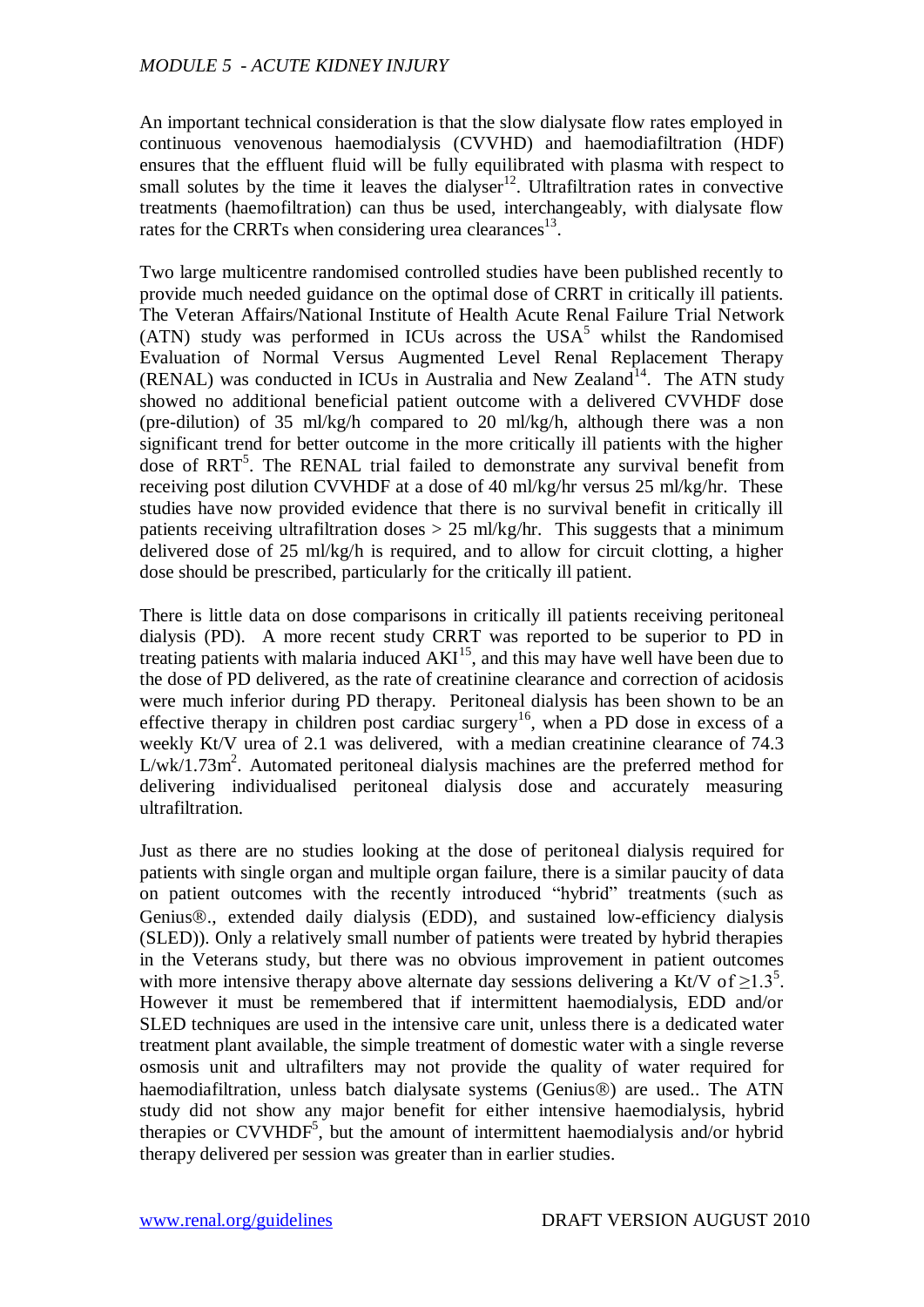#### **References**

1. Kanagasundaram NS, Paganini P. Acute renal failure on the intensive care unit. Clin Med*.* 5:435- 440., 2005

2. Kanagasundaram NS, Greene T, Larive AB, Daugirdas JT, Depner TA, Garcia M, Paganini EP. Prescribing an equilibrated intermittent hemodialysis dose in intensive care unit acute renal failure. Kidney Int 2003; 64:2298-2310

3. Paganini EP, Tapolyai M, Goormastic M, Halstenberg W, Kozlowski L, Leblanc M, Lee JC, Moreno L, Sakai K. Establishing a dialysis therapy / patient outcome link in intensive care unit acute dialysis for patients with acute renal failure. Am J Kidney Dis 1996; 28:S81-S89

4. Kellum JA, Mehta RL, Angus DC, Palevsky P, Ronco C. The first international consensus conference on continuous renal replacement therapy. Kidney Int*.* 2002;62:1855-1863

5. The VA/NIH acute renal failure trial network. Intensity of renal support in critically ill patients with acute kidney injury. N Engl J Med 2008; 359:

6. Evanson JA, Himmelfarb J, Wingard R et al. Prescribed versus delivered dialysis in acute renal failure patients. Am J Kidney Dis. 1998; 32:731-738

7. Schiffl H, Lang SM, Fischer R. Daily hemodialysis and the outcome of acute renal failure. N Engl J Med. 2002;346:305-310

8. Ronco C, Bellomo R, Homel P et al. Effects of different doses in continuous veno-venous haemofiltration on outcomes of acute renal failure: a prospective randomised trial. Lancet. 2000;356:26-30

9. Bouman CS, Oudemans-Van Straaten HM, Tijssen JG et al. Effects of early high-volume continuous venovenous hemofiltration on survival and recovery of renal function in intensive care patients with acute renal failure: a prospective, randomized trial. Crit Care Med. 2002; 30:2205-2211

10. Tolwani AJ, Campbell RC, Stofan BS et al. Standard versus high dose CVVHDF for intensive care unit related acute renal failure. J Am Soc Nephrol 2008 Epub PMID 18337480

11. Saudan P, Niederberger M, De Seigneux S, Romand J, Pugin J, Perneger T, Martin PY. Adding a dialysis dose to continuous haemofiltration increases survival in patients with acute renal failure. Kidney Int 2006; 70: 1312-1317

12. Bellomo R. Do we know the optimal dose for renal replacement therapy in the intensive care unit? Kidney Int 2006; 70: 1202-1204

13. Sigler MH. Transport characteristics of the slow therapies: implications for achieving adequacy of dialysis in acute renal failure. Advances in Renal Replacement Therapy 1997; 4:68-80

14. RENAL Replacement Therapy Study Investigators. Intensity of continuous renal replacement therapy in critically ill patients. N Engl J Med. 2009; 361: 1627-1638

15. Phu NH, Hien TT, Mai NT et al. Hemofiltration and peritoneal dialysis in infection-associated acute renal failure in Vietnam. N Engl J Med. 2002; 347:895-902

16. McNeice KL, Ellis EE, Drummond-Webb JJ, Fontenot EE, O'Grady CM, Blaszak RT. Adequacy of peritoneal dialysis in patients following cardiopulmonary bypass surgery. Pediatr Nephrol 2005; 20:972-976

# **11. Acute Kidney Injury (AKI) (Guidelines AKI 11 .1 – 11.5)**

### **Guideline 11.1 – AKI : Timing of initiation of renal replacement treatment**

We recommend that the decision to start RRT in patients with AKI should remain a clinical decision based on fluid, electrolyte and metabolic status of each individual patient. (1C)

#### **Guideline 11.2 – AKI : Timing of initiation of renal replacement treatment**

We recommend that RRT should be initiated once AKI is established and unavoidable but before overt complications have developed. (1B)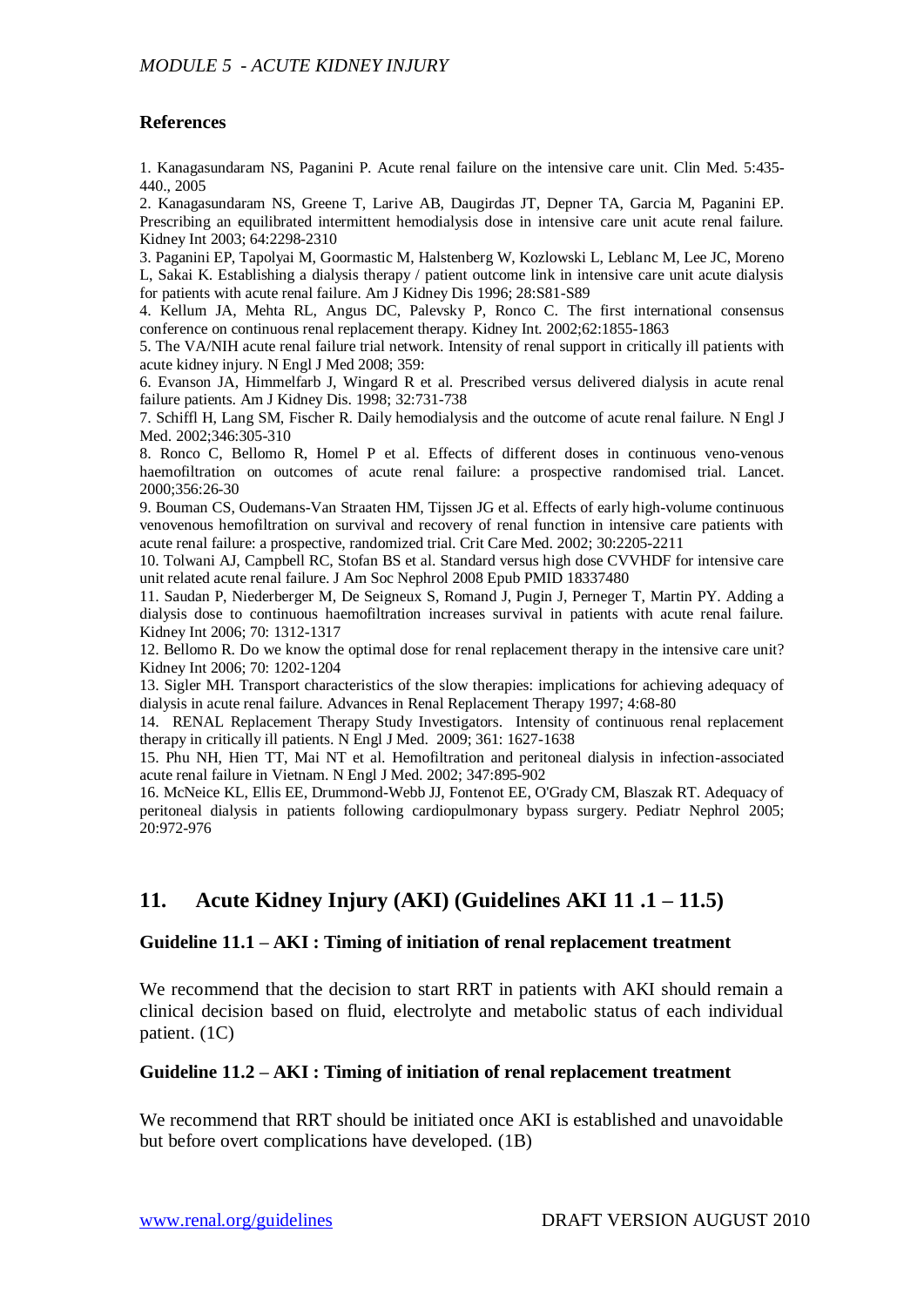# **Guideline 11.3 – AKI : Timing of initiation of renal replacement treatment**

We recommend that the threshold for initiating RRT should be lowered when AKI occurs as part of multi-organ failure. (1C)

# **Guideline 11.4 – AKI : Timing of initiation of renal replacement treatment**

We recommend that the initiation of RRT may be deferred if the underlying clinical condition is improving and there are early signs of renal recovery. (1D)

# **Guideline 11.5 – AKI : Timing of discontinuation of renal replacement treatment**

We recommend that an improvement in the patient's clinical condition and urine output would justify temporary discontinuation of ongoing renal support to see if AKI is recovering. (1D)

# **Rationale for 11.1 – 11.5**

Historic data suggests that "early" initiation of RRT in AKI is associated with improved survival but the evidence base is not sufficiently robust to allow a specific recommendation and the decision to initiate RRT should remain a clinical decision (Table 3). Whereas the decision to initiate RRT is straightforward in those patients with refractory hyperkalaemia, metabolic acidosis and volume overload, and/or overt uraemic symptoms, in the absence of these overt manifestations there is debate as to the optimal time to initiate renal support. Early introduction of RRT as soon as a patient enters AKI stage 3, may be of benefit, so that the patient is not exposed to the potential deleterious effects of metabolic abnormalities and/or volume overload. However, early initiation of RRT will result in some patients suffering the adverse consequences of treatment, such as venous thrombosis and catheter-related bacteraemia, haemorrhage from anticoagulants, and other treatment related complications. In addition some patients with AKI, especially those with single organ failure, may recover renal function without ever developing an "absolute" indication for RRT. Finally, animal work has suggested that RRT might delay renal recovery<sup>1</sup> although it is not clear whether more modern techniques of renal support also might be implicated.

Initial reports, some dating back 50 years, suggested a clinical benefit of early initiation of RRT. These and other studies<sup> $2-8$ </sup> formed the basis for the standard clinical practice that dialytic support should be instituted when the serum urea reached 28 mmol/l. In recent years, several retrospective studies have reported improved clinical outcomes with early institution of CRRT for post-traumatic AKI at urea levels < 21.5  $mmol/l<sup>9</sup>$ , or initiation of CRRT in post cardiac surgery patients with a urine output of  $< 100$  mL/8hr<sup>10,11</sup>. A recent observational study from the US multi-centre PICARD group, reported that starting RRT at urea values  $> 27$  mmol/L was associated with a  $two$ -fold increased risk of mortality<sup>12</sup>. However, a prospective randomised study of both dose and timing of initiation of CVVH did not show any survival advantage of early therapy<sup>13</sup>. An early start was defined as initiation within 12 hours of meeting the following criteria: a urine output  $\langle 30 \text{ m} \rangle$  for  $> 6$  hours despite attempts at optimisation, and a measured urinary creatinine clearance  $<$  20 ml/min. Therapy was commenced in the late start group when a conventional indication was met (severe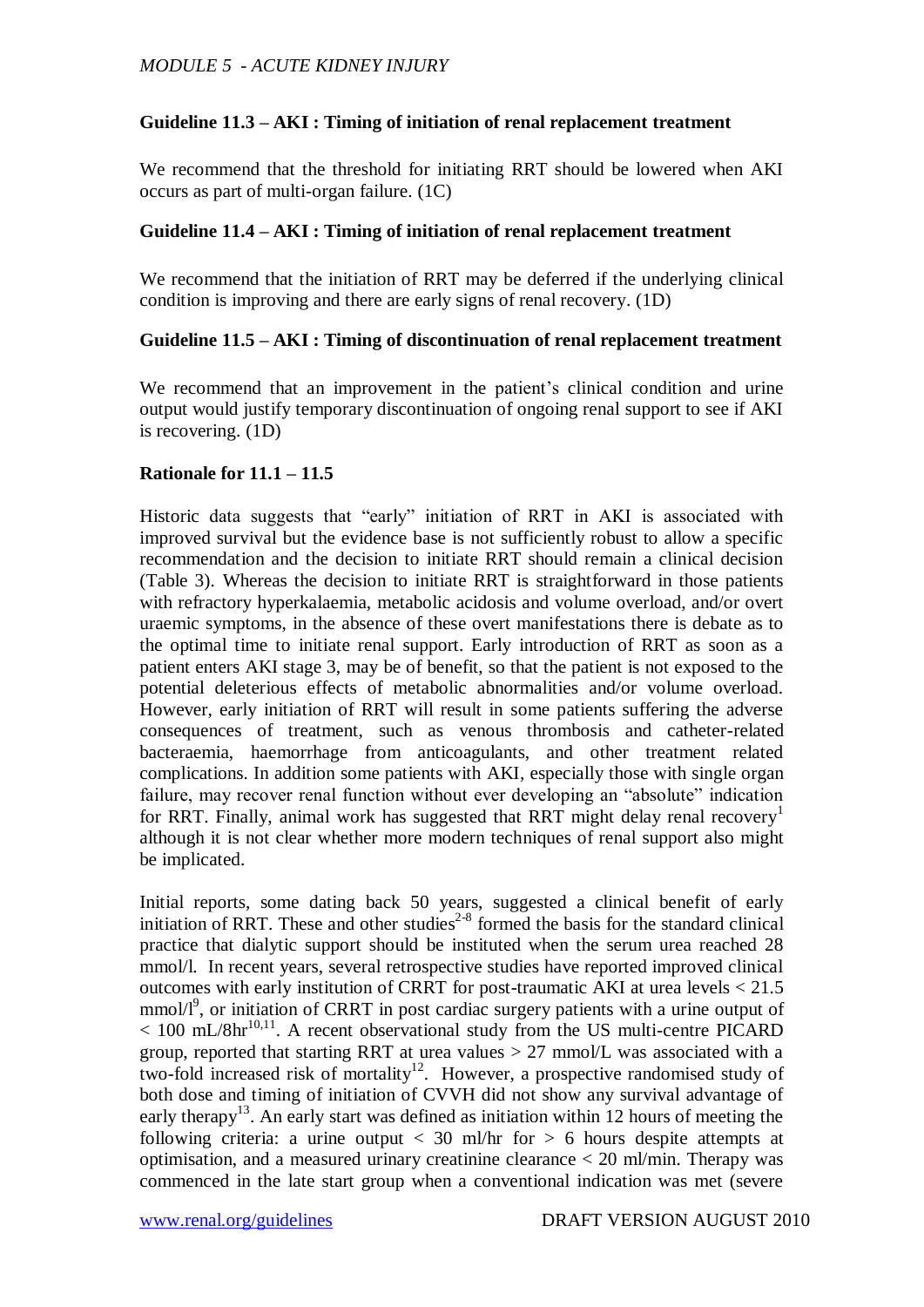pulmonary oedema, urea > 40 mmol/l,  $K^+ > 6.5$  mmol/l). The study was, however, underpowered.

A recent systematic review of the literature identified 23 studies including only 4 RCTs and 1 quasi- $RCT^{14}$ . Most of the other studies were comparative cohort studies and mainly retrospective. The primary meta-analysis of the RCTs, only, suggested a 36% mortality risk reduction, although this was non-significant. Meta-analysis of cohort studies indicated a statistically significant mortality risk reduction. Both analyses were hampered by varying definitions of early and late starts and by the fact that studies encompassed at least 4 decades of experience and widely different populations. Further prospective observational studies, published subsequent to this  $\text{meta-analysis}$  have yielded conflicting results<sup>15,16</sup>.

Finally, the evidence base for discontinuation of renal support with recovering renal function is even less clear than that for its initiation. A post hoc analysis from an international, multi-centre study found that urine output at the time of first stopping CRRT was the most important predictor of sustained discontinuation, especially if not enhanced by diuretics. Those who returned to RRT within 7 days had a higher mortality than those who did not although this could have been due to an intercurrent deterioration in the patient"s overall condition rather than early cessation of renal support $17$ .

Thus, the current consensus from retrospective and observational studies suggests that "early" initiation of RRT in AKI is associated with improved patient survival, although this remains to be confirmed by adequately powered, prospective, randomized trials. In every day clinical practice, clinicians typically start RRT earlier in patients with multiple organ failure than in those with AKI alone.

| <b>Biochemical indications</b> |                                                        |  |
|--------------------------------|--------------------------------------------------------|--|
|                                | Refractory hyperkalaemia $> 6.5$ mmol/l                |  |
|                                | Serum urea $> 27$ mmol/l                               |  |
|                                | Refractory metabolic acidosis $pH < 7.15$              |  |
|                                | Refractory electrolyte abnormalities:                  |  |
|                                | Hyponatraemia, hypernatraemia or hypercalcaemia        |  |
|                                | Tumour lysis syndrome with hyperuricaemia<br>and       |  |
|                                | hyperphosphataemia                                     |  |
|                                | Urea cycle defects, and organic acidurias resulting in |  |
|                                | hyperammonaemia, methymalonic acidaemia                |  |
| <b>Clinical indications</b>    |                                                        |  |
|                                | Urine output $< 0.3$ ml/kg for 24 h or                 |  |
|                                | absolute anuria for 12 h                               |  |
|                                | AKI with multiple organ failure                        |  |
|                                | Refractory volume overload                             |  |
|                                | End organ involvement: pericarditis, encephalopathy,   |  |
|                                | neuropathy, myopathy, uraemic bleeding                 |  |
|                                | Creation of intravascular space for plasma and other   |  |

**Table 3: Indications generally used to start renal replacement therapy in standard clinical practice in patients with AKI**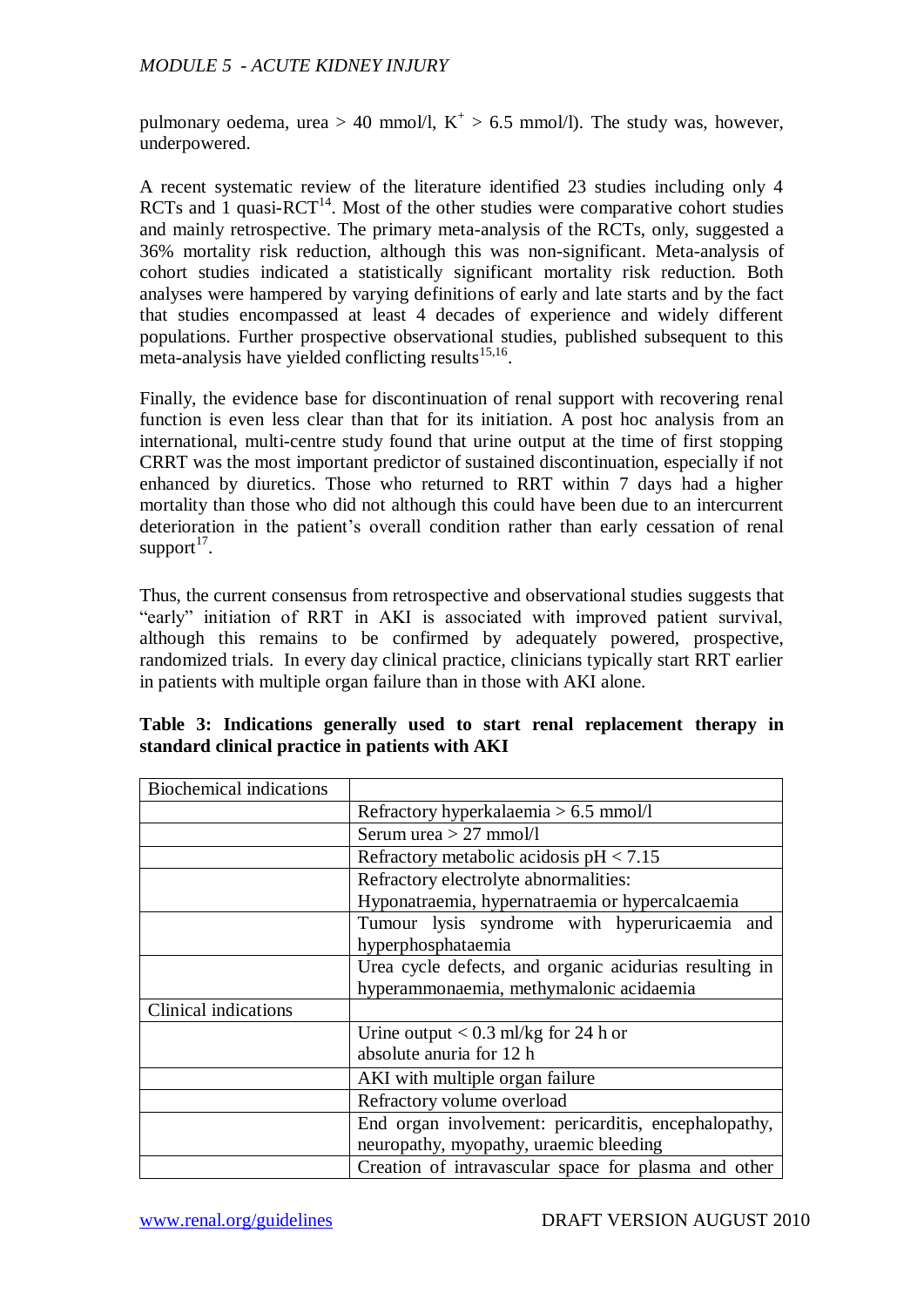| blood product infusions and nutrition |
|---------------------------------------|
| Severe poisoning or drug overdose     |
| Severe hypothermia or hyperthermia    |

#### **References**

1. Conger JD. Does hemodialysis delay recovery from acute renal failure? Seminars in Dialysis 1990;3:146-148

2. Teschan PE, Baxter CR, O'Brien TF, Freyhof JN, Hall WH. Prophylactic hemodialysis in the treatment of acute renal failure. Annals of internal medicine, 53:992-1016, 1960 [classical article]. J Am Soc Nephrol 1998;9:2384-2397

3. Easterling RE, Forland M. A five year experience with prophylactic dialysis for acute renal failure. Transactions - American Society for Artificial Internal Organs 1964;10:200-208

4. Fischer RP, Griffen WO, Jr., Reiser M, Clark DS. Early dialysis in the treatment of acute renal failure. Surgery, Gynecology & Obstetrics 1966;123:1019-1023

5. Parsons FM, Hobson SM, Blagg CR, McCracken BH. Optimum time for dialysis in acute reversible renal failure. Description and value of an improved dialyser with large surface area. Lancet 1961;1:129-134

6. Kleinknecht D, Jungers P, Chanard J, Barbanel C, Ganeval D. Uremic and non-uremic complications in acute renal failure: Evaluation of early and frequent dialysis on prognosis. Kidney Int 1972;1:190- 196

7. Conger JD. A controlled evaluation of prophylactic dialysis in post-traumatic acute renal failure. Journal of Trauma-Injury Infection & Critical Care 1975;15:1056-1063

8. Gillum DM, Dixon BS, Yanover MJ, Kelleher SP, Shapiro MD, Benedetti RG, Dillingham MA, Paller MS, Goldberg JP, Tomford RC. The role of intensive dialysis in acute renal failure. Clin Nephrol 1986;25:249-255

9. Gettings LG, Reynolds HN, Scalea T. Outcome in post-traumatic acute renal failure when continuous renal replacement therapy is applied early vs. Late. Intensive Care Medicine 1999;25:805- 813

10. Demirkilic U, Kuralay E, Yenicesu M, Caglar K, Oz BS, Cingoz F, Gunay C, Yildirim V, Ceylan S, Arslan M, Vural A, Tatar H. Timing of replacement therapy for acute renal failure after cardiac surgery. J Card Surg 2004;19:17-20

11. Elahi MM, Lim MY, Joseph RN, Dhannapuneni RR, Spyt TJ. Early hemofiltration improves survival in post-cardiotomy patients with acute renal failure. Eur J Cardiothorac Surg 2004;26:1027- 1031

12. Liu KD, Himmelfarb J, Paganini E, Ikizler TA, Soroko SH, Mehta RL, Chertow GM. Timing of initiation of dialysis in critically ill patients with acute kidney injury Clin J Am Soc Nephrol 2006;1:915-919

13. Bouman CS, Oudemans-Van Straaten HM, Tijssen JG, Zandstra DF, Kesecioglu J. Effects of early high-volume continuous venovenous hemofiltration on survival and recovery of renal function in intensive care patients with acute renal failure: A prospective, randomized trial. Crit Care Med 2002;30:2205-2211

14. Seabra VF, Balk EM, Liangos O, Sosa MA, Cendoroglo M, Jaber BL. Timing of renal replacement therapy initiation in acute renal failure: A meta-analysis. Am J Kidney Dis 2008;52:272-284

15. Bagshaw SM, Uchino S, Bellomo R, Morimatsu H, Morgera S, Schetz M, Tan I, Bouman C, Macedo E, Gibney N, Tolwani A, Oudemans-van Straaten HM, Ronco C, Kellum JA. Beginning and Ending Supportive Therapy for the Kidney I: Timing of renal replacement therapy and clinical outcomes in critically ill patients with severe acute kidney injury. Journal of Critical Care 2009;24:129- 140

16. Shiao CC, Wu VC, Li WY, Lin YF, Hu FC, Young GH, Kuo CC, Kao TW, Huang DM, Chen YM, Tsai PR, Lin SL, Chou NK, Lin TH, Yeh YC, Wang CH, Chou A, Ko WJ, Wu KD, National Taiwan University Surgical Intensive Care Unit-Associated Renal Failure Study G. Late initiation of renal replacement therapy is associated with worse outcomes in acute kidney injury after major abdominal surgery. Critical Care (London, England) 2009;13:R171

17. Uchino S, Bellomo R, Morimatsu H, Morgera S, Schetz M, Tan I, Bouman C, Macedo E, Gibney N, Tolwani A, Straaten HO, Ronco C, Kellum JA. Discontinuation of continuous renal replacement